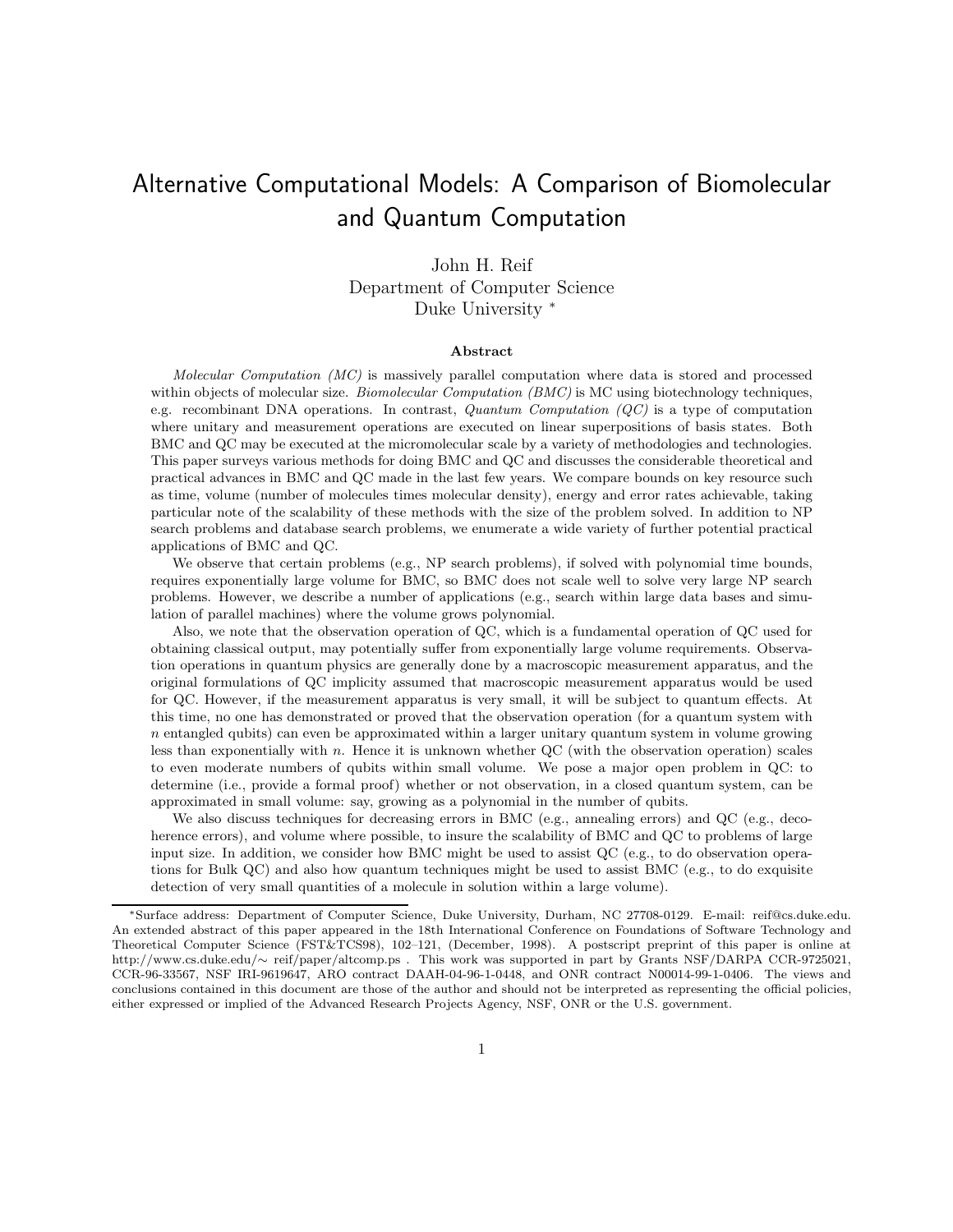## 1 Introduction

Conventional silicon based methods for computation have made great strides in the later 20th century, both in miniaturization as well as the use of innovative architectures, e.g., parallel architectures. However, there may well be limitations to the size of components using silicon technology, due to manufacturing limitations (e.g., the wavelength used in lithography) or device limitations in the function of very small components.

1.0 Molecular Computation (MC). A molecule will be (somewhat arbitrarily) termed a micromolecule if it has at most  $10<sup>4</sup>$  atoms, and otherwise a macromolecule. We may envision in the perhaps near future doing computation at an  $ultra-scale$ : that is submicroscopic and even micromolecular scale. In particular, we will define  $MC$  to be parallel computation, where data is stored and processed within micromolecule size objects. Some key resource bounds for MC are:

- $\bullet$  time of computation (which if the computation is synchronous, this is the time duration of each operations times the number of steps of the computation),
- volume (which if the computing media is homogeneous, this is the the number of molecules (size) times molecular density), and
- energy.

Furthermore, we need to bound the errors of MC, to insure the computations are correct. A key issue is the scalability of MC methods: that is by how much do these resource metrics increase with the size of the problem solved? There is not just one way to do MC, and in fact there are a number of quite distinct alternative technologies which will be discussed in this paper.

1.1 Biomolecular Computation (BMC). A large number of biotechnology laboratory techniques, known collectively as recombinant DNA operations, have been developed for manipulating DNA and related techniques have been developed to manipulate RNA and certain other bio-molecules in sophisticated ways. One basic approach to MC, which will be termed Biomolecular Computation (BMC) is to apply such biotechnology operations to do computation. In this approach, data may be encoded within individual molecules, for example via DNA or RNA base coding. This data may be stored as vast numbers of DNA or RNA molecules in solution in a test tube or in solid support on a surface.

• Distributed Molecular Parallelism. In the *distributed molecular parallelism (DP-BMC)* paradigm for BMC, the operations of a computation are executed in parallel on a large number of distinct molecules in a distributed manner, using the massive parallelism inherent in BMC. Feynman [F 61] first proposed doing computation via distributed molecular parallelism, but his idea was not tested for a number of decades.

• Initial Work in BMC. Adleman was the first to actually do an experiment demonstrating BMC, solving a small NP search problem. NP search problems are considered intractable via conventional methods for macroscopic sequential and parallel computation. The *Hamiltonian path* problem is to find a path in a graph that visits each node exactly once. Adleman [A94] employed molecular parallelism in the solution of the Hamiltonian path problem, by forming a set of DNA strings encoding sequences of nodes of the graph and restricting the set of sequences to only Hamiltonian paths. The number of recombinant DNA operations grew linearly with the size of the input graph. In a lab experiment, he tested his techniques on DNA for a 7 node Hamiltonian path problem. As previously stated, This was the first major experimental milestone achieved in the field of BMC.

1.2 Quantum Computation (QC). Another basic approach to MC is to apply quantum mechanics to do computation. (In contrast, computations and methods not making use of quantum mechanics will be termed classical.) A single molecule (or collection of particles and/or atoms) may have a number n of degrees of freedom known as qubits. A basis state is associated with each fixed setting (to Boolean values) of the qubits. Quantum mechanics allows for a linear superposition (also termed an *entangled quantum state*) of these basis states to exist simultaneously. Each basis state  $|a>$  of the superposition is assigned a given complex amplitude  $\alpha$ ; this is denoted  $\alpha|a>$ . A unitary operation is a reversible operation on the superpositions which can be represented by a unitary matrix  $A$  (e.g., permutation matrices, rotation matrices, and the matrices of Fourier transforms) where  $AA^T = I$ . The sum of the squares of the magnitudes of the amplitudes of all basis states is 1. This sum remains invariant due to the application of a unitary transformation. The Hilbert space  $H_n$  is the set of all possible such linear superpositions. QC is a method of computation where various operations can be executed on these superpositions:

• *unitary operations*, and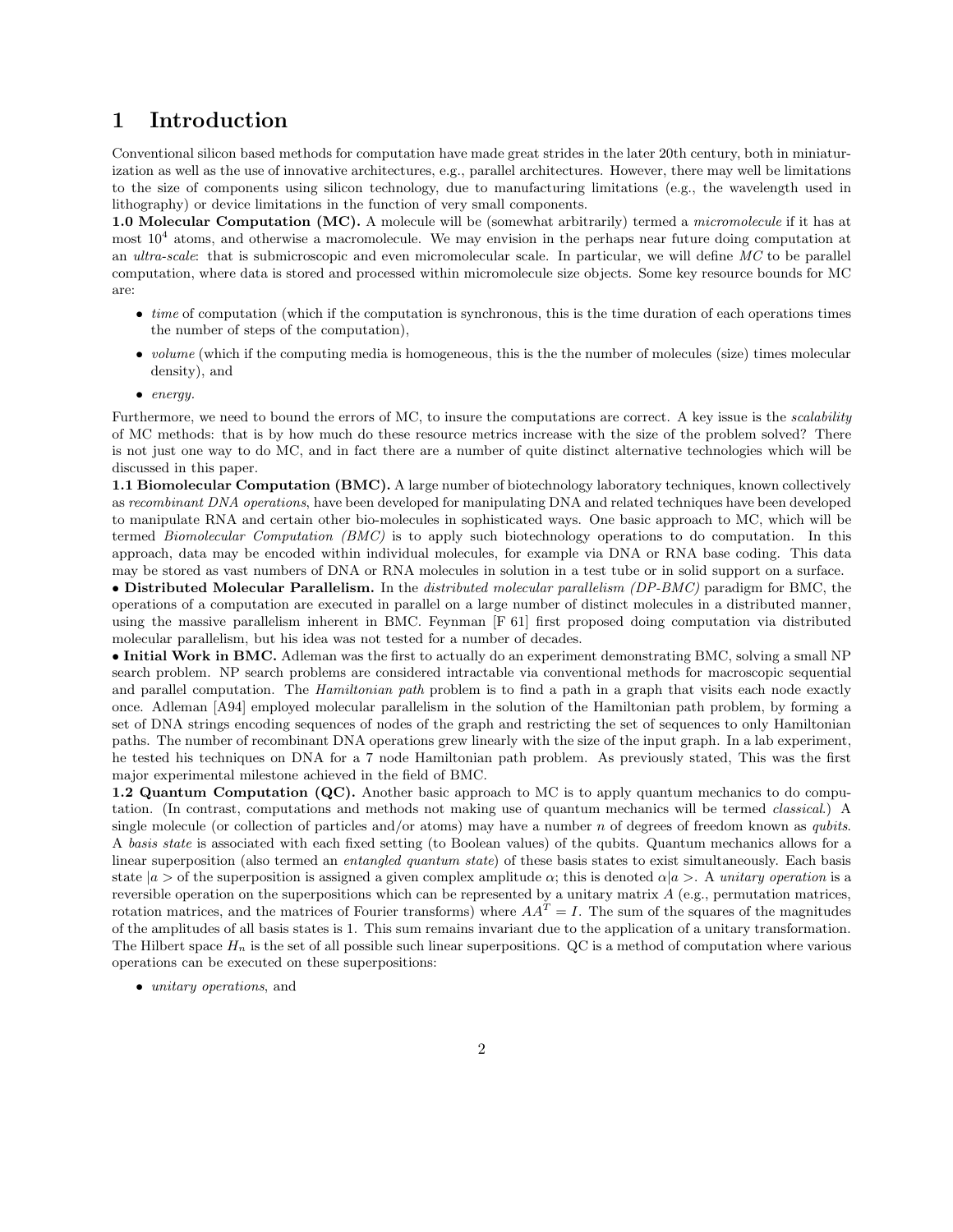• observation operations, which allow for the (strong) measurement of each qubit, providing a mapping from the current superposition to a superposition where the measured qubit is assigned a Boolean value with probability given by the square of the amplitude of the qubit in its original superposition.

• Initial Work in QC. Benioff [Ben82] and Feynman [Fey86] were the first to suggest the use of quantum mechanical principles for doing computation. Deutsch and Jozsa [DJ92] give the first example of a quantum algorithm that gave a rapid solution of an example problem, where the problem (for a given a black box function) is not quickly solvable by any deterministic conventional computing machine. But their problem could be quickly solved using randomization. Bernstein and Vazirani [BV93] then provided the first example of a fast quantum algorithm for a problem that could not be quickly solved by conventional computing machines even using randomization. (Also see Costantini, Smeraldi [CS97] for a generalization of Deutsch's example and see Collins et al [CKH98] for a simplified Deutsch-Jozsa algorithm, and see Jozsa [Joz96,Joz97,Joz98] for further work in quantum computation and complexity.)

• Surveys of QC. The following are reviews and surveys have been made of QC: Bennett [BD95a, BD95b], Barenco [Bar96], Benio [Ben96], Brassard [Bra96,Bra98], Haroche, Raimond [HR96], Brassard [Bra97], Preskill [Pre97a], Scarani [Sca98], Steane [Ste98], Vedral, Plenio [VP98]. Also, Williams and Clearwater [WC97] is the first text book in QC. (Also, Taubes [Tau96] and Gershenfeld, Chuang [GC98] give popular press descriptions of QC.)

1.3 Organization of this Paper. In this Section 1 we have introduced BMC and QC. In Section 3 we discuss resource bounds for BMC and QC, including time, volume, and energy. In Section 2 we describe mathematical models and complexity bounds for BMC and QC. In Section 4 we discuss enabling technologies and experimental paradigms for doing BMC and QC. In Section 5 we discuss the type of errors encountered in BMC and QCC, and methods for decreasing errors. In Section 6 we discuss applications of BMC and QC. In Section 7 we discuss hybrids of BMC and QC, including as an example of an applications of QC to BMC as well as an example of an application of BMC to QC. In Section 8 we give a conclusion and acknowledgements for the paper.

# 2 Models and Complexity Bounds for BMC.

### 2.1 Models for BMC.

• Splicing Models. Splicing is a paradigm for BMC which provides a theoretical model of enzymatic systems operating on DNA. Splicing models a solution with enzymatic actions (restrictions and the ligations) operating on DNA in parallel in a common test tube. The DNA strands are modeled as strings over a finite alphabet. Splicing allows for the generation of new strings from an initially chosen set of strings, using a specified set of splicing operations. The splicing operations on the DNA are string editing operations such as cutting, appending, etc. These operations can be applied in any order, and thus the splicing system can be considered to be autonomously controlled. Also, the operations may be nondeterministic: a large number of possible results may be obtained from a small number of operations. Splicing predates all other BMC paradigms and it has its roots in formal language theory [H87] and Lindenmayer systems [H92]. Pioneering work on splicing was done by Head [H92]. There is now a rather extensive literature (including thirty or so papers) in splicing and related string rewrite systems, written by a dozen researchers, including Paun [P96a, P96b, P97] and Paun et al [CFKP96, HPP96, PRS96], Culik and Harju [CH89] Pixton[Pi95, Pi96, Pi97], [StM97], Yokomori and Kobayashi [YK97a, YK97b], Kim and Kyungpook [KK97]. All of these investigations were theoretical in nature, and established the computational power of splicing systems of various sorts. For example, [HPP96] provided solution of the characterization problem for splicing system H(Fin,Fin). A number of researchers, including Csuhaj-Varju, Freund, Kari, and Paun [CFKP96, Kar97A, FKP98], Rothemund [Ro95], and Smith and Schweitzer [SS95] independently proved that a universal Turing Machine can be simulated by recombinant DNA operations in splicing models. Also, Kari, Paun, Rozenberg, Salomaa, Yu proved that DNA sticker systems are universal [KPRS98]. Garzon and Jonoska, [GJ98] (also see Fu, Beigel [FB98]) characterize the complexity of splicing with strands of bounded length, to be PSPACE. Manca et al [ADL+98] give some further splicing models and Conrad [Con98] considers context free and context sensitive splicing methods. Margenstern and Rogozhin [MR98] consider time-varying splicing systems. Li [Li98]gives an algebraic characterization of certain splicing languages. Landweber and Kari [LK98] present a splicing model for the natural DNA editing and compression that occurs in certain protozoa. Surveys of DNA computing in the context of the splicing model are given by Kari [Kar98, Kar97B, Kar96] and Kari, Sakakibara [KarS97].

In summary, splicing provided the first theoretical studies of BMC and and has contributed to our understanding of the potential power of BMC. It has evolved to be a very active subfield of formal language theory. At this time,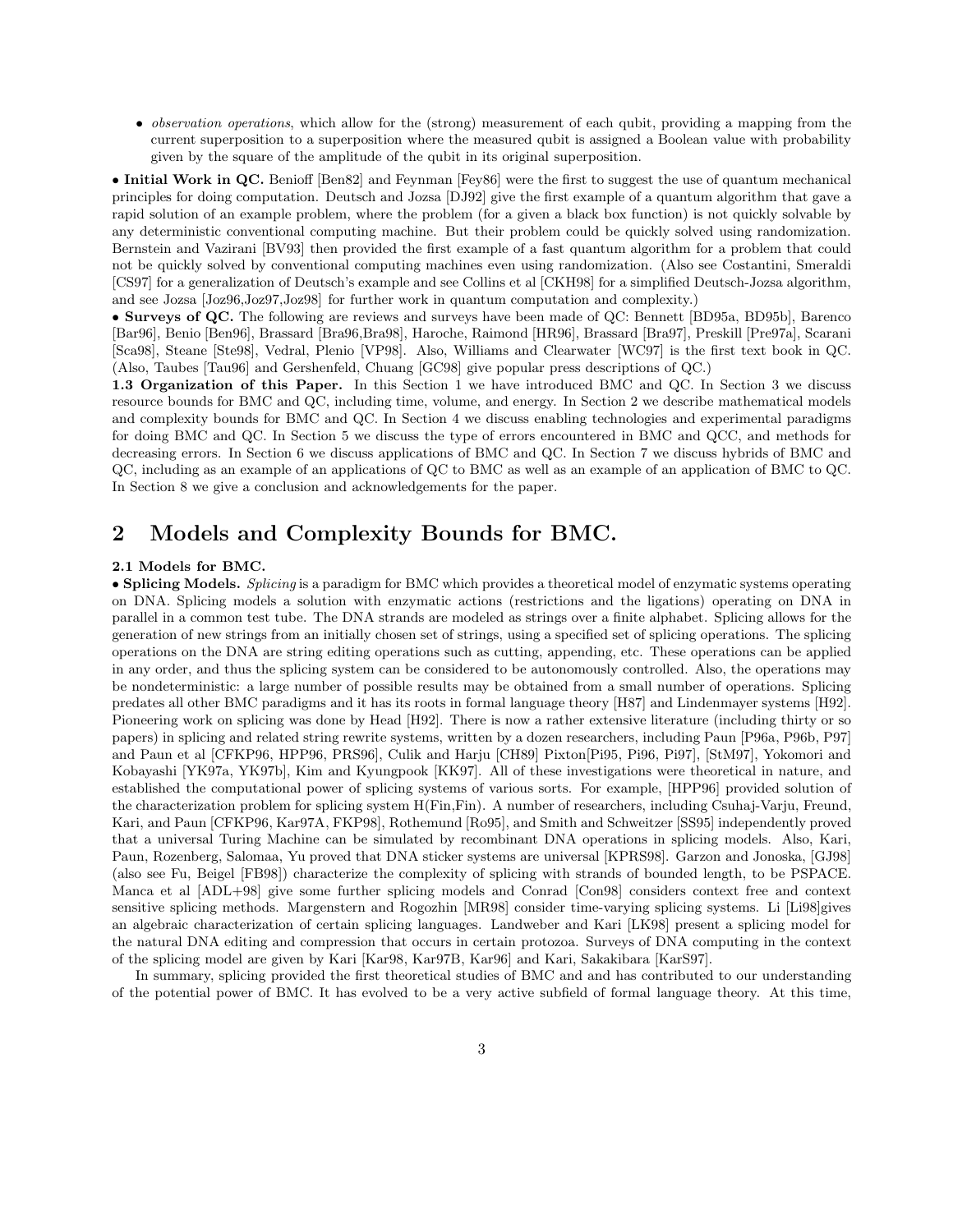splicing is primarily a theoretical rather than an experimental area of BMC.

• Models for Distributed Molecular Parallelism.

– Test Tube and Memory Models. Lipton [L94] defined the first abstract model of BMC that takes into account distributed molecular parallelism. The elements of his test tubes are strings as in the case of DNA. His model allowed a number of operations on test tubes to be executed in one lab step. The subsequent Memory model of Adleman [A95] refined the model of Lipton by restricting the set of operations to the following:

*Merge:* Given tubes  $T_1, T_2$ , produce the union  $T_1 \cup T_2$ .

Copy: Given a tube  $T_1$ , produce a tube  $T_2$  with the same contents.

Detect: Given a tube  $T$ , say 'yes' if  $T$  contains at least one element and say 'no' if it contains none.

Separation: Given a tube  $T_1$  and a word w, produce a tube  $T_2$  with all elements of  $T_1$  that contain w.

– A Surface-Based Model for BMC. An abstract model of surface-based BMC computation has been developed by [LGCCL+96] (comparable with Lipton and Adelman's models), and it is shown that the surface-based model is also capable of general circuit simulation.

 $-$  A Parallel Associative Memory Model for BMC. This is a very high level model proposed by Reif  $[R95]$  which (i) allows any of the operations for the Memory model of Adleman to be executed in one step, and also (ii) has a Parallel Associative Matching (PA-Match) operation, which provides for the combination of all pairs of DNA strings with subsequences that have a complementary match at a specified location. This PA-Match operation is very similar to the data base join operation.

 $-$  A Recombinant DNA Model for BMC. Is a low level model for BMC proposed by Reif  $[R95]$  which allows operations that are abstractions of very well understood recombinant DNA operations and provides a graph representation, known as a complex, for the relevant structural properties of DNA. To insure realism, the RDNA model allows complementary pairing of only very short sequences of DNA in constant time. Reif [R95] showed that the PA-Match operation of the PAM model can be simulated in the RDNA model with a slow down which is linear in the pattern match length.

– Other Models of BMC. Yokomori and Kobayashi [YK97b] developed a model of BMC based on equality checking, which may be related to the PAM model. Kurtz, Mahaney, Royer, and Simon [KMRS96] formulated a model of BMC which takes into account solution concentrations.

– Speed-Ups using Molecular Parallelism. Beaver [BeA95] and Reif [R95] (also Papadimitriou [P95]) independently proved that any linear space bounded sequential computation can be exponentially speeded up by PMC; in particular, they showed that sequential Turing Machine computations with space s and time  $2^{\hat{O}(s)}$  can be simulated by BMC in polynomial time. All their proofs made use of a pointer jumping technique (this pointer jumping technique dates to the 1978 work of Fortune and Wyllie [FW 78], who gave a parallel simulation of a space bounded TM by a PRAM) which required a large volume to implement in BMC. The paper of [R95] proved this speed-up result for the (very high level) PAM model, and then [R95] described in detail its implementation by recombinant DNA operations in the RDNA model. The proof of [B95] used a DNA string-editing operation known as site-directed local mutagenesis (see [WGWZ92], page 192-193, [OP94], page 191-206, and Chapter 5 of [SFM89]) to implement pointer jumping. Khodor and Gifford [KG98] have recently implementated BMC methods using programmed mutagenesis.

– Molecular PRAMs. A Parallel Random Access Machine (PRAM) is a parallel machine with a large shared memory. It is CREW if its memory allows concurrent reads and exclusive writes. This same technique of pointer jumping is essential also for Reif's [R95] molecular simulation of a CREW PRAM. Given a CREW PRAM with time bound D, with M memory cells, and processor bound P, [R95] showed that the PRAM can be simulated in the PAM model using t PA-Match operations as well as  $O(s \log s)$  PAM operations where  $s = O(\log(PM))$  and  $t = O(D + s)$ . This result immediately implied that in  $t = O(D + s)$  PAM steps, one can evaluate and find the satisfying inputs to a Boolean circuit constructable in  $s$  space with  $n$  inputs, unbounded fan-out, and depth  $D$ . Subsequently, Ogihara and Ray [OR97b] obtained a similar result as [R95] for parallel circuit evaluation, implicitly assuming a model similar to the PAM model. (Also see [HA97] for BMC methods for parallel evaluation of a Boolean  $\mu$ -formulas.) To allow the PRAM to use shared global memory, we need to do massively parallel message (DNA strand) routing. As a consequence, the volume bounds for this simulation of a PRAM required volume growing at least quadratically with size of the storage of the PRAM. Gehani and Reif [GR98a] propose a MEMS micro-flow device technology that requires a substantial decreased volume to do the massively parallel message routing required for the shared memory operations of the PRAM.

2.2 Models and Complexity Bounds for QC.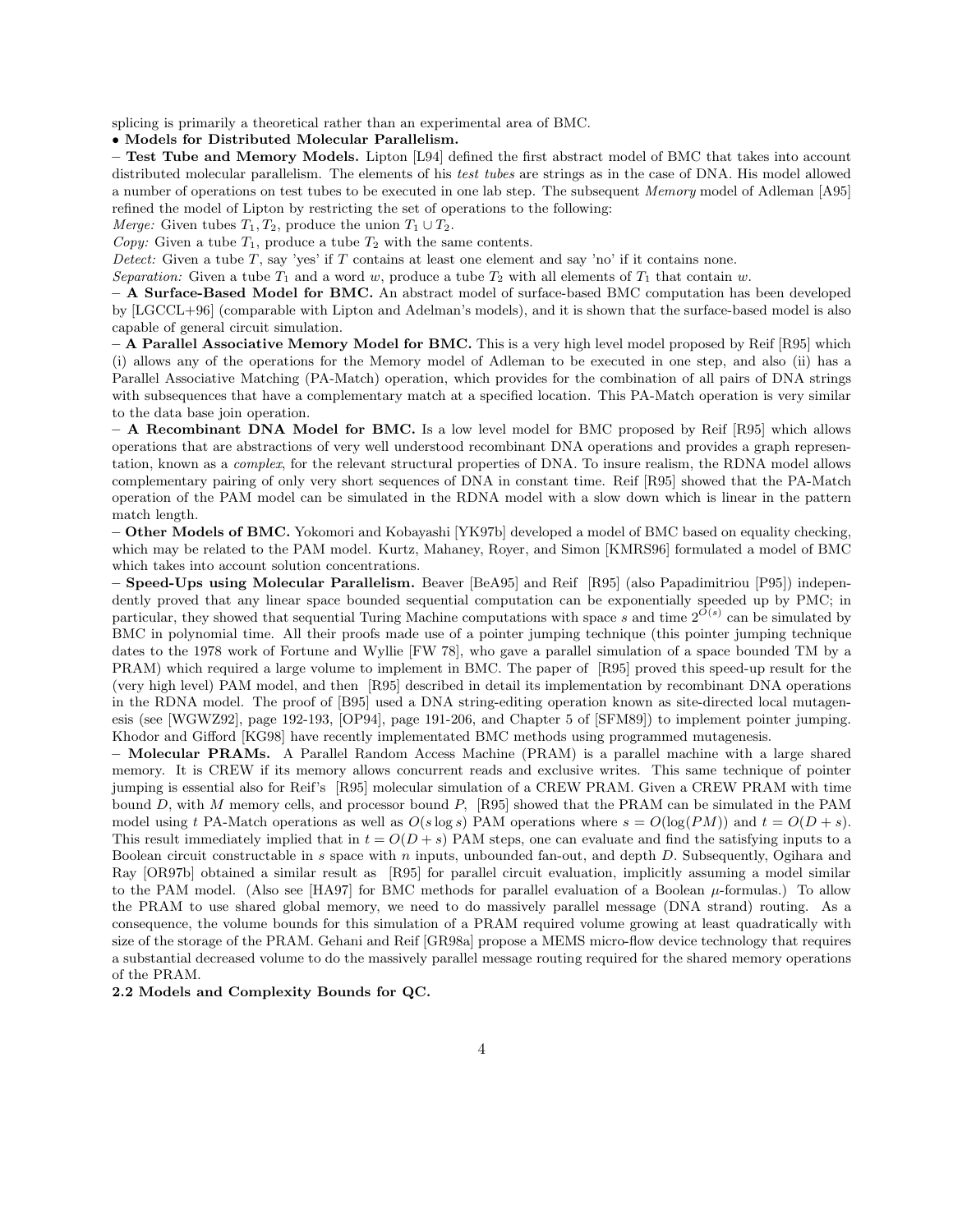• Quantum TMs and other Automata. Deutsch [Deu85b] gave the first formal description of a quantum computer, known as a *quantum TM*. The tape contents of the TM are qubits. *Quantum configurations* of the QTM are superpositions of (classical) TM configurations. A transition of the QTM is a unitary mapping on quantum configurations of the QTM. Thus, a computation of the QTM is a unitary mapping from the initial quantum configuration to the final quantum configuration. Various papers generalize machines and automata to the quantum case. Moore, Crutchfield [MC97] propose quantum finite-state and push-down automata, and regular and context-free grammars, and they generalize several formal language and automata theorems, e.g. pumping lemmas, closure properties, rational and algebraic generating functions, and Greibach normal form. Kondacs and Watrous [KW97] partially characterize the power of quantum finite state automata. Dunlavey [Dun98] gives a space-efficient simulation of a deterministic finite state machine (FSM) on a quantum computer (using Grover's search algorithm discussed below). Watrous [Wat95] investigates quantum cellular automata and Dürr et al [DTS96,DS96] give decision procedures for unitary linear (one dimensional) quantum cellular automata.

• Quantum Complexity Classes and Structural Complexity. Berthiaume, Brassard [BB92a] survey open QC structural complexity problems (also see Berthiaume [Ber95]). QC can clearly execute deterministic and randomized computations with no slow down. P (NP, QP, respectively) are the class of problems solved by deterministic (nondeterministic, quantum, respectively) polynomial time computations. Thus QP is the quantum analog of the time efficient class P. It is not known if QP contains NP, that is if QC can solve NP search problems in polynomial time. It is also not known whether QP is a superset of P, nor if there are any problems QC can solve in polynomial time that are not in P (but this is true given quantum oracles; see Berthiaume, Brassard [BB92b, BB94], Machta [MAC98], van Dam [Dam98a, Dam98b] for complexity bounds for computing with quantum oracles).

• Bounded Precision QC. Practical implementations of QC most likely will need to be done within some bounded amplitude precision, and with this motivation Bernstein, Vazirani [BV93,BV97] investigated the power of QTMs that have bounded amplitude precision. Let  $BQP$  be the class of polynomial time QTM computations that are computed within amplitude precision bounded by an inverse polynomial in the input size. Most of the algorithms we will mention (such as Shor's) are in the class BQP. [BV93, BV97] showed that BQP computations can be done using unitary operations with a fixed irrational rotation. Adleman et al [ADH97] improved this to show that BQP can be computed using only unitary operations with rational rotations, and that BQP is in the class PSPACE of polynomial space computations of (classical) TMs.

• Quantum Gates. A set of Boolean gates are universal if any Boolean operation on arbitrarily many bits can be expressed as compositions of these gates. Toffoli [Tof80] defined an extended XOR 3-bit gate (which is an XOR gate condition on one of the inputs and is known as the Toffoli gate) and showed that this gate, in combination with certain 1-bit gates, is universal. A set of quantum qubit gates are universal for Boolean computations for QC if any unitary operation on arbitrarily many qubits can be expressed as compositions of these gates. Deutsch defined the extended quantum XOR 3-qubit gate (known as the Deutsch-Toffoli gate) and proved this gate, in combination with certain one qubit gates, is universal. Barenco [Bar95], Sleator et al [DMS+95], Barenco et al [BBC+95], and DiVincenzo [DiV95] proved the 2-qubit XOR gates with certain 1-qubit gates can implement the Deutsch-Toffoli gate, so are universal for QC (also see Smolin and DiVincenzo [SD95], DiVincenzo et al [DiV96, DS98], Poyatos et al [PCZ96], Mozyrsky et al [MPH96a,MPH97, MPH98], Poyatos et al [PCZ96]), Lloyd [Llo97c] then proved that almost any 2-qubit quantum logic gate (with certain 1-qubit gates) is universal for QC. Monroe et al [MMK95], DiVincenz et al [DVL98] gave experimental demonstrations of quantum gates. [Deu89] defined a quantum computing model known as a quantum gate array which allows execution of a (possibly cyclic) sequence of quantum gates, where each input is a qubit, and each gate computes a unitary transformation.

• Quantum Circuits. Yao [Yao93] restricted the concept to (acyclic) quantum circuits which are a generalization of Boolean logic circuits for quantum gates. It suffices that a quantum circuit use only these universal gates. Yao [Yao93] proved that QTM computations are equivalent to uniform quantum circuit families.

Aharonov et al [AKN97] discusses a generalization of quantum circuits to allow mixed states, where measurements can be done in the middle of the computation, and showed that such quantum circuits are equivalent in computational power to standard quantum circuits. This generalized an earlier result of Bernstein and Vazirani [BV93,BU97] that showed that all observation operations can be pushed to the end of the computation, by repeated use of a quantum XOR gate construction.

• Quantum Parallel Complexity Classes. Let NC (QNC, respectively) be the class of (quantum, respectively) circuits with polynomial size and polylogorithmic depth (that is, with depth  $O(\log^{O(1)} n)$ ). Thus QNC is the quantum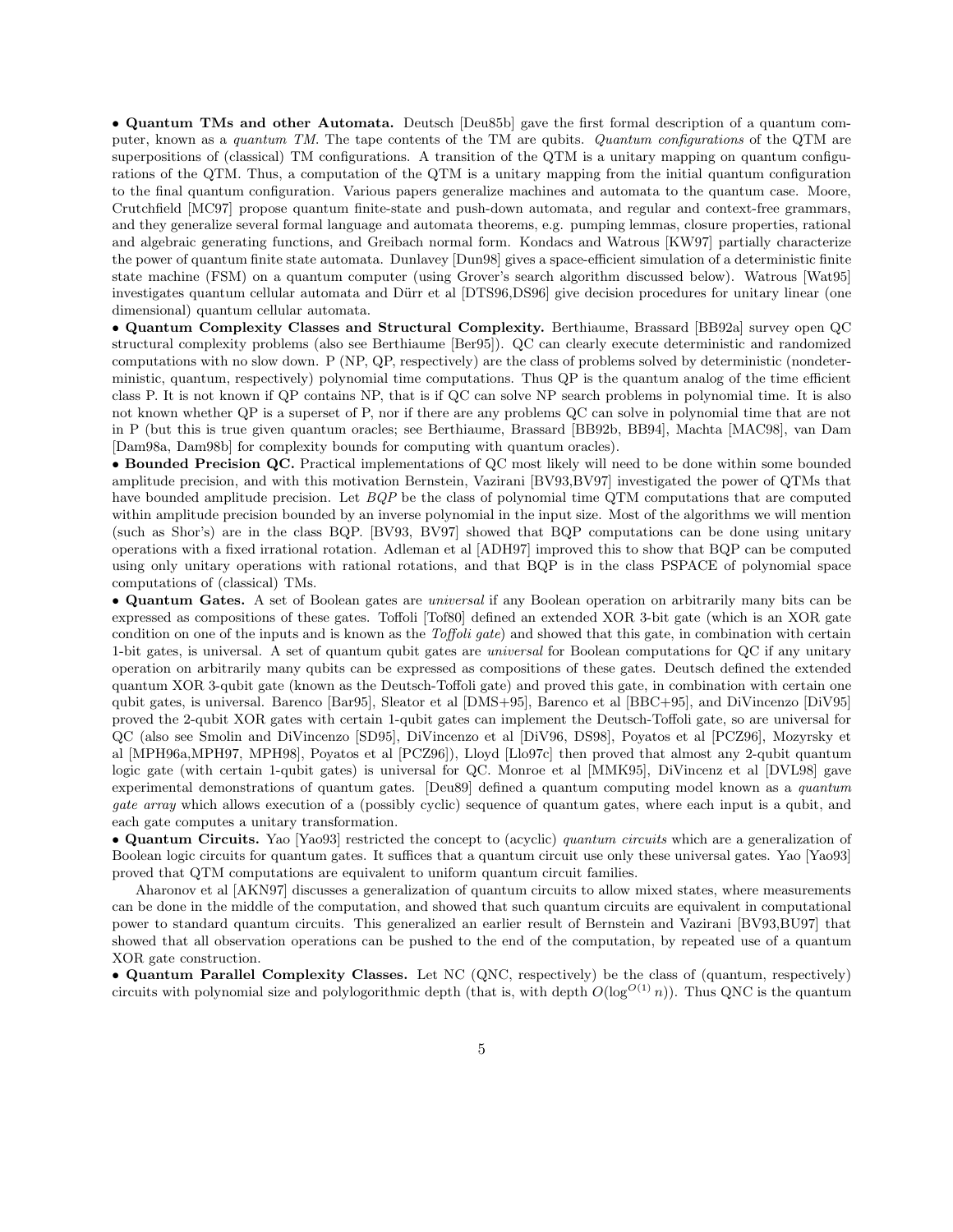analog of the processor efficient parallel class NC. Moore, Nilsson [MN98a] define QNC and show various problems are in QNC, for example they show that the quantum Fourier transform can be parallelized to linear depth and polynomial size.

• Lower Bounds on Quantum Communication. Cleve et al [CDN+98] prove linear lower bounds for the quantum communication complexity of the inner product function, and give a reduction from the quantum information theory problem to the problem of quantum computation of the inner product. Knill, Laflamme [KL98] characterize the communication complexity of one qubit.

• Quantum Logics and Algebraic Semantics. Various logics have been developed for reasoning about quantum computations, Including logics using lattices Malhas [Mal94], and modal logics. Malinowski [Mal94] has considered a quantum logic and shown that it has no decision procedure. Havel [Hav98] gives a geometric algebra (with multiple particles) for expressing the operations of a Bulk QC.

• Quantum Programming Languages and Their Compilers. Malhas [May96] defines a quantum version of the lambda calculus (the lambda calculus is a formal programming system similar to lisp) and Malhas [May97] shows that it can efficiently simulate quantum computations. Tucci [Tuc 98] describes a procedure for compiling unitary quantum transformations into elementary 2-qubit gates.

### 3 Resource Bounds

In this paper, we discuss many applications of BMC and QC which provide advantages over classical methods of computation.

For these advantages to be practical, we need to determine that there are no unfeasible large resources required by BMC and QC. Here we review of the resource bounds of quantum computing as compared with the resources required by classical methods for computation.

The energy consumption, processing rate, and volume, are all important resources to consider in miniaturized and mobile computing devices, and in particular molecular scale computations. Conventional electronic supercomputers of the size of a work station operate in the range of 10<sup>−</sup><sup>9</sup> Joules per operation, at up to about 50 giga-ops per second, with memory of about 10 to 100 giga-bytes, and in a volume of about 10  $\text{cm}^2$ .

## 3.1 Resource Bounds for BMC

### • Energy Bounds for BMC.

 $-$  **Energy Consumption and Reversible Computation.** Reversible computations are computations where each state transformation is a reversible function, so that any computation can be reversed without loss of information. Landauer [Lan61] showed that irreversible computations must generate heat in the computing process, and that reversible computations have the property that if executed slowly enough, they (in the limit) can consume no energy in an adiabatic computation. Bennett [Ben73] (also see Bennett, Landauer [BL85], Landauer [Lan96]) showed that any computing machine (e.g., an abstract machine such as a Turing Machine) can be transformed to do reversible computations. Bennett's reversibility construction required extra space to store information to insure reversibility; Li, Vitanyi [LV96] give trade-offs between time and space in the resulting reversible machine.

Many recombinant DNA operations such as denaturing and annealing, are reversible, so they require arbitrarily small energy (they require heating or cooling, but this can be done using heat baths). Other recombinant DNA operations such as separation, do not seem to be reversible, and use approximately  $10^{-19}$  Joules per operation.

• Volume Bounds for BMC. A small amount of water can contain a vast number of DNA molecules. A reasonable solution concentration to do recombinant DNA operations is 5 grams of DNA per one liter of water. Then a liter of water contains in solution about  $10^{21}$  DNA bases. For an associative memory (see Baum [B95]) of this scale, we can provide a few bytes of memory per DNA strand, by use of at most 100 base pairs per DNA strand. Thus a liter of solution provides an associative memory with  $10^{19}$  to  $10^{20}$  bytes, which is  $10^7$  to  $10^8$  tera-bytes. It is important to note that the scale of the BMC approach is limited by the volume. Known BMC techniques can solve any NP search problem in time polynomial in the input size, but require volume which grows linearly with the combinatorial search space, and thus exponentially with the input size (However, some recent approaches (Hagiya and Arita [HA97] and Cukras et al [CFL+98]) to solving NP search problems via BMC have decreased the volume by iterative refinement of the search space).

• Processing Rate Bounds for BMC. The time duration of the recombinant DNA operations such as annealing, which depends on hybridization, is strongly dependent on the length of sequences to be matched and may also depend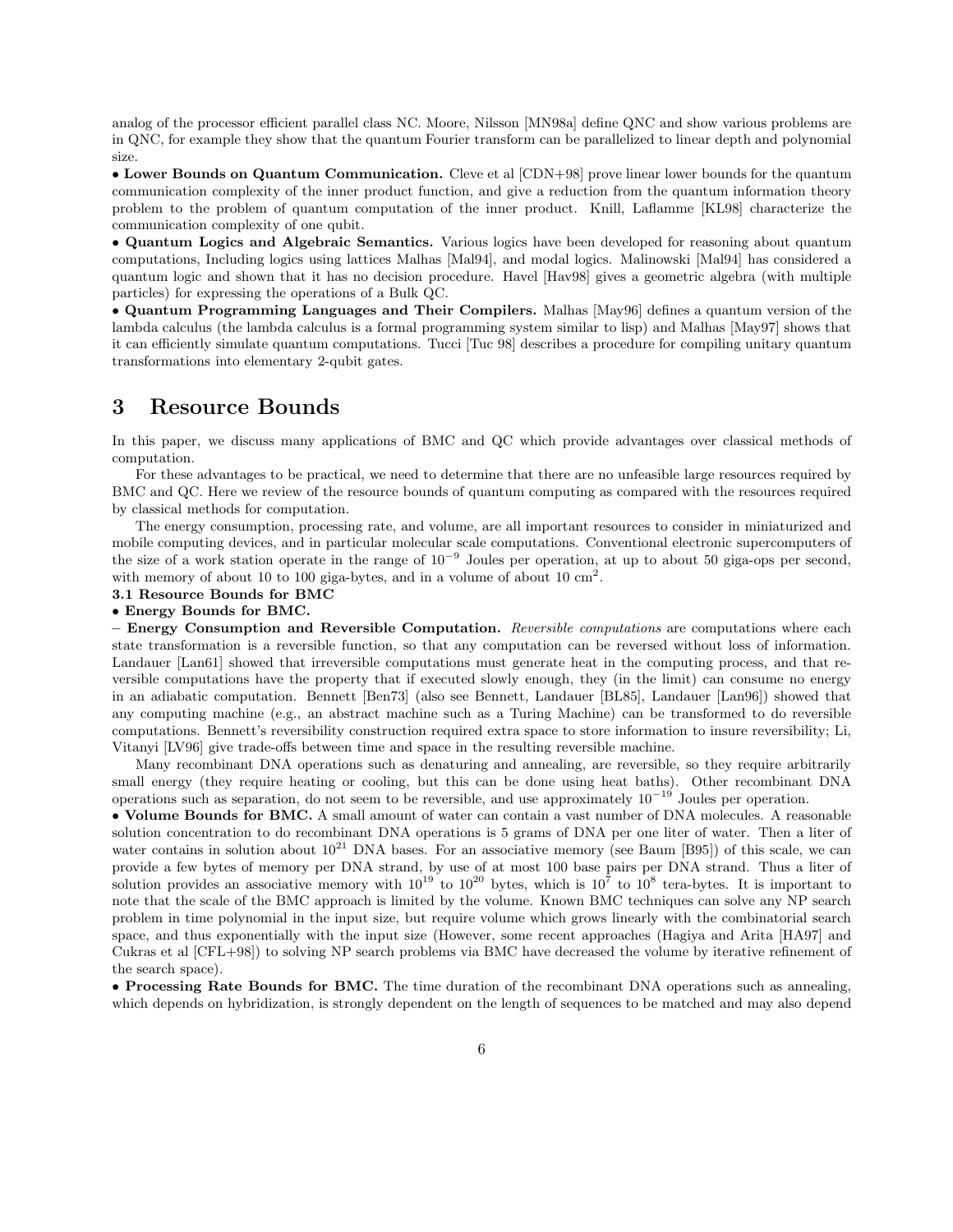on temperature, pH, solution concentration, and possibly other parameters. These recombinant DNA and other biotechnology operations can take from a few seconds up to 100 minutes. A DNA strand may need 1, 000 base pairs to encode a processor state and so a liter of solution encodes the state of approximately  $10^{18}$  distinct processors. Since a liter of water contains in solution about  $10^{21}$  DNA bases, the overall potential for BMC using DNA is  $10^{15}$  to  $10^{16}$ operations per second in the liter of solution, which is 1, 000 tera-ops. While this number is very large, it is finite, so there is a finite constant upper limit to the enhanced power of MC using BMC within moderate volume. Nevertheless, the size of this constant is so large that it way well be advantageous in certain key applications, as compared to conventional (macroscopic) computation methods.

### 3.2 Resource Bounds for QC

Certain of the applications of QC (e.g., quantum cryptography) require only a small or constant number of qubits, where as other applications (e.g., factoring and data base search) require a large number of qubits and moreover require an observation operation at least as the final step of the QC. In particular, we will conclude that for the advantages of QC (with a large number of qubits) to be practical for applications requiring a large number of qubits, there needs to be determined (theoretical and practically) bounds on the volume required of observation operations. This seems to us a major missing element in the field of QC.

• Energy Bounds for QC. The conventional linear model of QC allows only unitary state transformations and so by definition is reversible (with the possible exception of the observation operation which does quantum state reduction). Benioff [Ben82] noted that as a consequence of the reversibility of the unitary state transformations of QC, these transformations dissipate no energy. The energy bounds for the observation operation are not well understood, and depend on the technology used.

• Processing Rate of QC. The rate of execution unitary operations in QC depend largely on the implementation technology; techniques can execute unitary operations in microseconds (e.g., Bulk NMR) and some might execute at microsecond or even picosecond rates (e.g., photonic techniques for NMR) The time duration to do observation can also be very short, but may be highly dependant on the size of the measuring apparatus and on the required precision (see the below discussion on the observation operation and its volume).

• Volume Bounds for QC. In this paper we consider (perhaps more closely than usual in the quantum literature due to our interest in MC) the volume bounds of QC. Potentially, the modest volume bounds of QC may be the one significant advantage over other methods for MC. (In contrast, BMC methods for solving an NP search problem requires volume growing linearly with the combinatorial search space, and thus exponentially with the input size.) Due to the quantum parallelism (i.e., the superposition of the basis states allow each basis state to exist in parallel), the volume would at *appear* to be no more that the number of qubits. This may be true, but there are a number of substantial issues that need to be carefully considered.

 $-$  QC Observation. Recall the observation operation both provides a measurement of a qubit with a resulting state reduction. However, the QC literature has not yet carefully considered the volume bounds for the observation operation and as we shall see, it is not yet at all clear what the volume is required.

In spite of major works (see below) on the mathematical and physical foundations of quantum observation, the precise nature of quantum state reduction via a strong quantum measurement remains somewhat of a mystery. Some aspects of this issue might be purely philosophical and not affect experimental predictions; for example Everett's [Eve57] many-wolds interpretation of quantum mechanics (see a discussion of quantum state reduction by DeWitt [DW73] and Deutsch [Deu85] in connection to a many-wolds interpretation of quantum mechanics). In contrast, the aspects of quantum observation we discuss below will be concerned with its experimental predictions in the case of large scale QC.

– Formulations. Two distinct approaches to the mathematical and physical foundations of observation have been developed:

(a) The Copenhagen Formulation. In this formulation, the observation is simply an assumed basic operation. The observation is considered to be done by a macroscopic measuring device. The precise size or molecular volume of such a macroscopic measuring apparatus (say as a function of the number of qubits) is unclear. The assumptions of the Copenhagen formulation imply that you can make the measurements required for quantum computing on a set of n qubits by measuring each one individually, and that this can be done with n one-qubit measurement operations. However, this is only valid in the context of a macroscopic measuring device. The case of a macroscopic measuring device is reasonable in the context of most physics experiments that involve a large measurement device and which involve a very few number of degrees of freedom (qubits). However, this is not the case for a number of molecular scale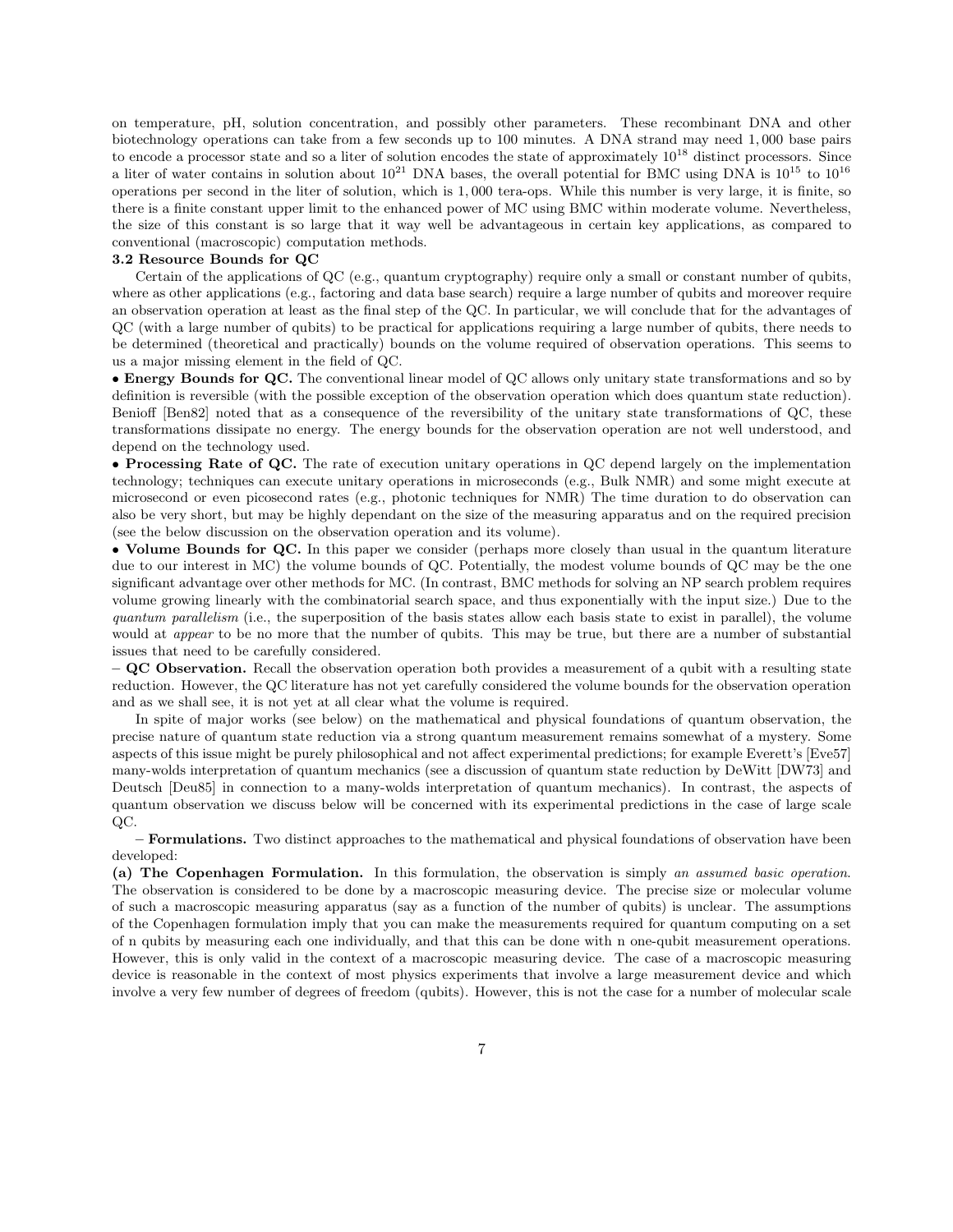QC applications (e.g., factoring very large numbers) where the quantum computer (including its measuring device) is to be in a very small volume and the number of qubits might be in the hundreds or larger. Hence, in the molecular scale QC context, the Copenhagen formulation's assumption, that observation is simply a basic operation (and not related to a quantum unitary evolution), does not seem appropriate.

(b) The Von Neumann Formulation. The mathematical foundations of quantum mechanics as developed by von Neumann [Neu32] differ fundamentally from the Copenhagen formulation in the case of measurement. His formulation remains very well considered (for example note the recent reprint [Neu96]); see Cerf and Adami [CA98] for a comparison the Copenhagen and Von Neumann formulations. Von Neumann views the measuring apparatus as well as the quantum system measured as both part of a quantum system. Hence the evolution of the system (and resulting experimental predictions) can be distinct from that predicted by the Copenhagen formulation of observation (which does not take this into account since the measuring apparatus is assume in their formulation to be very large). An example of this difference is given in Hay and Peres [HP97]. The von Neumann formulation of observation is not relevant to the vast majority of physics experiments since (as pointed out above), their experiments generally use large measuring apparatus and small number of degrees of freedom (qubits). But it appears very relevant to molecular scale QC.

In summary, the Copenhagen and the von Neumann formulations for observation differ in the assumed context (macroscopic or microscopic measurement apparatus). The Copenhagen formulation for observation is can only be used in the context of quantum physics experiments which use macroscopic measurement apparatus. Since the vast majority of quantum physics experiments only use macroscopic measurement apparatus, it is not surprising that the Copenhagen formulation is the most generally used formulation. The original formulations of QC implicity assumed that macroscopic measurement apparatus would be used for QC; the Copenhagen formulation was certainly applicable to QC that employs macroscopic measurement apparatus. However, the Copenhagen formulation does not seem to be applicable in the context of a microscopic measurement apparatus, which is so small that it is subject to quantum effects (and thus is within a unitary quantum system); in that context the von Neumann formulation for observation seems to be required. Thus the Copenhagen formulation for observation is not appropriate for molecular size QC, whereas the von Neumann formulation for observation may be appropriate for molecular size QC. (Attempts to rectify the difference between the Copenhagen and the von Neumann formulation for observation are given in Hay and Peres [HP97] and in Zurek [Zur91], but it appears not yet resolved.)

– Proposed Constructions Need Proofs: Note that one might be tempted to give a constructive proof, that observation can be done on  $n$  qubits in small volume, along the following lines:

(i) Basis Step. We begin with a simple, well established experimental method for observation of a single qubit in small quantum system with say  $n_0$  qubits, for a constant  $n_0$ . There are many other examples of experimentally verified methods for observation, using macroscopic measurement apparatus. (For example, a number of proposed QC architectures (e.g., the Cirac and Zoller [CZ95] proposed ion trap QC and Kane's [Kan98] silicon-based NMR QC) give specific descriptions of measuring apparatus that have been experimentally verified for observation of a single qubit within a quantum computing systems with a constant number of qubits. While their measuring apparatus is macroscopic, it still must have just some finite volume.

(ii) Inductive Step. However, then we just scale up by using the same experimental apparatus to do observation on each of  $n$  qubits (that is, repeating the observation for each of the other qubits). This seems to result in a small volume (perhaps even liner size) apparatus for observation.

The potential fallacy of this line of argument is that:

(a) In the basis step, the experiments of [CZ95,Kan98] did not provide bounds on the errors (or fidelity) of the measurement as a function of the volume of the measuring apparatus.

(b) the inductive step fails to take into account quantum effects involving both the measuring apparatus and the  $n$  qubits, as might be predicted by the von Neumann formulation of quantum measurement in the case where the measuring apparatus is so small that it is subject to quantum effects.

That is, there needs to be given, in addition to the experimental description (which is only established for  $n_0$ qubits):

(iii) A mathematical analysis of the quantum effects (in the context of a closed unitary system) involving the measuring apparatus as the number n of qubits grows large. In particular, there need to be determined bounds on the errors (or fidelity) of the measurement as a function of the size of the measuring apparatus.

Without this crucial final element, the proof is certainly not complete. Since the observation operation is not reversible, such a proof (in the context of a closed unitary system) seem unlikely to be obtainable.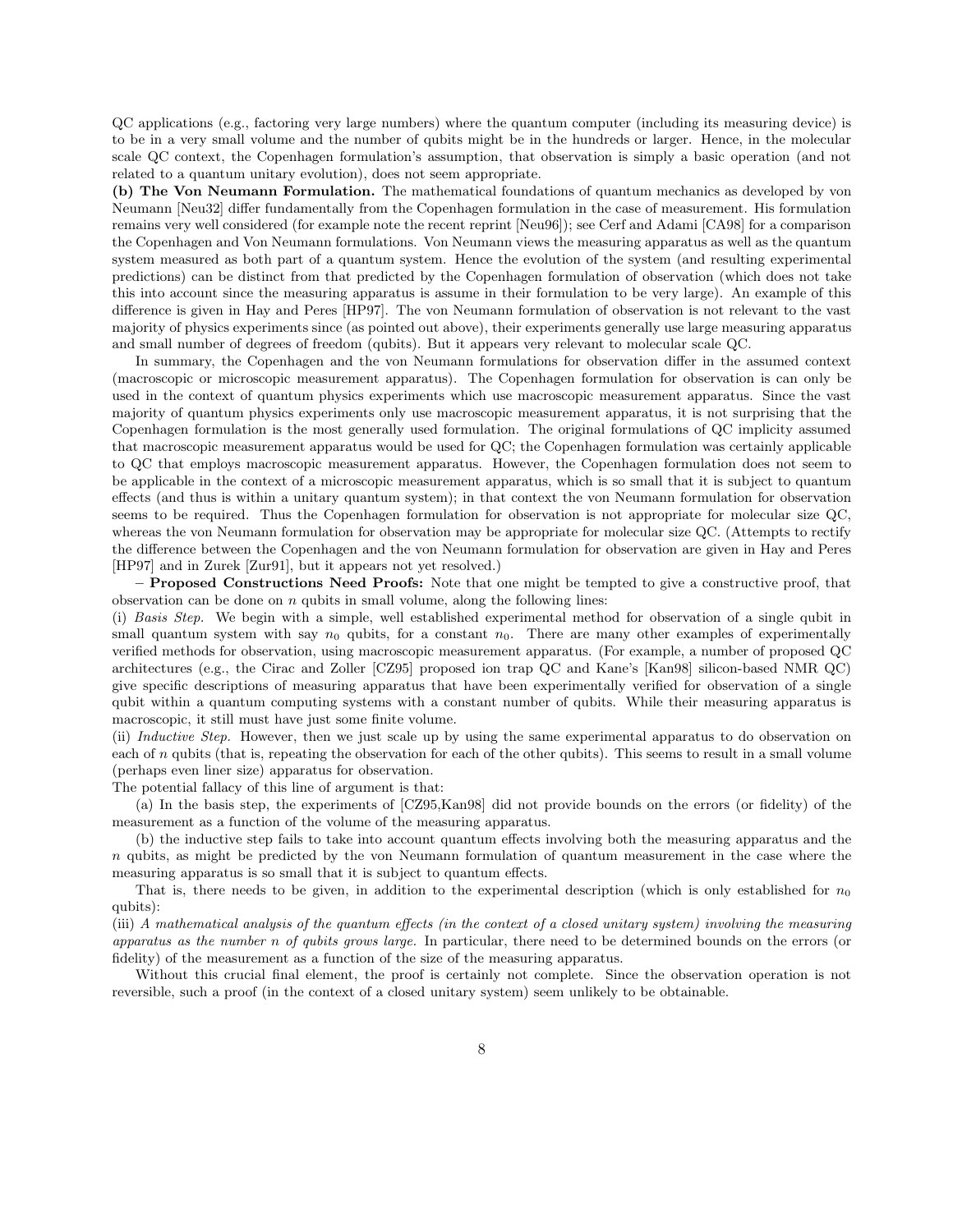– Possible Experimental Demonstrations of Measurement: Another approach would be to experimentally test a proposed small volume apparatus for observation on n qubits for moderate size n (say, in the rang of a few hundred, which is required for a nontrivial factoring computation). But the experimental evidence of the volume bounds for observation is unclear, since the QC experiments have not yet been scaled to large or even moderate numbers (say dozens) of qubits, and there are few if any physics experiments for this case. (Shnirman, Schoen [SS98] describe the use of a single-electron transistor to perform quantum measurements, D'Helon, Milburn [HM97] describe quantum measurements with quantum computers, and Ozawa [Oza98] describes methods for nondestructive quantum measurements of certain quantum computations.)

Hence, at this time that there appears to be *neither a mathematical proof nor an experimental demonstration* (for even a moderately large number of qubits n) that observation can be done in small volume (in a closed quantum system). Thus at this time, there is no evidence (either mathematical or experimental) that QC using measurement scales to large numbers of qubits with small volume.

We next consider (but do not fully determine): Is it reasonable to expect that such a mathematical proof (or such experimental demonstrations) of small volume quantum observation will ever be done ? We first consider a number of related questions concerning measurement and quantum state reduction:

– Is a Quantum Observation Instantaneous? It appears not. Brune et al [BHD96] describe the progressive decoherence of the meter in a quantum measurement.

– Is an Observation Always Reversible? It appears the answer be both no (in a narrow mathematical sense of a state reduction), yes (for small closed state spaces), and no (in a practical sense for entanglements in a large state space):

- By the strict mathematical definition of the state reduction due to observation, in general an observation is not reversible. Under what conditions is a measurement reversible in the strict mathematical sense? That is, when can we measure classical information from a quantum source (yielding a set of pure states with their probabilities with a reduction of quantum entropy), but later be able to reverse this process to regenerate the entangled source state ? Bennett et al [BBJ+94] show that this is possible in the very special case where the source states can be partitioned into two or more mutually orthogonal subsets. (Other necessary and sufficient conditions for measurements to be reversible have been proved in Bennett, et al [BBJ+94] and Chuang, Yamamoto [CY96] describe how to regenerate a qubit if it has observable error.)
- There is experimental evidence that the physical execution of some reductions via measurement are in fact reversible (at least in very small closed systems). Mabuchi, Zoller [MZ96] have observed inversions of quantum jumps in very small quantum-optical systems under continuous observation, and Ueda [Ued97] compares the notions of mathematical and physical reversibility.
- On the other hand, in the case of entanglements in a large state space, even if a measurement is in principle reversible in a closed system due the reversible nature of the diffusion process, the likelihood of such a reverse to the original state, within a moderate (say polynomial in  $n$ ) time duration, appears to drop exponentially with the number of qubits n. Gottfield [Got66] Diosi, Lukacs [DL94] (also see Pearle [Pea84, Pea85]) explain quantum state vector reduction via strong measurement as a physical process, e.g, state diffusion into the atoms of the measurement apparatus. This diffusion due to reduction may be modeled by a system similar to a rapidly mixing markov system in probability theory, which seems to provide a very low (dropping exponentially with  $n$ ) likelihood for reversibility within a polynomial time duration. (Others have modeled measurement by a nonlinear interactions with the environment, which are irreversible.)

– Approximate Observation Operations. An approach to this difficulty is to only do the observation operation approximately within accuracy  $\epsilon$ ; this may suffice for many QC applications. However, even if the observation operation is done  $\epsilon$ -approximately by unitary operations, it appears to require a number of additional qubits n' growing exponentially with the n, the original number of qubits of the QC. In fact, we know of no upper bound on  $n'$  better than  $2^n \log(1/\epsilon)$ .

– Why Volume Bounds May Not Be Small. We now give an informal argument (it should be emphasized that the following is not a formal proof in any sense) that even an  $\epsilon$ -approximate observation can not be done in polynomial time using small volume, where  $\epsilon$  is the inverse of a polynomial. Since for n qubits, the size of the basis state space grows as  $2^n$  in the general case, it seems reasonable to assume (e.g., where the physics of the strong measurement is modeled by a diffusion process [Got66,DL94] that is rapidly mixing) that the likelihood of reversibility within polynomial time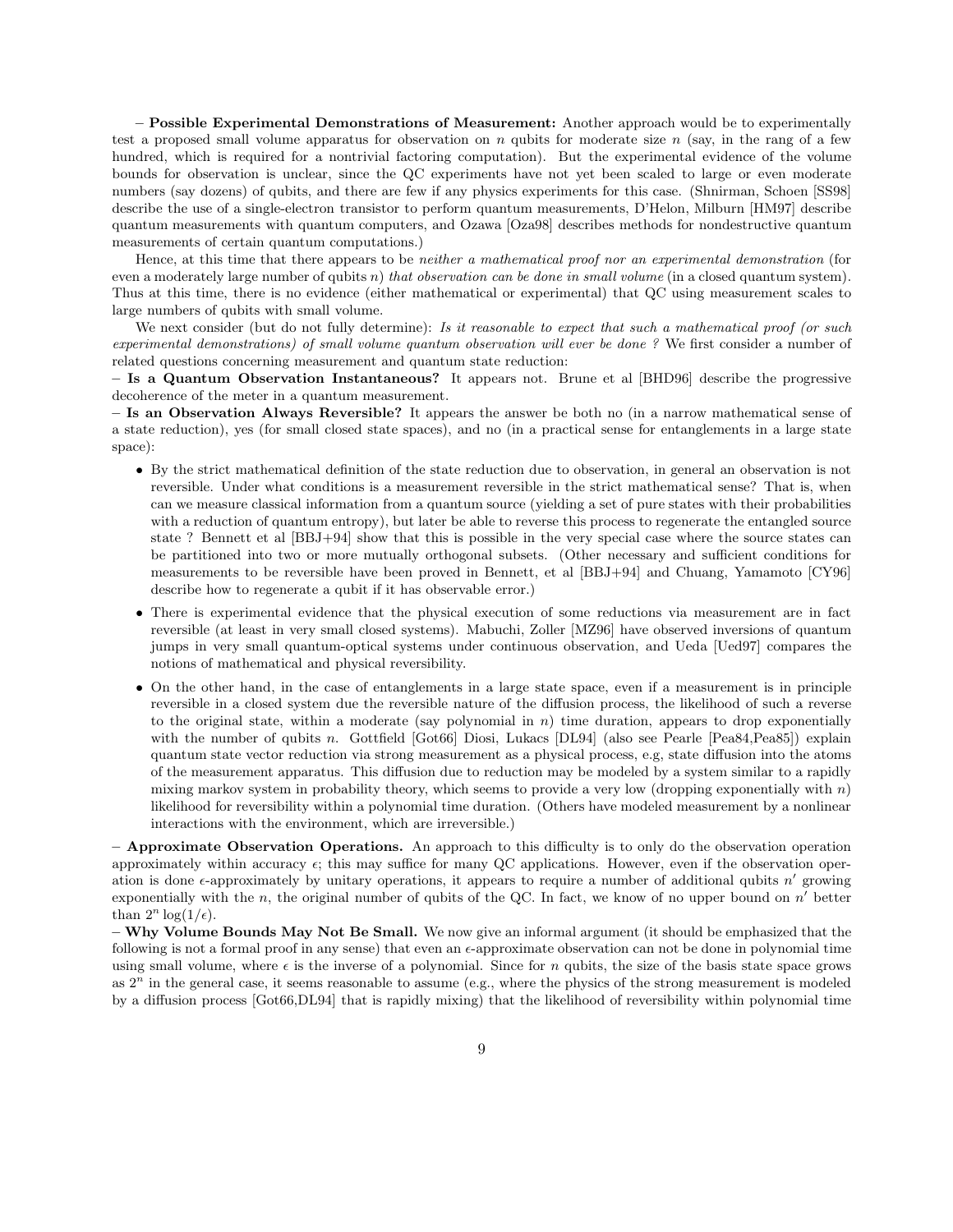bounds drops exponentially with the number  $n$  of qubits. Thus, in the context of polynomial time computations, the  $\epsilon$ -approximate observation is assumed irreversible with high likelihood. Let us also assume that n is small (at most a few hundreds). For sake of contradiction, let us for the moment suppose that (i) quantum computing scales to at least moderate size (say a few tens of thousands of qubits), and (ii) an  $\epsilon$ -approximate observation operation can be done on one of n qubits by a microscopic measuring device of size  $n' = n^c$ , for a constant c, and operating within time polynomial in n. Since n is small, the measuring device is surely of sufficiently small size so that it's physics is consistent with established quantum physics (for observe that if quantum computing is to scale to at least moderate size  $n'$ , then surely quantum effects need to hold for molecules of size  $n'$ ). Hence we need to view the apparatus for the observation as executing polynomial time unitary quantum computation, which is reversible, so the reverse of the observation also executes in quantum polynomial time. Hence we have an apparent contradiction, since we have assumed the  $\epsilon$ -approximate observation is not reversible in polynomial time. (Note. This argument does not require that the world shift at some definite size from a quantum-mechanical paradigm to a classical paradigm; instead the argument requires that if the quantum-mechanical paradigm is valid at size  $n$  then it also is valid at some what larger size  $n' = n^c$ .)

Due to informal nature of this argument, it only provides partial evidence that (with the above assumption), QC with the observation operation does not scale to a large number of qubits within small volumes, and in particular that a polynomial time  $\epsilon$ -approximate observation operation requires very large volume and can not be done at the micromolecular scale for moderate large n. It remains a major open problem in QC to provide a formal proof that either there is large volume required for observation or there is not.

– Avoiding Observation Operations. An alternative approach is to completely avoid observation operations on the basis that the observation operation is not actually essential to many quantum computations. (This seems somewhat surprising, given the extensive use of the observation operation in the QC literature for both algorithms and quantum error correction.) Bernstein and Vazirani [BV93,BU97] (by showing that any given observation operation can be delayed to future steps by use of the using XOR operation) proved that all observation operations can be delayed to the final step of a quantum computation. For a small  $\epsilon > 0$ , let some particular qubit (of the linear superposition of basis states) be  $\epsilon$ -near classic if had the qubit been observed, the measured value would be a fixed value (either be 0 or 1) with  $\epsilon$  probability. Suppose the output of a QC consists of the observation of a subset S of the qubits; the resulting reduced superposition will be termed the *output superposition*. Bernstein and Vazirani [BV93,BU97] and Brassard et al [BH97,BHT98] observe that any QC can be repeated to insure the output qubits are  $\epsilon$ -near classic in the final output superposition after the repetitions. Note that if a QC with bounded amplitude precision is reduced by an observation, the output qubits yield the correct value with high likelihood. Hence we may consider simply not doing the observation reduction to a basis state in the final step; in place of this (reduced) output superposition we simply output the non-reduced quantum state superposition of the QC that exists just prior to the final observation step. This alternative approach can entirely eliminate the observation operation from many quantum computations, and so provides small volume, but has the drawback of providing a non-classic output consisting of a non-reduced quantum state superposition. The potential difficulty with this approach is as follows: if this (non-reduced quantum state superposition) output is then processed by a classical computing machine, it may propagate unwanted quantum effects to the classical computing machine.

# 4 Technologies and Paradigms

4.1 Enabling Technologies and Experimental Paradigms for BMC. An enabling technology is a technology that allows a task to be done. Here we discuss various alternative enabling technologies for BMC and QC, and discuss their experiment in BMC and QC using these technologies.

• Recombinant DNA Technology. In the last two decades, there have been revolutionary advances in the field of biotechnology. Biotechnology has developed a large set of procedures for modifying DNA, known collectively known as recombinant DNA. DNA is a molecule consisting of a linear sequence of nucleotides. There are 4 types of nucleotides, which are complementary in pairs. A key property of DNA is *Watson-Crick complementation*, which allows the binding of complementary nucleotides. DNA may be single stranded (ssDNA) or double stranded. An ssDNA has an orientation  $3' - 8'$  or  $5' - 3'$ . If two ssDNA are Watson-Crick complementary and  $3' - 8'$  and  $5' - 3'$  oriented in opposite directions, they are said to be sticky. At the appropriate conditions (determined by temperature and salinity, etc.), they may hybridize into double-stranded DNA. This resulting double-stranded DNA has complementary strands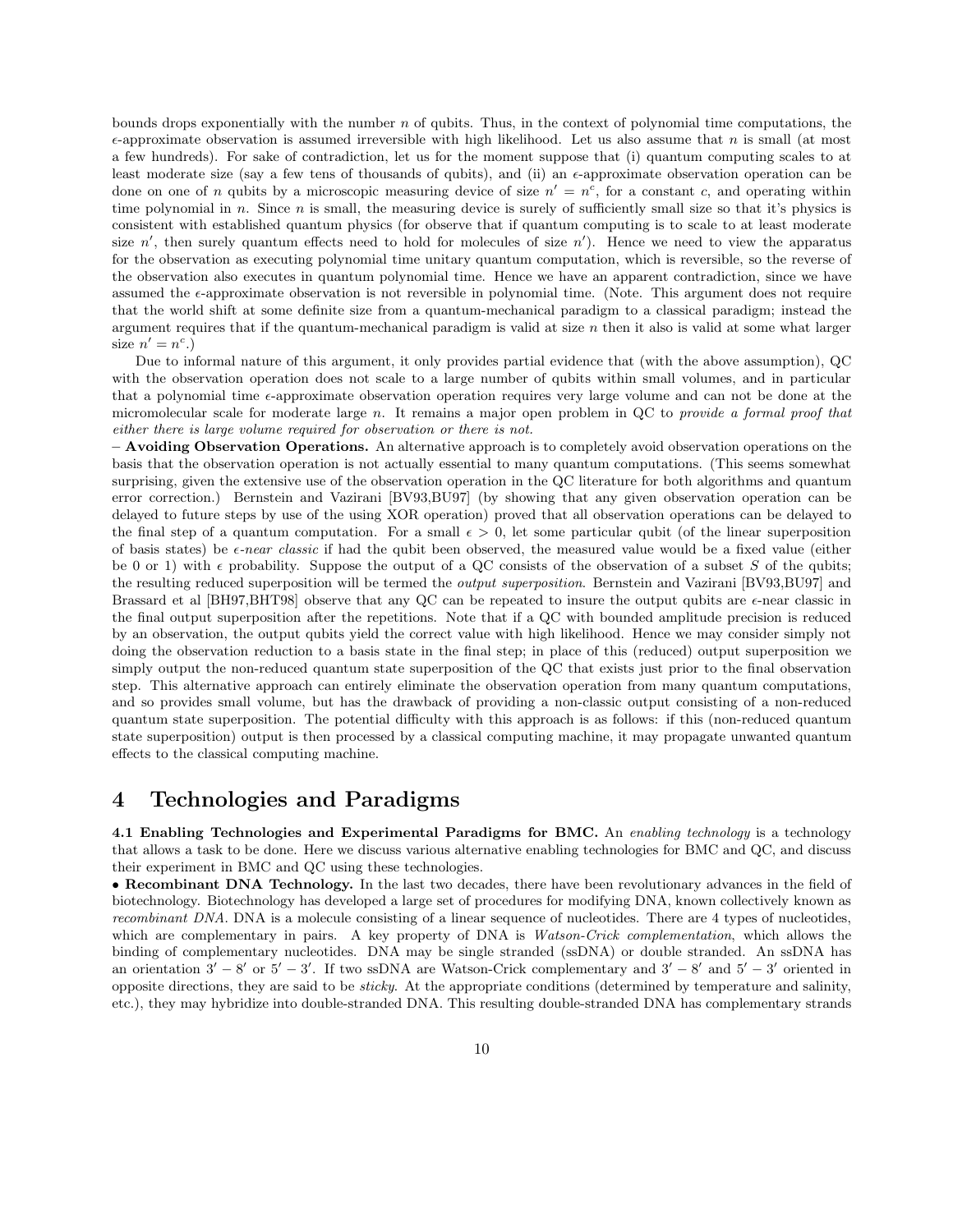in opposite orientation. This allows the annealing of large strands of single DNA into double DNA, and the formation of complex 3D structures (this is known as secondary structure). The reverse process (usually induced by heating) is the denature of complex structures into single stranded linear structures. See [MH87, PP97, W97, RDGS97, HG97] for mathematical models of DNA hybridization and their simulation via thermodynamics. Short strands of ssDNA of length n are sometimes called n-mers. Many recombinant DNA operations use hybridization and are specific to a DNA segment with a prescribed n-mer subsequence. Such recombinant DNA operations include cleavage of DNA strands, separation of DNA strands, detection of DNA strands, and fluorescent tagging of specific DNA words. In addition, there are operations that are not specific, including ligation of DNA segments to form covalent bonds that join the DNA strands together, merging of test tube contents, the denature operation discussed above, and separation by molecular weight. Basic principles of recombinant DNA technology are described in [WGWZ92] [WHR87, OP94]. Detailed theoretical discussions of dynamics, thermodynamics, and structure of DNA, RNA and certain proteins are given by [BKP90, S94, EC]. Also see [ER82, MH87] for the dynamics and chemistry of nucleic acids and enzymes.

Due to the industrialization of the biotechnology field, laboratory techniques for recombinant DNA and RNA manipulation are becoming highly standardized, with well written lab manuals (e.g. [SFM89]) detailing the elementary lab steps required for recombinant DNA operations. Many of those recombinant DNA operations which where once considered highly sophisticated are now routine, and many have been automated by robotic systems. As a further byproduct of the industrialization of the biotechnology field, many of the constraints (such as timing, pH, and solution concentration, contamination etc.) critical to the successful execution of recombinant DNA techniques for conventional biological and medical applications (but not necessarily for all BMC applications), are now quite well understood, both theoretically and in practice.

• Alternative Recombinant DNA Methodologies. The most pervasive enabling biotechnology for BMC is solution-based recombinant DNA, that is the recombinant DNA operations are done on test tubes with DNA in solution. However, there are a number of alternative enabling biotechnologies, that allow similar and sometimes enhanced capabilities.

**– Solid Support BMC.** An example of an alternative recombinant DNA methodology is the *solid support* of individual DNA, for example by *surface attachments*. In solid support, the DNA strands are affixed to supports of some sort. In surface-based chemistry, surface attachments are used to affix DNA strands to organic compounds on the surface of a container. This can allow for more control of recombinant DNA operations, since this insures (i) that distinct DNA strands so immobilized can not interact, and also (ii) allows reagents and complementary DNA to have easy access to the DNA, and (iii) allows for easy removal of reagents and secondary by-products. Also, handling of samples is simpler and more readily automated. Surface-based chemistry has been used in protein sequencing, DNA synthesis, and peptide synthesis [S88]. Surface attachment methods can also be used for optical read-out (e.g., via fluorescent tagging of specific DNA words) on 2D arrays. A possible drawback of surface attachment technology, in comparison to solution-based recombinant DNA techniques, is a reduction on the total number of DNA strands that can be used. – Automation and Miniaturization of BMC. MEMS is the technology of miniature actuators, valves, pumps, sensors and other such mechanisms, and when controlling fluids it is known as MEMS micro-flow device technology. [EE92, VSJMWR92, MEBH92]. Some of the current limits of BMC stem from the labor intensive nature of the laboratory work, the error rates, and the large volumes needed for certain bio-molecular reactions to occur (e.g., for searching and associative matching in wet data bases). [GR98a] (also see Ikuta [Iku96], Suyama [Suy98] for use of micro-flow devices for various biological applications) propose the use of MEMS micro-flow device technology for BMC which may provide several advantages: it would allow automation of the laboratory work, parallel execution of the steps of a BMC algorithm (for improved speed and reliability), and for transport of fluids and DNA among multiple micro-test tubes. [GR98a] provide a model for micro-flow based bio-molecular computation (MF-BMC) which uses abstractions of both the recombinant DNA (RDNA) technology as well as of the micro-flow technology, and takes into account both of their limitations (e.g., concentration limitations for reactants in RDNA, and the geometric limitations of the MEMS device fabrication technology). [GR98a] also give a time and volume efficient MF-BMC architecture for routing DNA strands among multiple micro-test tubes (this gives a substantial decrease in the volume required for the PRAM simulation of [R95]).

• Experimental Paradigms for BMC. Even within BMC, there are a number of distinct methods to do computation: (A) Splicing, which provides a (theoretical) model of enzymatic systems operating on DNA,

(B) Distributed Molecular Parallelism, where a operations are done on a large number of molecules in parallel, and the operations execute within a molecule in a sequential fashion (either synchronously or asynchronous with other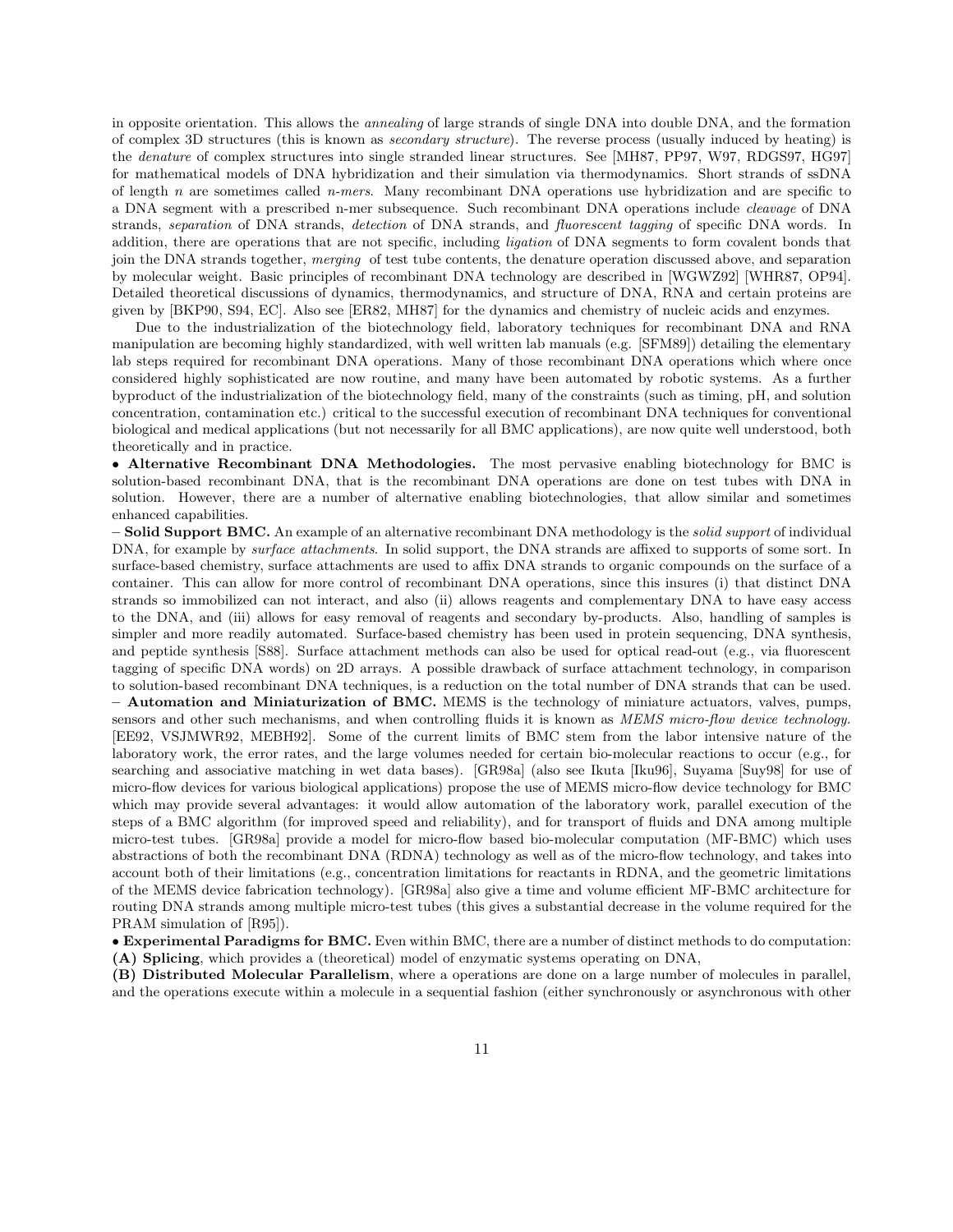molecules),

(C) Local Molecular Parallelism, where operations are done within each molecule in a parallel fashion, and does computation by assembly of DNA tiles, and

(D) Cellular Processing, where BMC is done using a microorganism such as bacteria to do computation, by reengineering the regulatory feedback systems used in cellular metabolism.

We now consider the experimental demonstration of each of these paradigms for BMC.

(A) Splicing. At this time, splicing is primarily a theoretical rather than an experimental area of BMC. There are a number of practical issues (e.g., the number of distinct enzymes with distinct recognition sequences for DNA splicing operations are limited to at most a few hundred) that may limit the scale of experimental implementations of splicing, but it is quite possible that evolutionary techniques (using RNA enzymes) may be used to solve such difficulties. Recently an experimental test of splicing was done by Laun and Reddy [LR97], which provided a laboratory demonstration of splicing, testing a system with enzymatic actions (restrictions and the ligations) operating on DNA in parallel in a test tube.

(B) The Distributed Molecular Parallelism Paradigm. In this paradigm for BMC, the operations are executed in parallel on a large number of distinct molecules in a distributed manner, using the massive parallelism inherent in BMC.

• NP Search using DP-BMC. As mentioned in the introduction, Adleman [A94] did the first experiment demonstrating BMC, solving the Hamiltonian path problem on 7 nodes. This and many other BMC experiments have used distributed molecular parallelism to solve small NP search problems (see a discussion of NP search experiments in Section 6).

• General-purpose Molecular Computers using DP-BMC. BMC machines using molecular parallelism and providing large memories, are being constructed at Wisconsin [LGCCL+96], [CCCFF+97, LTCSC97] and USC [A95, RWBCG+96, ARRW96]. In both projects, a large number of DNA strands are used, where each DNA strand stores multiple memory words. Both these machines will be capable of performing, in parallel, certain classes of simple operations on words within the DNA molecules used as memory. Both projects developed error-resistant word designs. Successful prototyping at moderate scale of either of these machines will be a major experimental milestone in BMC.

The Wisconsin project is employing a surface to immobilize the DNA strands which correspond to the solution space of a NP search problem. Since they are all on the same surface, all DNA strands are operated in a Single Instruction Multiple Data (SIMD) fashion. Their operations on words are restricted to mark, unmark, and destroy operations, which suffice for certain NP search problems. A key challenge in their approach is to provide scaling to a sufficiently large number of DNA strands within the constraints of surface attachment technology.

In contrast, the USC project uses a combination of solution-based and solid support methods, which are used to improve the efficiency of the separation operations. In this method, the computation is done without formation and breaking of covalent bonds. Their operations on words include the Boolean logic operations. All DNA strands within a given test tube are operated on in a SIMD fashion. However, their approach allows splitting of the solution space into separate test tubes, and thus potentially allows for DNA strands to be operated on in a very limited Multiple Instruction Multiple Data (MIMD) fashion, where the number of distinct instructions executed at the same time is limited to the number of test tubes used in parallel. A key challenge in their approach, and the major focus of their effort, is to provide for efficient error-resistant separations.

• Parallel Arithmetic. To compete with silicon, it is important to develop the capability of BMC to quickly execute basic operations, such as arithmetic and Boolean operations, that are executed in single steps by conventional machines. Furthermore, these basic operations should be executable in massively parallel fashion (that is, executed on multiple inputs in parallel).

Guarnieri and Bancroft [GB96] developed a DNA-based addition algorithm employing successive primer extension reactions to implement the carries and the Boolean logic required in binary addition (similar methods can be used for subtraction). Guarnieri, Fliss, and Bancroft prototyped [GFB96] the first BMC addition operations (on single bits) in recombinant DNA. This experimental work was very significant. However, it suffered from some limitations: (i) only two numbers where added, so it did not take advantage of the massive parallel processing capabilities of BMC and (ii) the outputs were encoded distinctly from the inputs, so it did not allow for repeated operations. Subsequent proposed methods [OGB97, LKSR97, GPZ97, RKL98] for basic operations such as arithmetic (addition and subtraction) permit chaining of the output of these operations into the inputs to further operations, and to allow operations to be executed in massive parallel fashion. Rubin el al [RKL98] gave an experimental demonstration of a BMC method for chained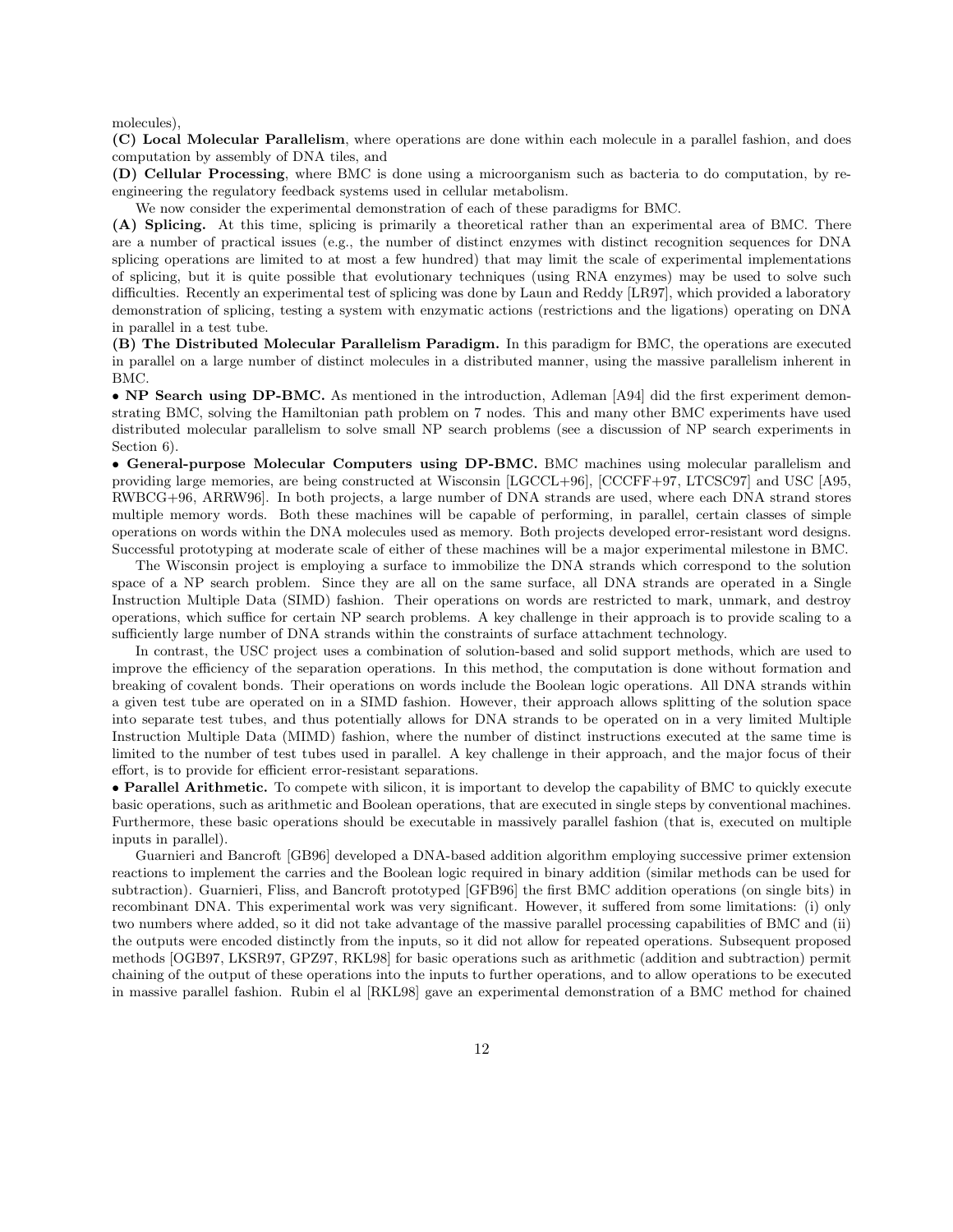integer arithmetic. This work also gave one of the first demonstrations in BMC of logically reversible computation. An experimental demonstration of such a method for parallel arithmetic, at large scale, will be a major experimental milestone in BMC. (See also the last subsection of Section 4 for fast local assembly methods for parallel addition and subtraction.)

(C) The Local Assembly Paradigm. The local parallelism (LP-BMC) paradigm for BMC allows operations to be executed in parallel on a given molecule (in contrast to the parallelism where operations are executed in parallel on a large number of distinct molecules but execute sequentially within any given molecule). Before we describe these local assembly techniques, we first discuss DNA nano-assembly techniques, and some previously known tiling results, which provided the intellectual foundations for local assembly.

• DNA Nano-Fabrication Techniques. Feynman [F 61] proposed nano-fabrication of structures of molecular size. Nanotechnology, without use of DNA, is discussed in the texts [CL92, M93]. Nano-fabrication of structures in DNA was pioneered by Seeman (e.g., see [SZC94]) in the 1990s. His work may well be of central importance to the progress of the emerging field of BMC. Seeman and his students such as Chen and Wang nano-fabricated in DNA (see [ZS92, ZS94, SWLQ+96, SQLYL+96, SZDC95] and [SZC94, SC91, SZDWM+94, SQLYL+96]): 2D polygons, including interlinked squares, and 3D polyhedra, including a cube and a truncated octahedron. Seeman's ingenious constructions used for basic constructive components:

– DNA junctions: i.e., immobile and partially mobile DNA n-armed branched junctions [SCK89],

 $-$  DNA knots: i.e., ssDNA knots [MDS91, DS92] and Borromean rings[MS97],

– DNA crossover molecules: i.e., DX molecules of Fu and Seeman[FS93].

Many of Seeman's constructions used DX molecules for rigidity or dsDNA for partial rigidity. Most of the constructions utilized hybridization in solution, usually followed by ligation. The octahedron used solid-support [S88], to avoid interaction between constructed molecules [ZS92]. See [CRFCC+96, MLMS96] for other work in DNA nano-structures. Recently, Seeman, Liu et al [SMY+98] constructed from DNA a nanomechanical device capable of controlled movement. • Known Tiling Results. A class of (domino) tiling problems were defined by Wang [W61] as follows: we are given a finite set of tiles of unit size square tiles each with top and bottom sides labeled with symbols over a finite alphabet. These labels will be called pads. We also specify the initial placement of a specified subset of these tiles, and the borders of the region where tiles must be placed defining the extent of tiling. The problem is to place the tiles, chosen with replacement, in all these square regions within the specified borders, so that each pair of vertical abutting tiles have identical symbols on their contacting sides. Let the *size* of the tiling assembly be the number of tiles placed. Berger [B66] (also see Buchi [B62]) proved that given a finite set of tile types, the tiling problem is undecidable if the extent of tiling is infinite. Direct simulations of a single tape deterministic Turing Machines are given in [R71] and [LP81], (pages 296–300). Also, [GJP77] (see [GJ79], page 257) and [LP81](pages 345–348) proved that the domino tiling problem is NP-complete if the extent of tiling is a rectangle of polynomial size. Grunbaum, Branko, and Shepard

[GBS87] surveyed these and related results on the complexity of tiling.

• Computation via Local Assembly. Winfree [W96] proposed a very intriguing idea: to do these tiling constructions by application of the DNA nano-fabrication techniques of Seeman et al [SZC94], which may be used for the construction of small DNA molecules that can function as square tiles with pads on the sides. The pads are ssDNA. Recall that if two ssDNA are sticky (i.e., Watson-Crick complementary and  $3' - 8'$  and  $5' - 3'$  oriented in opposite directions), they may hybridize together at the appropriate conditions into doubly stranded DNA. The assembly of the tiles is due to this hybridization of pairs of matching sticky pads on the sides of the tiles. We will call this innovative paradigm for BMC unmediated self-assembly since the computations advance with no intervention by any controllers. The advantages of the unmediated DNA assembly idea of Winfree is potentially very significant for BMC since the computations advance with no intervention by any controllers, and require no thermal cycling. It is a considerable paradigm shift from distributed molecular parallelism, which requires the recombinant DNA steps (which implement the molecular parallelism) to be done in sequence. To simulate a 1D parallel automata or a one tape Turing Machine, Winfree et al [W96, WYS96] proposed self-assembly of 2D arrays of DNA molecules, applying the recombinant DNA nano-fabrication techniques of Seeman et al [SZC94] in combination with the tiling techniques of Berger [B66]. Winfree et al [WYS96] then provided further elaboration of this idea to solve a variety of computational problems using unmediated DNA self-assembly. For example, they propose the use of these unmediated DNA assembly techniques to directly solve the NP-complete directed Hamiltonian path problem, using a construction similar to the NP-completeness proof of [GJP77] (see also [GJ79], page 257) for tiling of polynomial size extent. Winfree et al [WYS96] also provided a valuable experimental test validating the preferential pairing of matching DNA tiles over partially non-matching DNA tiles. Winfree [Win98a]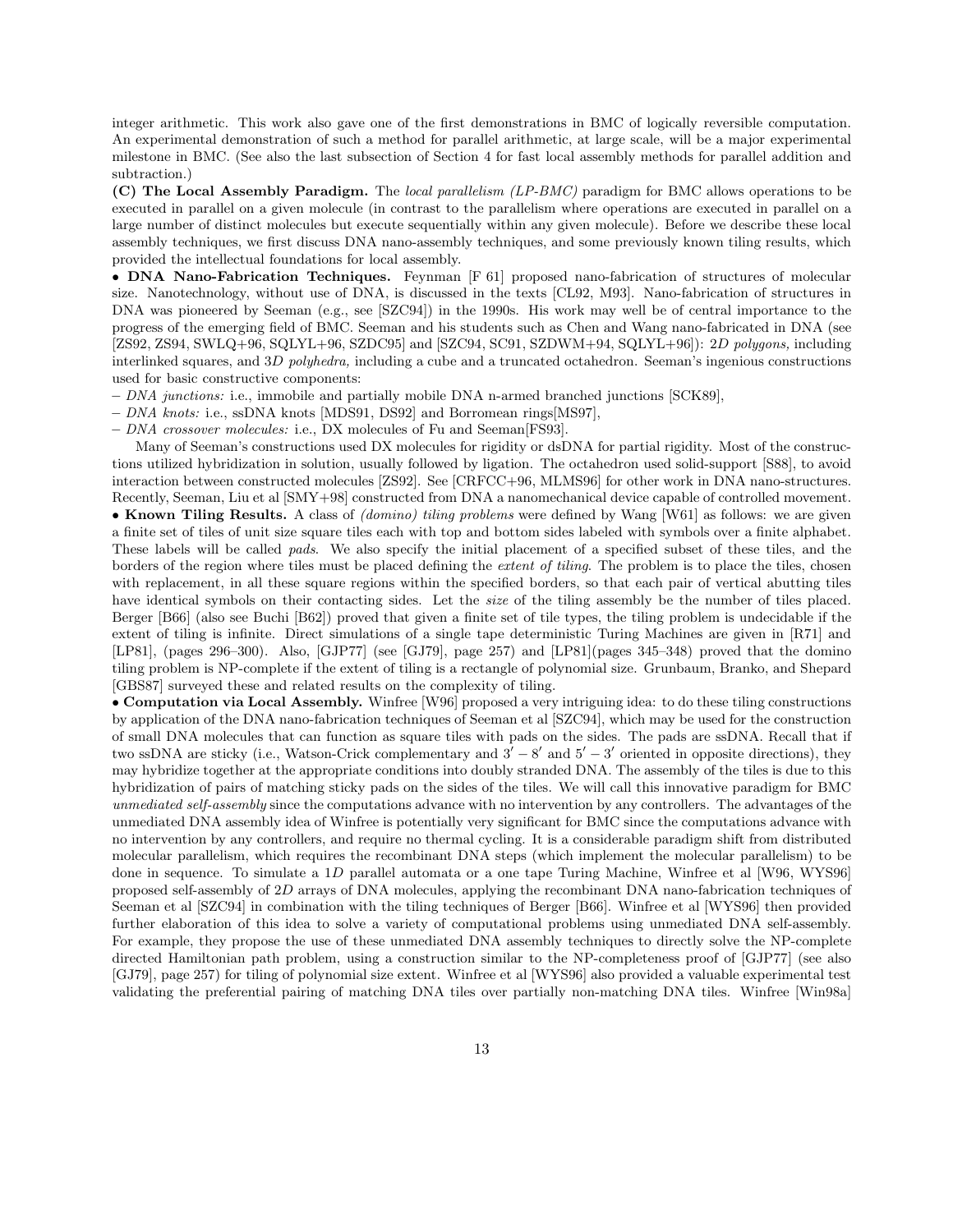made computer simulations of computing by self-assembly of DNA tiles, with a detailed simulation model of the kenetics of annealing during the self assembly of DNA tiles.

Erik Winfree, et al [WLW+98] recently experimentally constructed the first large (involving thousands of individual times) two dimensional arrays of DNA crystals by self-assembly of nearly identical DNA tiles. The tiles consisted of two double-crossovers (DX) which self-assemble into a periodic 2D lattice. They produced spectacular atomic force microscope(AFM) images of these tilings (by insertion of a hairpin sequence into one of the tiles they created 25 nm stripes in the lattice). They also verified the assembly by the use of "reporter" ssDNA sequences. This experiment provided strong evidence of the feasibility of large scaling self-assembly, but it was not in itself computational. LaBean, et al [LYR+98] recently designed and experimentally tested in the lab a new DNA tile (TAO35) which is a rectangular shaped triple crossover molecule with sticky ends on each side that can match with other such tiles and with a "reporter" ssDNA sequence that runs through the tile from lower left to upper right, facilitating output of the tiling computation.

Future major milestones will be to experimentally demonstrate: (i) DNA self-assembly for a (non-trivial) computation, and (ii) DNA self-assembly of a (possibly non-computational) 3D tiling.

• Assemblies of Small Size and Depth. To increase the likelihood of success of assembly, Reif [R97] proposed a step-wise assembly which provides control of the assembly in distinct steps. The total number of steps is bound by the depth of the assembly. Also, [R97] proposed the use of frames, which are rigid DNA nano-structures used to constrain the geometry of the assembly and to allow for the placement of input DNA strands on the boundaries of the tiling assembly. Using these assembly techniques, [R97] proposed LP-BMC methods to solve a number of fundamental problems that form the basis for the design of many parallel algorithms, for these decreased the size of the assembly to linear in the input size and and significantly decreased the number of time steps. For example, the prefix computation problem is the problem of applying an associative operation to all prefixes of a sequence of n inputs, and can be used to solve arithmetic problems such as integer addition, subtraction, multiplication by a constant number, finite state automata simulation, and to fingerprint (hash) a string. [R97] gave step-wise assembly algorithms, with linear assembly size and logarithmic time, for the prefix computation problem. As another example, normal parallel algorithms [S71, U84, L92] are a large class of parallel algorithms that can be executed in logarithmic time on shuffle-exchange networks (for example DFT, bitonic merge, and an arbitrary fixed permutation of  $n$  data elements in logarithmic time). [R97] gave LP-BMC methods for perfect shuffle and pair-wise exchange using a linear size assembly and constant assembly depth, and thus constant time. This allows one to execute normal parallel algorithms using LP-BMC in logarithmic time. Also, this implies a method for parallel evaluation of a bounded degree Boolean circuit in time bounded by the circuit depth times a logarithmic factor. Previously, such operations had been implemented using DP-BMC techniques [R95] in similar time bounds but required a large amount of volume; in contrast the LP-BMC methods of [R97] require very modest volume. All of these LP-BMC algorithms of [R97] can also use DP-BMC to simultaneously solve multiple problems with distinct inputs (e.g. do parallel arithmetic on multiple inputs, or determine satisfying inputs of a circuit), so they are an enhancement of the power of DP-BMC. Jonoska et al [JKS98] describes techniques for solving the Hamiltonian path problem by self assembly of single strand DNA into three dimensional DNA structures representing a Hamiltonian path.

(D) The Cellular Processor Paradigm. BMC may make use of microorganisms such as bacteria to do computation. A cellular processor is a microorganism such as a bacteria, which does computation via a re-engineered regulatory feedback system for cellular metabolism. The re-engineering involves the insertion of modified regulatory genes. whose DNA has been modified and engineered so that the cell can compute using regulatory feedback systems used in cellular metabolism. This paradigm for BMC was first discussed in a science fiction article of Bear [Bea83]. The recent papers Ji [Ji98] and Kazic [Kaz98] discuss models for doing BMC using cellular processors. Knight and Sussman [KS97] gave a design for logic gates using cellular processing and are planning an experimental demonstration of a cellular processor. Alternative Paradigms for BMC. There may well be further alternative paradigms for BMC. For example, Landweber [La96] proposes the use of RNA rather than DNA as the basis of the biotechnology.

4.2 Enabling Technologies and Experimental Paradigms for QC. As noted above, any QC can be realized by a universal set of gates consisting of the 2-qubit XOR operation along with some 1-qubit operations. There are two basic approaches known to do QC:

(A) Micromolecular QC. Here QC on n qubits is executed using n individual atoms, ions or photons, and each qubit is generally encoded using the quantized states of each individual atom, ion or photon. The readout (observation operation) is by measurement of the (eigen) state of each individual atom, ion or photon. In the following we enumerate a number of proposed micromolecular QC methods: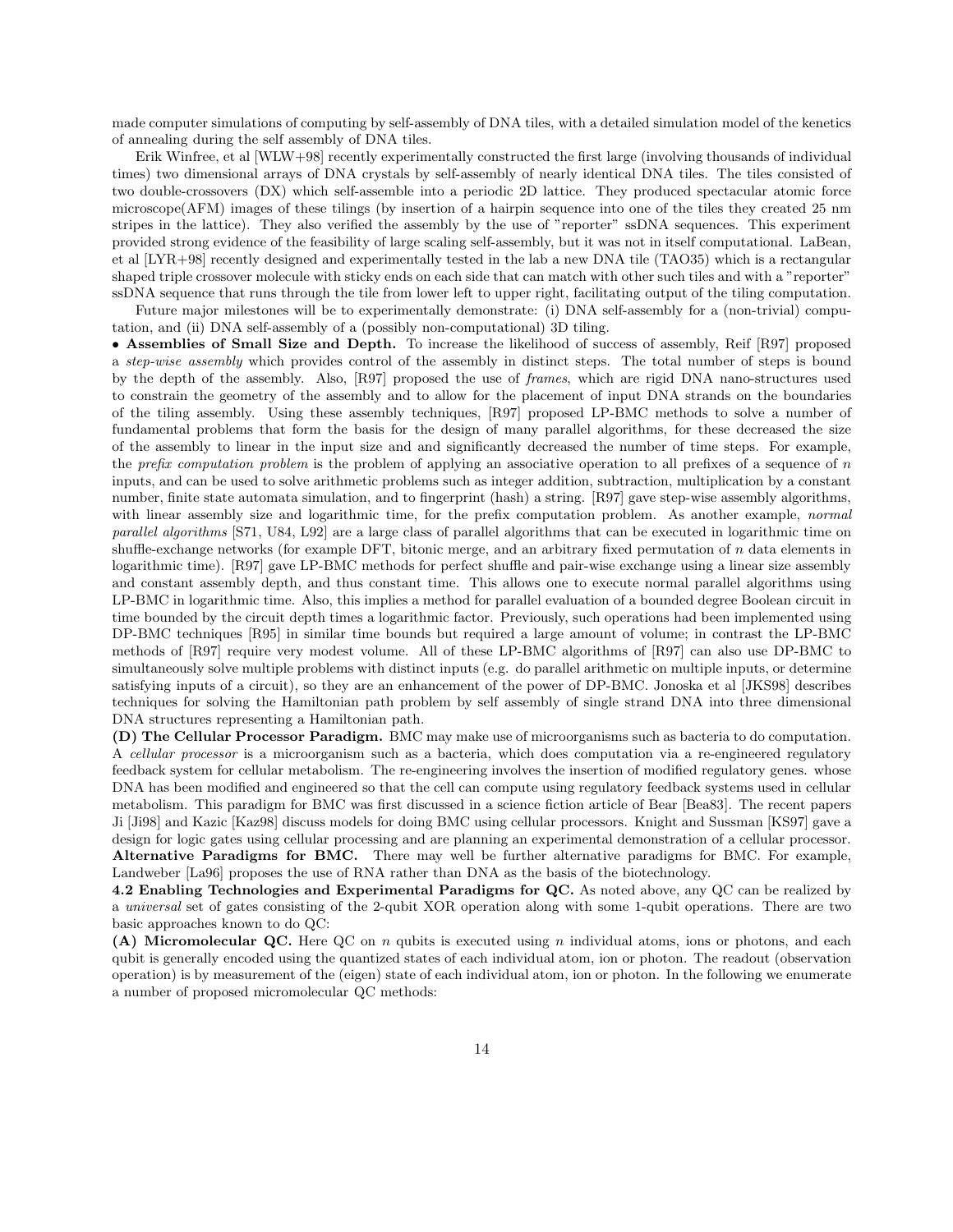• Quantum Dots. Burkard [BLD98], Loss et al [LD97], Meekhof et al [MMK+96] describe the use of coupled quantum dots to do QC. ([Ave97] proposes quantum computation using Cooper pairs.)

• Ion Trap QC. Cirac, Zoller [CZ95], James [Jam97] proposed using a linear array of cold trapped ions (the ions are trapped by electromagnetic fields) whose energy states are used to store the qubits (also, vibrational modes between consecutive ions also can be used to store states of qubits). The coupling of the qubits is by electrostatic repulsion between the ions. Unitary transitions on superpositions can be executed via an associated array of lasers, each of which pulses a distinct ion; these induce electric dipole moments that determine the transitions. A group at the National Institute of Standards at Boulder, CO (Meekhof et al [Mee96], Wineland et al [WMM+96, WMI+98], King et al [KWM98], Turchette et al [TWK+98]) and a group at Los Alamos (Hughes[Hug97], Hughes et al [HJG+98], James [JGH+98]) have experimentally demonstrated trapped ion QC. These and other researchers have addressed various key issues associated with quantum computation with trapped ions:

- Deterministic entanglement of two trapped ions (Myatt et al [MLI98]),
- decoherence bounds (Hughes et al [HJK+96] and Plenio, Knight [PK97]),
- measurement and state preparation, i.e., initialization of the collective motion of the trapped ions (Schneider et al [SWM+98] and King et al [KWM98]),
- coherent quantum-state manipulation of trapped atomic ions (Wineland et al [WMI+98]),
- heating of the quantum ground state of trapped ions (James [Jam98]) and quantum computation with "hot" trapped ions (Schneider et al [SJM98]).

• Cavity QED. A group at Cal Tech (Turchette [THL+95]) have experimentally demonstrated the use of trapped photons in a cavity QED system to execute 2-qubit XOR gates and thus in principle can do universal QC. The qubits are encoded by the circular polarization of photons. interacting. The XOR unitary transitions on superpositions can be executed by resonance between interacting photons in the cavity; The coupling of qubits is via resonance between interacting photons using a Cesium atom also in the cavity, and the coupling is tuned by the spacing of mirrors in the cavity.

• Photonics. Various groups Chuang et al [CY95, CVZ+98], Torma, Stenholm [TS96] have experimentally demonstrated QC using optical systems where qubits are encoded by photon phases and universal quantum gates are implemented by optical components consisting of beamsplitters and phase shifters as well as (in the case of [TS96]) nonlinear media (also see the linear optics QC proposed by Adami, Cerf [AC98a]).

• Heteropolymer. This is a polymer consisting of a linear array of atoms, each of which can be either in a ground or excited energy state. Teich et al [TOM88] first proposed classical (without quantium superpositions) molecular computations using heteropolymer. Later Lloyd [Llo93] extended the use of heteropolymers to QC, using the energy states to store the state of the qubits. The coupling of qubits may be via electric dipole moments which causes energy shifts on adjacent atoms. Unitary transitions on superpositions can be executed via pulses of a laser at particular frequencies; these induce electric dipole moments that determine the transitions.

• Nuclear Spin. DiVincenzo [DiV97b] Wei et al [WXM98a, WXM98b] proposed the use of nuclear spin to do QC; see the remarks following the discussion of Bulk QC.

• Quantum Propagation Delays. Castagnoli [Cas97] proposed to do QC using retarded and advanced propagation of particles through various media.

Of these, Ion Trap QC, Cavity QED QC, and Photonics have been experimentally demonstrated up to a very small number of qubits (about 3 bits). The apparent intention of such micromolecular methods for QC is to have an apparatus for storing qubits and executing unitary operations (but not necessarily executing observation operations) which requires only volume linear in the number of qubits. One difficulty (addressed by Kak [Kak98], Murao et al [MPP+97]) is *purification of the initial state*: if the state of a QC is initially in an entangled state, and each of the quantum gate transformations introduces phase uncertainty during the QC, then effect of these perturbations may accumulate to make the output to the QC incorrect. A more basic difficulty for these micromolecular methods is that they all use experimental technology that is not well established as might be; in particular their approaches each involve containment of atomic size objects (such as individual atoms, ions or photons) and manipulations of their states. A further difficulty of the micromolecular methods for QC is that apparatus for the observation operation, for even if observation is approximated, seems to require volume growing exponential with the number of qubits, as described earlier in this paper.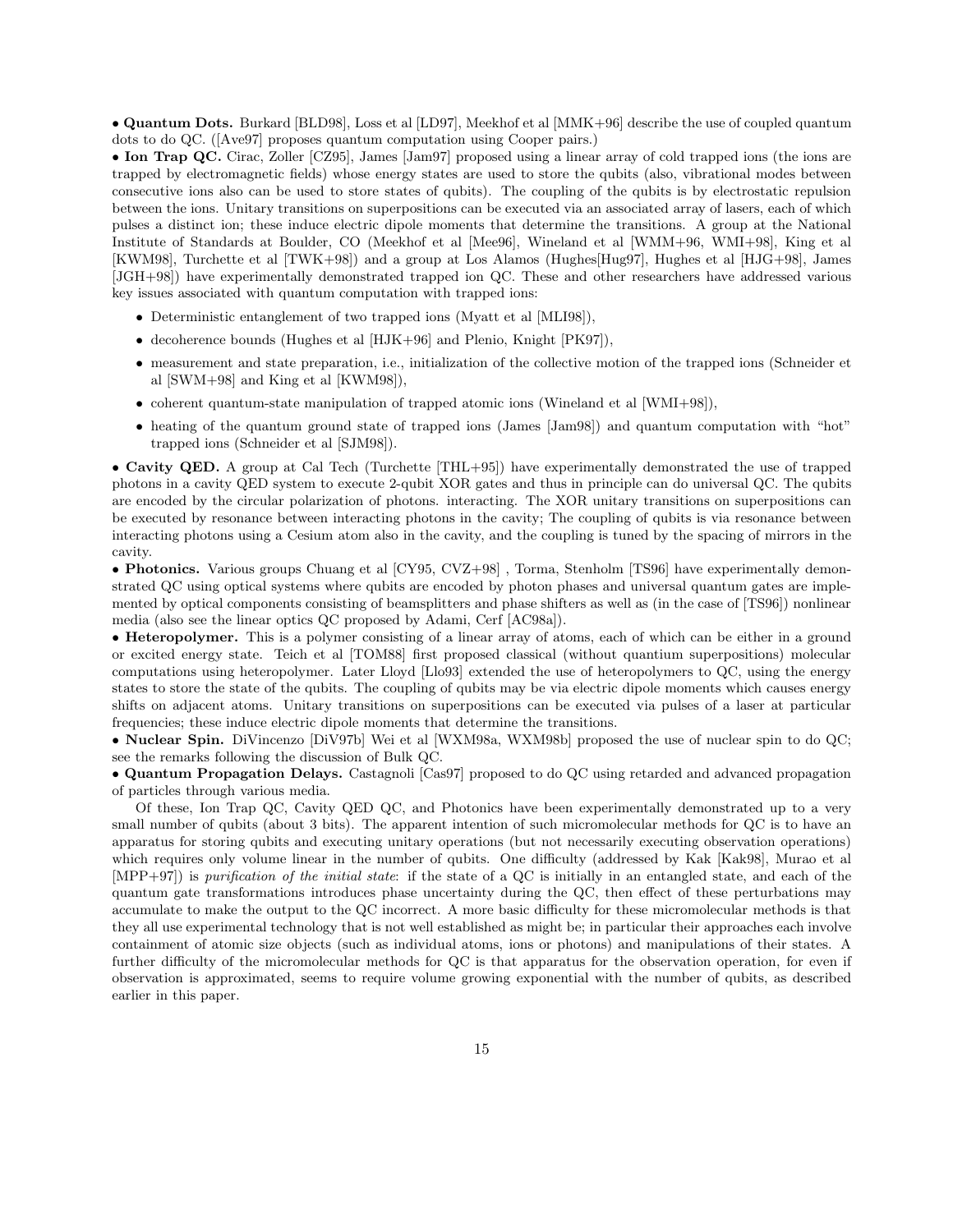(B) Bulk (or NMR) QC. Nuclear magnetic resonance (NMR) spectroscopy is an imaging technology using the spin of the nuclei of a large collection of atoms. Bulk QC is executed on a macroscopic volume containing, in solution a large number of identical molecules, each of which encodes all the qubits. The molecule can be chosen so that it has n distinct quantized spins modes (e.g., each of the n nuclei may have a distinct quantized spins). Each of the  $n$ qubits is encoded by one of these spin modes of the molecule. The coupling of qubits is via spin-spin coupling between pairs of distinct nuclei. Unitary operations such as XOR can be executed by radio frequency (RF) pulses at resonance frequencies determined in part by this spin-spin coupling between pairs of nuclei (and also by the chemical structure of the molecule). Bulk QC was independently proposed by Cory, Fahmy, Havel [CFH96] and Gershenfeld, Chuang [GC97, GC98] Also see Berman et al [BDL+98] and the proposal of Wei et al [WXM98b] for doing NMR QC on doped crystals rather than in solutions, and see Kane [Kan98] for another solid state NMR architecture using silicon.

• Bulk QC was experimentally tested for the following: quantum search (Jones et al [JMH98] and Jones [Jon98]), approximate quantum counting (Jones, Mosca [JM98a]) Deutsch's problem (Jones, Mosca [JM98b]), Deutsch-Jozsa algorithm on 3 qubits (Linden, Barjat, Freeman[LBR98]).

• Advantages of Bulk QC: (i) it can use well established NMR technology and in particular macroscopic devices, The main advantages are (ii) the long time duration until decoherence (due to a low coupling with the environment) and (iii) it currently scales to more qubits than other proposed technologies for QC.

• Disadvantages of Bulk QC: A disadvantage of Bulk QC is that it appears to allow only a weak measurement of the ensemble average which does not provide a quantum state reduction; that is the weak measurement does not alter (at least by much) the superposition of states. (Later we suggest an interesting BMC technique for doing observations (with quantum state reduction) for Bulk QC.) However, known quantum algorithms can still be executed even in this case (e.g., see Gershenfeld, Chuang [GC97, GC98]). So the lack of strong measurement is not a major disadvantage.

Another disadvantage of Bulk QC is that it appears to require, for a variety of reasons, macroscopic volumes, and in particular volumes which grow exponential with the number of qubits. Macroscopic volumes appear to be required for measurement via conventional means. Also, Bulk QC requires the initialization to close to a pure state. If Bulk QC is done at room temperature, the initialization methods of Cory, Fahmy, Havel [CFH96] (using logical labeling) and Gershenfeld, Chuang [GC97, GC98] (using spatial averaging) yield a pseudo-pure state, where the number of molecules actually in the pure state drops exponentially as  $1/c^n$  with the number n of qubits, for some constant c (as noted by Warren [War95]). If we approximate the resulting measurement error by a normal distribution, the measurement error is (with high likelihood) at least a multiplicative factor of  $1 - c'/\sqrt{N}$ , for some constant c'. To overcome this measurement error, we need  $1/c^n > c'/\sqrt{N}$ , and so we require that the volume be at least  $N > (c^n/c')^2$ . Hence, for the output of the Bulk QC to be (weakly) measured, the volume (the number N molecules) of Bulk QC needs to grow exponentially with the number  $n$  of qubits. Recently, there have been various other proposed methods for initialization to a pure state:

- Barnes[Bar98] proposes the use of very low temperatures,
- Gershenfeld, Chuang [GC98] suggest the use of gradient fields.
- Knill et al [KCL97] suggest a randomization technique they call temporal averaging.
- Recent work of Schulman, Vazirani [SV98] provides polynomial volume for initialization, with the assumption of an exponential decrease in spin-spin correlations with the distance between the nuclei located within a molecule (in particular, they assume that the statistical correlation between and two bits on a molecule falls of exponentially with the distance between these bits). Although their methods may provide a solution in practice, known interatomic interactions such as the spin-spin correlations are generally considered to be governed by potential force laws which decrease by inverse polynomial powers rather than by an exponential decrease.

It has not yet been experimentally established which of these pure state initialization methods scale to a large number of qubits without large volume.

(Note: Some physicists feel that it has not been clearly established whether: (a) NMR is actually a quantum phenomenon with quantum superposition of basis states, or (b) if NMR just mimics a quantum phenomenon and is actually just classical parallelism, where the quantum superposition of basis states is encoded using multiple molecules where each molecule is in a distinct basis state. If the latter is true with each molecule is in a distinct basis state, then (see Williams and Clearwater [WC96]) the volume may grow grow exponentially with the number  $n$  of qubits, since each basis state may need to be stored by at least one molecule, and the number of basis states can be  $2^n$ . Also, even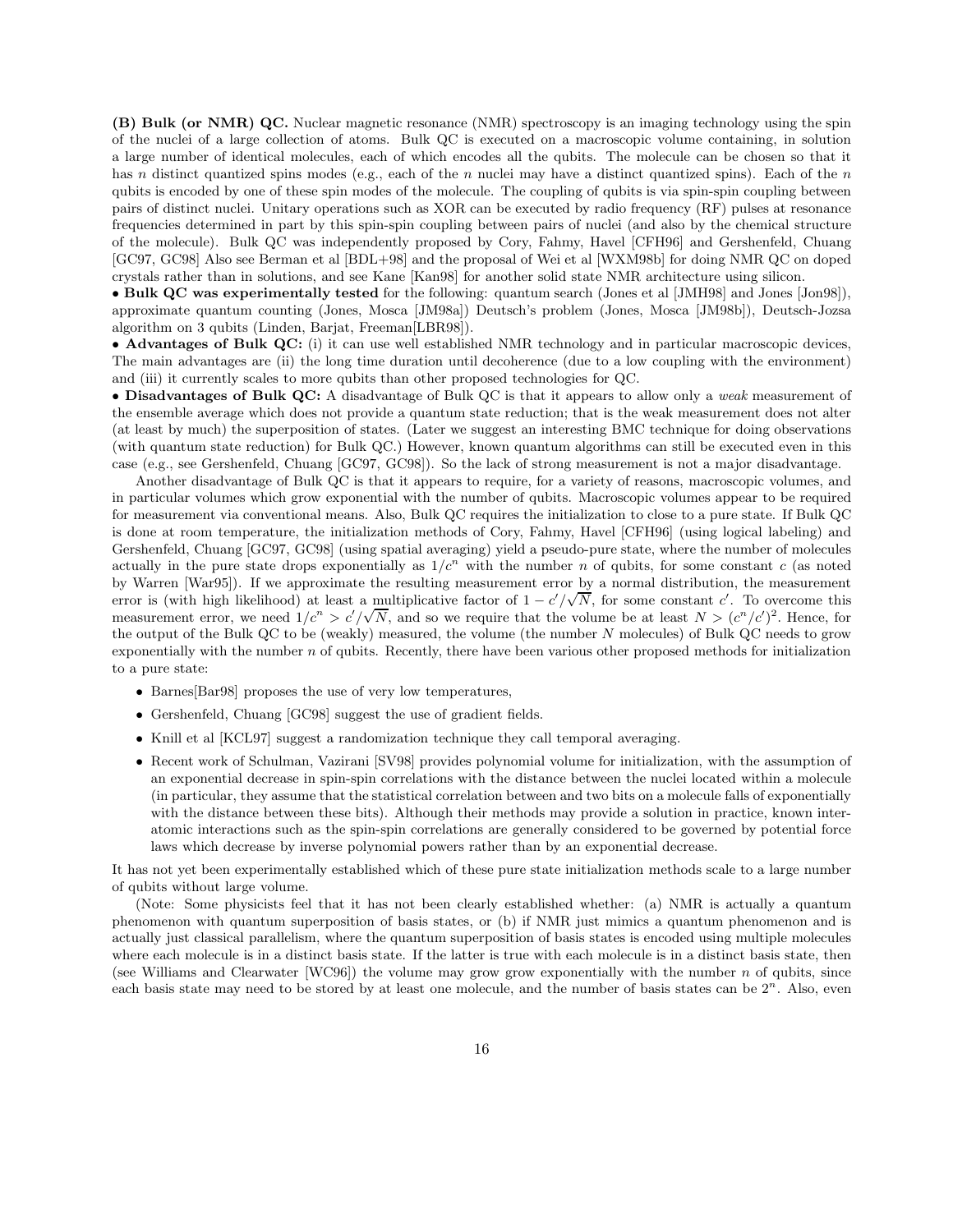if each molecule is in some partially mixed quantum state (see Zyczkowski et al [ZHS98]), the volume may still need to grow very large.)

In summary, some possible disadvantages of Bulk QC that may make it difficulty to scale are (i) the inability to do observation (strong measurement with quantum state reduction), (ii) the difficulty to do even a weak measurement without the use of exponential volume, (iii) difficulty (possibly now resolved) to obtain pure initial states without the use of exponential volume, (iv) the possibility that Bulk QC is not a quantum phenomena at all (an unresolved controversy within physics), and so may require use of exponential volume.

It is interesting to consider whether NNR can be scaled down from the macroscopic to molecular level. DiVincenzo [DiV97b] Wei et al [WXM98a, WXM98b] propose doing QC using the nuclear spins of atoms or electrons in a single trapped molecule. The main advantages are (i) small volume and (ii) the long time duration until decoherence (an advantage shared with NMR). The key difficulty of this approach is the measurement of the state of each spin, which does not appear to be feasible by the mechanical techniques for detection of magnetic resonance usual used in NMR, which can only do detection of the spin for large ensembles of atoms.

### 5 Correcting Errors

5.1 Correcting Errors in BMC. BMC has certain requirements not met by conventional recombinant DNA technology. Various methods have been developed which improve conventional recombinant DNA to obtain high yields and to allow for repeatability of operations. Also, analytic and simulation models of key recombinant DNA operations are being developed.

• Efficient Error-resistant Separations. Separation operations involve the isolation of all DNA with particular n-mer subsequences. Certain BMC methods require separation operations with high efficiency and high specificity. Approaches to solve this problem include the use of solid support, and most importantly the careful design of the n-mers used in separations. See Chen and Wood [CW97] and Deputat, Hajduczok, and Schmitt [KG97] for DNA separation techniques which may provide low error rates. Also see Boneh and Lipton [BL95a], Amos, Gibbons, and Hodgson [AGH96] and Deputat, Hajduczok, and Schmitt [DHS97] for methods that make BMC error resistant.

• Ligation Errors. Yoshinobu et al [YAT+98] describe models for ligation errors and propose methods for compensating for them in BMC.

• Word Design for BMC is the problem of designing of a library of short n-mer sequences (DNA words) for information storage. Word design is crucial to error control in BMC. Ideally, a good word design will minimize unwanted secondary structure, and minimize mismatching, by maximizing binding specificity. Note that there are conflicting requirements on word design for BMC: as strand length decreases (which is desirable), the Hamming distance between distinct words of information decreases (which is not desirable). Adleman [A94] and Lipton [L94] first suggested the use of random strings for word design, noting that DNA strings are non-degenerate with high likelihood. Evolutionary search methods for word designs are described in [DMRGF+97]. Other word designs for BMC are described in [B96, DMGFS96, M96, GDNMF97]. Laboratory experiments of word designs are described in Libchaber [KCL96] and ligation experiments are described by Jonoska and Karl [JK97a]. Related issues in DNA computer system design have been addressed in [A96] by Amenyo. Word designs for surface-based chemistry is considered in [GFBCL+96] and in [FTCSC97], which provides a four-base mismatch word design. [CRFCC+96] shows that surface morphology may be an important factor for discrimination of mismatched DNA sequences. Wood [Woo98] considers the use of error correcting codes for word design and to decrease errors in BMC. Hartemink et al [HGL98] describes an automated constraint-based procedure for nucleotide sequence selection for BMC.

#### 5.2 Correcting Errors in QC.

• Decoherence Errors in QC. Quantum decoherence is the gradual introduction of errors of amplitude in the quantum superposition of basis states. All known experimental implementations of QC suffer from the gradual decoherence of entangled states. The rate of decoherence per step of QC depends on the specific technology implementing QC. A significant property of Shor's algorithm is that the precision of the amplitudes in the superpositions need be only a polynomial number of bits. Although the addition of decoherence errors in the amplitudes may at first not have a major effect on the QC, the affect of the errors may accumulate over time and completely destroy the computation. Researchers have dealt with decoherence errors by extending classical error correction techniques to quantum analogs. Generally, there is assumed a decoherence error model where the errors introduced are assumed to be uniform random with bounded magnitude, independently for each qubit.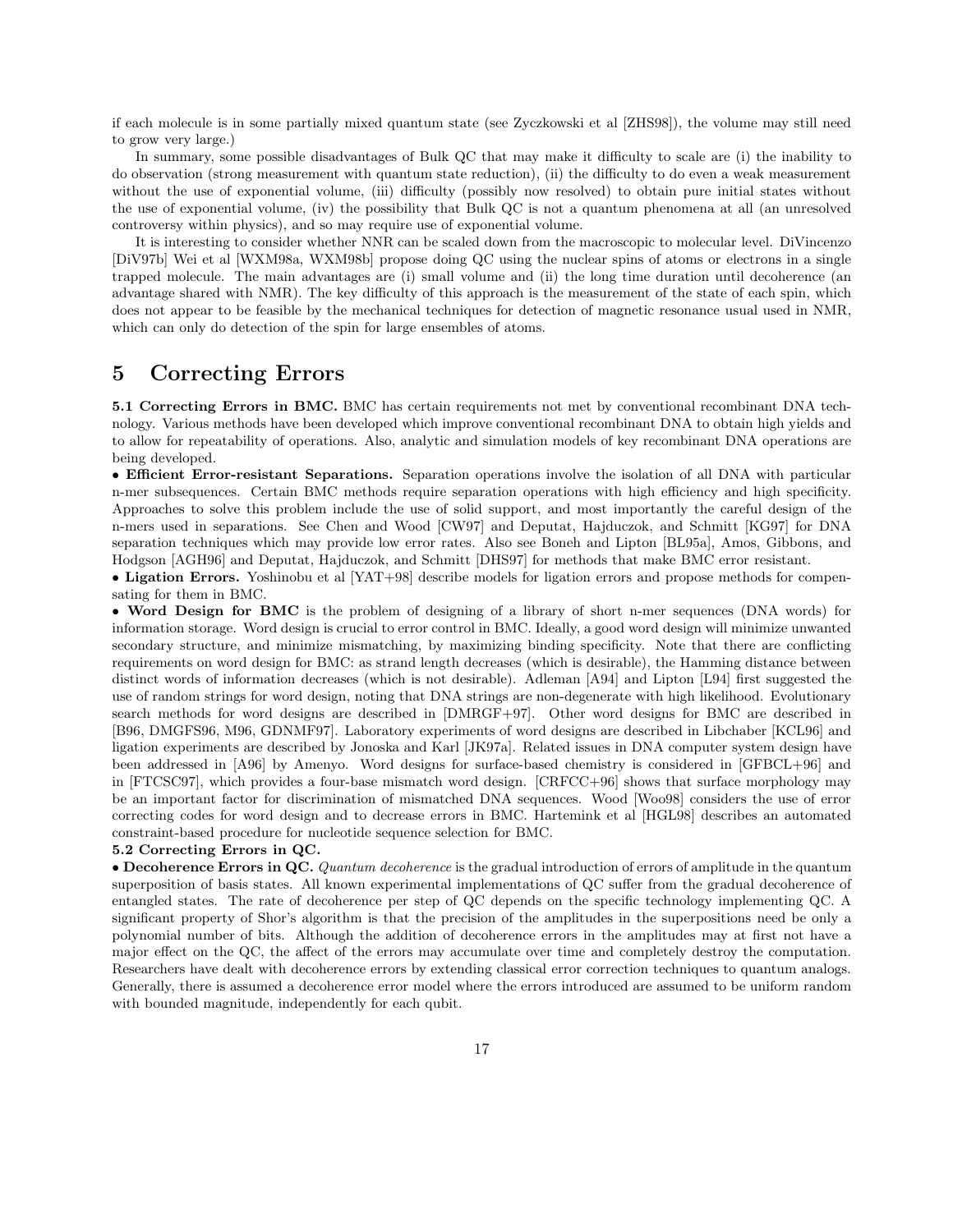• Quantum Codes. Shor[Sho95] and Steane[Ste96a] gave the first techniques for reducing quantum decoherence, by the addition of extra qubits which are then projected via observation operations to eliminate errors in the superposition. Calderbank, Shor [CS95] and Steane [Ste96b] then proved that QC can be done with bounded decoherence error, assuming the error correction mechanism is without error itself. Bennett et al [BDS+96], Laflamme [LMP+96] gave the first optimal 5-qubit codes, leading to asymptotically optimal (for large code blocks) quantum error correction codes. Shor [Sho96] and Kitaev [KY96,Kit97] extended these techniques to do fault tolerant quantum computation on quantum networks, in the presence of bounded decoherence error, even if the error correction mechanism also suffers from error decoherence errors. A final innovation (Gottesman et al [GEK+96], Aharonov, Ben-O [AB97], Knill et al [KLZ96, KLZ97]) was concatenated versions of the above quantum codes that allow for arbitrarily long QC in the presence of arbitrary (i.e., not necessarily random) decoherence error below a fixed constant threshold. Current bounds on this threshold are very small, and it seems likely (although it is not yet known) they can be increased to above the decoherance error bounds of experimental techniques for QC.

• Quantum Coding Theory. The qubit can be defined in quantum information theory as the amount of information that can be carried in a quantum system with two basis states, e.g. the internal degree of freedom of a polarized photon. The qubit is thus fundamental unit of quantum channel capacity. Nielsen [Nie96], (Svozil [Svo95,Svo96], Holevo [Hol97], Knill, Laflamme [KL96a, KL96b], Ohya [Ohy98], develop a theory of quantum error-correcting codes and quantum information theory), e.g., they give the definition of quantum mutual entropy for an entangled state. Buhrman et al [BCW98], Adami, Cerf [AC98b] contrast quantum information theory with classical information theory. Quantum channel capacity has been investigated for noisy channels (DiVincenzo, et al [DSS+95], Holevo [Hol96], Barnum et al [BNS+97], Bennett et al [BDS98,BBP+96]), very noisy channels (Shor, Smolin [SS98]), and quantum erasure channels (Bennett et al [BDS97b]). Fuchs [Fuc97] showed that nonorthogonal quantum states maximize classical information capacity. (Also, Helstrom [H97,H98] defines a quantum theory of information detection, and Fuchs [Fuc96] defines a quantum theory of information distinguishability.)

5.3 Quantum Compression Holevo [H97] (also see Fuchs and Caves [FC94]) proved that quantum methods can not increase the bandwidth for transmission of classical information. However, entangled states can be compressed even more. Schumacher [Sch95] considered compression and decompression of a noiseless source of n quantum bits (qubits), each sampled independently from a given mixed state quantum ensemble. For such a quantum source, the compression factor obtainable by classical information theory is limited by the Shannon entropy, which in general (except in the case where the quantum ensemble has only orthogonal states) is less than the quantum compression factor given by the von Neumann entropy. In particular, Schumacher [Sch95] proved a quantum noiseless coding theorem that states that the source's von Neumann entropy is the number of qubits per source state which is necessary and sufficient to asymptotically (in the limit of large code-block size) encode the output of the source with arbitrarily high fidelity. The quantum noiseless coding of Schumacher has asymptotically optimal fidelity and size; the resulting compressed number of qubits can be far fewer than in the classical case. As an example of a source with low von Neumann entropy, consider N photons polarized randomly, equiprobably at 0 or 1. A quantum encoder can compress these photons into an entangled state just a few photons. Then a quantum decoder can the recover the original N photons (with arbitrarily high fidelity for large N) from the compressed photons. Bennett et al [BBJ+94] gave a quantum algorithm for the extraction of classical information from a quantum noiseless coding. Cleve, DiVincenzo [CD96] then developed the first polynomial time quantum algorithm for doing the Schumacher quantum noiseless coding and decoding, costing  $\Omega(n^3)$ elementary quantum operations. Up to then, this was the fastest previous algorithm for the Schumacher encoding and decoding functions. Recently Reif [Rei98a] gave a time efficient algorithm for asymptotically optimal noiseless quantum compression and decompression, costing only  $O(n(\log^4 n) \log \log n)$  elementary quantum operations. The coding of [Rei98a] employed a modified coding that was still asymptotically optimal in fidelity and size.

# 6 Applications

#### 6.1 Applications of BMC.

There are a wide variety of problems (up to moderate sizes) that may benefit from the massive parallelism and nano-scale miniaturization available to BMC.

• NP search problems. These are a class of computational problems apparently requiring a large combinatorial search for their solution, but requiring modest work to verify a correct solution. NP search problems may be solved by BMC by (i) assembling a large number of potential solutions to the search problem, where each potential solution is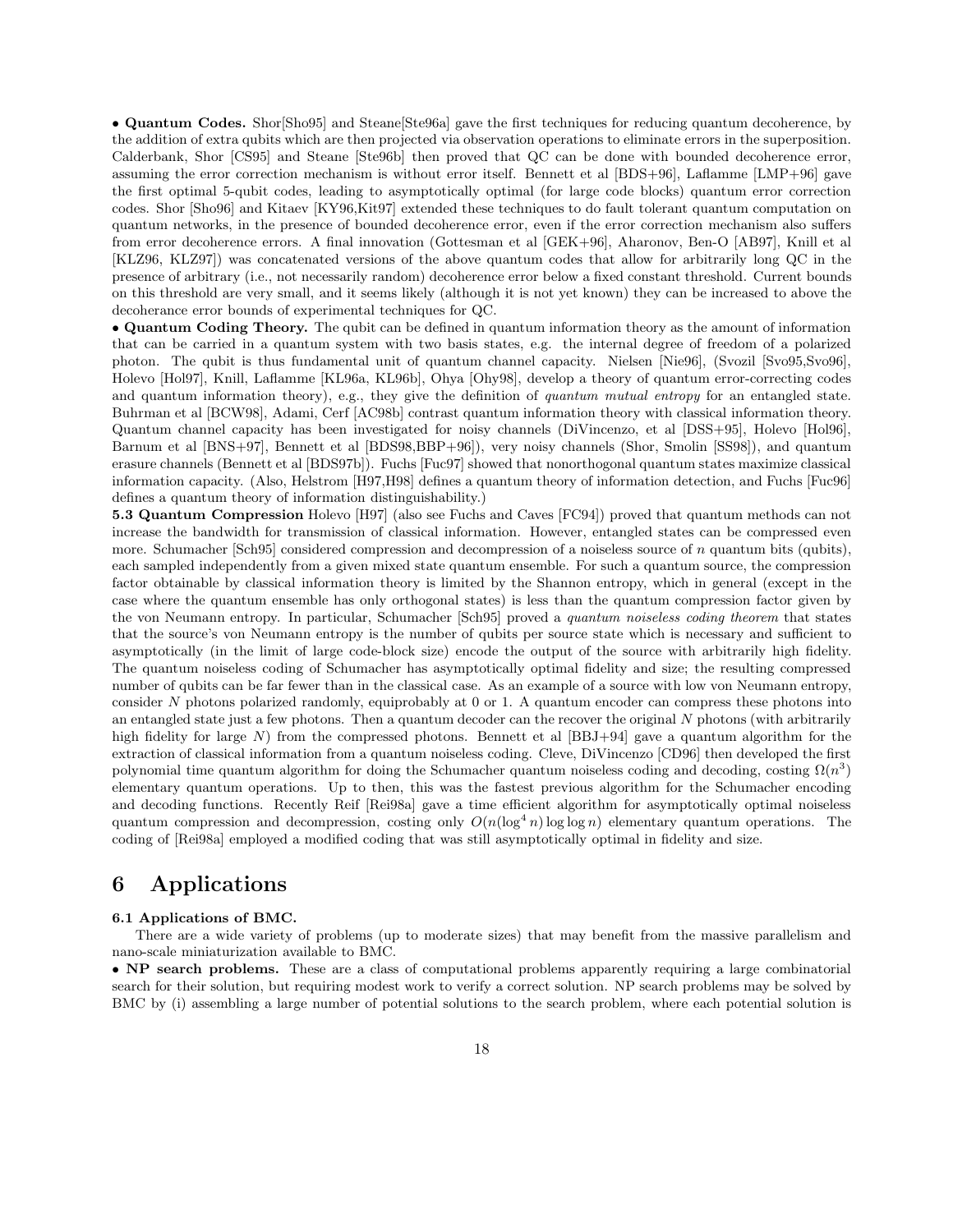encoded on a distinct strand of DNA, and (ii) then performing recombinant DNA operations which separate out the correct solutions of the problem. DP-BMC has been proposed for the following NP search problems:

(i) Hamiltonian path. In additon to Adleman [A94], see [G94, KTL97] and Fu et al [FBZ98] for improvements to Adleman's [A94] Hamiltonian path BMC experiment, and see [MoS97] for related methods.

(*ii*) **SAT** is the problem of finding variable assignments that satisfy a Boolean formula. Lipton [L94] proposed use of DP-BMC for finding satisfying inputs to a Boolean expression, and this approach was generalized in [BDLS95] to solve the SAT problem. Also Eng [Eng98] proposed in vivo BMC methods for SAT.

 $(iii)$  Graph coloring (Jonoska and Karl [JK96]).

 $(iv)$  Shortest common superstring problem (Gloor et al  $[GKG+98]$ ).

 $(v)$  Integer factorization (Beaver [Be94]).

(vi) Breaking the DES cryptosystem ([BDL95] and [ARRW96]).

(vii) Protein conformation (Conrad and Zauner [CZ97]).

– Surface-Based NP search. Eng, and Serridge [ES97] give a surface-based DP-BMC algorithm for minimal set cover. Wang [WQF+98] describe the experimental execution, within surface based BMC, of the operations: DESTROY and READOUT DNA computing operations: DESTROY and READOUT using a one word approach to solve a satisfiability problem. Liu et al [LFW+98] give an experimental demonstration of surface based BMC using a one word approach to solve a SAT problem.

Eng [Eng98] proposes in vivo BMC methods for the NP complete problem of satisfiability of Boolean formula in 3CNF form.

 $-$  NP search using RNA. Recently Cukras, Faulhammer, Lipton, and Landweber [CFL+98] gave an impressive experimental demonstration of a BMC method for the solution of a class of SAT problems (derived from the knights problem in Chess), that appears likely to scale to at least moderate number of Boolean variables (say 18 to 24). Their method was also significant due to their use of RNA rather than DNA and their development of a powerful evolutionary method for doing the combinatorial search to optimize their DNA word codes.

– Whiplash PCR (Hagiya and Arita [HA97]) Is a DP-BMC method that uses the end segments of DNA strands to do editing and processing within the interior of the strand. Hagiya and Arita [HA97] showed that Whiplash PCR can be used for SAT problems for a class of Boolean formulas known as  $\mu$ -formulas, and Winfree [Win98b] extended these techniques to solve general SAT problems. Sakamoto et al [SKK+98] describe how to do finite state transitions using Whiplash PCR, using a graduated scale of melting temperatures to reduce the number of laboratory steps, and also describes implementations of these methods.

 $-$  Decreasing the Volume Used in NP search. In all these methods, the number of steps grows as a polynomial function of the size of the input, but the volume grows exponentially with the input. For exact solutions of NP complete problems, we may benefit from a more general type of computation than simply brute force search. The molecular computation needs to be general enough to implement sophisticated heuristics, which may result in a smaller search space and volume. For example, Ogihara and Ray [OR97a] proposed a DP-BMC method for decreasing the volume (providing a smaller constant base of the exponential growth rate) required to solve the SAT problem. The difficulty with many of these approaches for NP search is that they initially generate a very large volume containing all possible solutions. An alternative heuristic approach of iteratively refining the solution space. to solve NP search problems has been suggested by Hagiya and Arita [HA97] and Cukras et al [CFL+98], and may in practice give a significant decrease in the volume.

• Combinatorial Chemistry as NP Searches. Combinatorial chemistry techniques (also known as diversity techniques) have been used by biochemists to do combinatorial searches for biological objects with special properties. These techniques were very similar to the use of massive parallelism in BMC to solve NP search problems. Generally, they use recombinant DNA techniques to first construct a large pool of random sequences and then choose elements with specific properties from within the pool. For example, in a widely cited paper, Alper [Al94] discusses the use of diversity techniques for drug discovery. Also, Bartel and Szostak [BS91] constructed a large pool of random sequences and then isolated new ribozymes. Also, Eigen and Rigler [ER94] developed techniques for sorting molecules by closeness metrics. The disciplines of combinatorial chemistry and BMC may benefit by combining some of their techniques. For example, the search space of combinatorial chemistry might be decreased by sophisticated heuristics used in NP search methods.

• Huge Associative Memories. BMC has the potential to provide huge memories. Each individual strand of DNA can encode binary information. A small volume can contain a vast number of molecules. As we have discussed in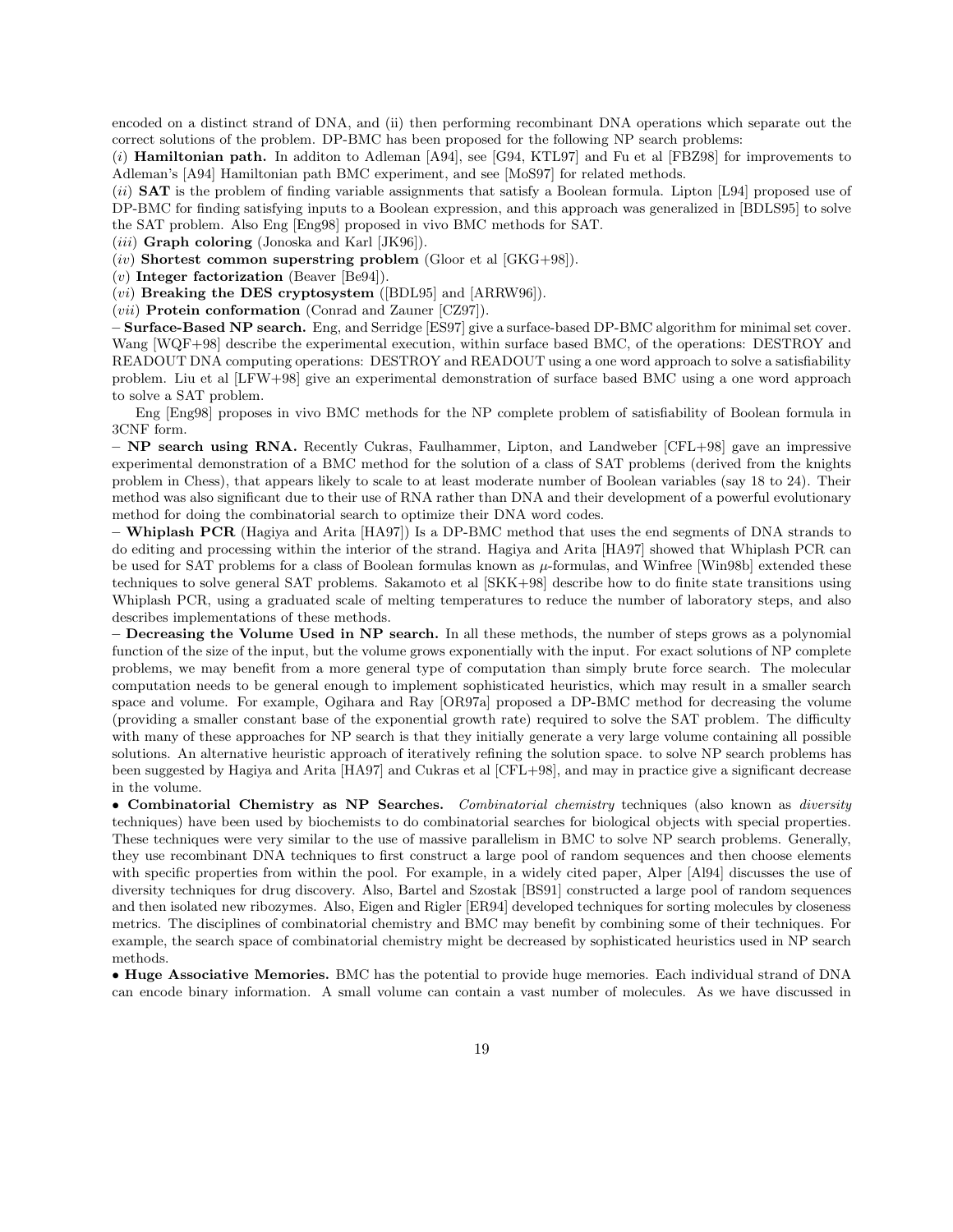Section 3, DNA in weak solution in one liter of water can encode  $10^7$  to  $10^8$  tera-bytes, and we can perform massively parallel associative searches on these memories. Baum [B95] (also see Lipton [L96]) proposed a parallel memory where DNA strands are used to store memory words, and provided a method for doing associative memory searches using complementary matching. Lipton [Lip98] describes the use of web data bases and associative search within them to do cryptoanalysis.

This idea for associative memory can be extended to allow us to execute operations in parallel, that is to do concurrent word searches. From this follows the concept of a data base molecular computer using DP-BMC. The time and volume efficiency of associative memory searches can be improved by the use of MEMS micro-flow device technology (Gehani and Reif [GR98a]) to segragate pools (micro-Test Tubes) of DNA strands to be searched, and to apply the searches in parallel for each pool.

• Massively Parallel Machines. BMC also has the potential to supply massive computational power. BMC can be used as a parallel machine where each processor's state is encoded by a DNA strand. BMC can perform massively parallel computations by executing recombinant DNA operations that act on all the DNA molecules at the same time. These recombinant DNA operations may be performed to execute massively parallel local memory read/write, logical operations and also further basic operations on words such as parallel arithmetic. As we have discussed in Section 3, DNA in weak solution in one liter of water can encode the state of about  $10^{18}$  processors, and since certain recombinant DNA operations can take many minutes, the overall potential for a massively parallel BMC machines is about 1, 000 tera-ops. (This assumes the parallel machine uses local rather than global shared memory. To allow such a parallel machine to use global shared memory, we need to do massively parallel message (DNA strand) routing. As observed in Section 2, Reif's [R95] BMC simulation of a PRAM with shared memory required volume growing at least quadratically with size of the storage of the PRAM, but Gehani and Reif [GR98a] describe a MEMS micro-flow device technology that can do the massively parallel message routing with a substantial decrease in the volume.)

• Other Algorithmic Applications of DP-BMC. DP-BMC may also be used to speed up computations that would require polynomial time on conventional machines: Beigel and Fu [BF97] discuss approximation algorithm for NP search problems, Baum and Boneh discuss DP-BMC methods for executing dynamic programming algorithms, and Oliver [O96] discusses DP-BMC methods for matrix multiplication.

• Neural Network Learning and Image Recognition. Mills, Yurke, and Platzman [MYP98] propose a rather innovative BMC system for error-tolerant learning in a neural network, which is intended to be used for associative matching of images. They use a DP-BMC method for matrix multiplication (Oliver [O96]) to implement the inner products required for neural network training and evaluation, and their proposed BMC system also makes innovative use of DNA chips for I/O.

• DNA Nano-fabrication and Self-assembly. BMC techniques combined with Seeman's DNA nano-fabrication techniques may allow for the self-assembly of DNA tiles into lattices in 2 and 3 dimensions and the construction of complex nano-structures that encode computations.

• Biological Applications: Processing of Natural DNA. The field of BMC has restricted its attention mostly to applications which are computational problems, e.g., NP search problems. In this respect, it is still in search of a killer application [R96]. BMC techniques may also be used in problems that are not implicitly digital in nature, for example the processing of natural (biologically derived) DNA. These techniques may be used to provide improved methods for the sequencing and fingerprinting of natural DNA, and the solution of other biomedical problems. The results of processing natural DNA can be used to form wet data bases with re-coded DNA in solution, and BMC can be used to do fast searches and data base operations on these wet databases. However, BMC techniques might be ideally suited to solve problems in molecular biology which inherently involve *natural DNA*, that is DNA that is biologically derived (as opposed to artificially synthesized DNA which is coded over a given word alphabet). Lipton, Boneh, and Landweber [LBL 96] considered such a class of problems, including sequencing, fingerprinting and mutation detection. These may well be the killer applications of BMC. An experimental demonstration, at moderate scale, of a BMC method for solving a significant problem in molecular biology with natural DNA inputs, will be a major milestone in BMC.

– Re-coding DNA. One interesting approach to use BMC to solve problems concerning natural DNA is to allow natural DNA to be re-coded. The natural DNA is re-coded as sequences of encoded n-mers. This re-coding allows the DNA to be then operated in a purely digital manner. The processing of re-coded DNA can then be done by the usual BMC techniques. This is the DNA<sup>2</sup>DNA paradigm of Landweber and Lipton [LL97].

– DNA Sequencing. One possible application considered by [LL97] is DNA sequencing by hybridization [DDSPL+ 93], which is quite different to the enzymatic sequencing techniques commonly used [S88]. Redundant re-coding of n-mers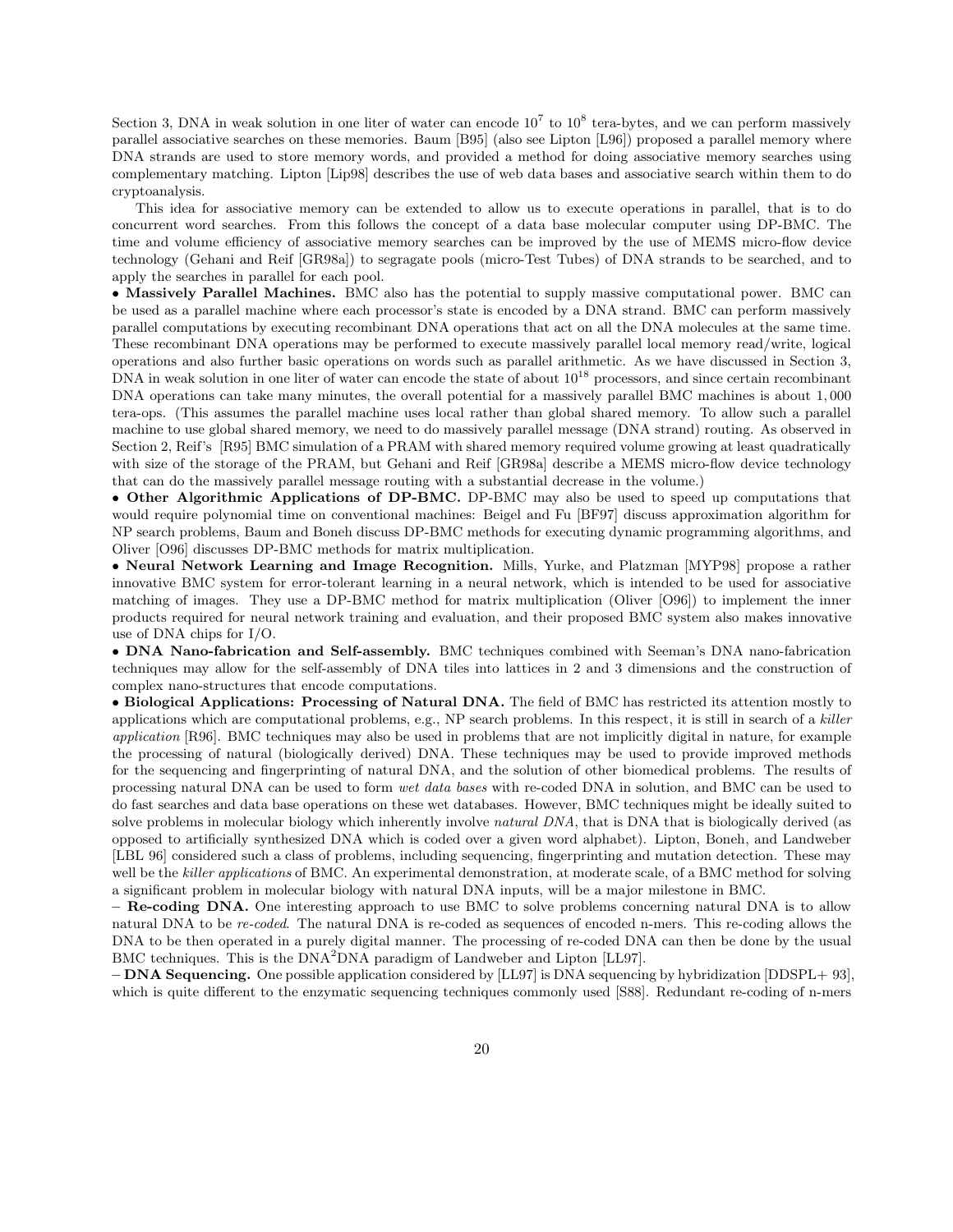may be used to reduce errors due to incomplete hybridize. These redundant encodings would be constructed and attached to the n-mers using known BMC methods, yielding an encoded array of n-mers providing the DNA sequence information (also see Boneh and Lipton [BL95b] for a quite distinct divide and conquer approach to DNA sequencing). –Further Processing of Re-coded DNA. Once natural DNA is re-coded, general BMC methods may be used to speed up many other key applications in biology and medicine [SM97], such as fingerprinting and mutation detection. Re-coded natural DNA derived from many sources can be used to assemble large wet data bases containing DNA that encodes data of biological interest, without the problem inherent in I/O to an electronic medium. BMC, with its huge memory capacity, has a considerable advantage over conventional technologies for storing such biological data bases. Once the wet data bases are assembled then we can do further processing using BMC techniques, for example we can do fast associative searches (Baum [B96]) in these wet data bases.

• Approximate Counting of DNA. Faulhammer, Lipton, and Landweber [FLL98] give a BMC method for estimating the number of DNA strands within a test tube.

6. 2 Applications of QC. The early literature in QC provided some examples of QC algorithms for problems constructed for the reasonable purpose of showing that QC can solve some problems more efficiently than conventional sequential computing models. Later, quantum algorithms were developed for variety of useful applications.

• Quantum Fourier Transforms. Drutsch, Jozsa [DJ92] gave an  $O(n)$  time quantum algorithm for creating a uniform superposition of all possible values of n bits, which is a quantum Fourier transform over the finite field of size 2. Simon [Sim94] used this quantum Fourier transform to gave an efficient time quantum algorithm for determining whether a function over a finite domain is invariant under some XOR-mask. This provided the one of the first examples of a quantum algorithm that efficiently solves an interesting problem that is costly for classical computation. Brassard, Hoyer [BH97] recently gave improvements to Simon's algorithm. There have been a number of efficient quantum algorithms for extensions of the quantum Fourier transform: to the approximate quantum Fourier transform (Coppersmith [Cop94]), over various domains (Griffiths, Niu [GN96], Hoyer [Hoy97]), over symmetric groups (Beals [Bea98]), over certain non-abelian groups (Pueschel, Roetteler, Bet [PRB98]), Vedral, Barenco, Ekert [VBE96] give efficient quantum networks for elementary arithmetic operations, using the quantum Fourier transform. Grigoriev [Gri97] used the quantum Fourier transform to test shift-equivalence of polynomials.

• Quantum Factoring. The most notable algorithmic result in QC to date is the quantum algorithm of Shor [Sho94, Sho97] (also see a review of the algorithm is given by Ekert and Jozsa [EJ96]) for discrete logarithm and integer factorization in polynomial time (with modest amplitude precision). Shor's algorithm uses efficient reduction from integer factoring to the problem of approximately computing the period (length of a orbit) within an integer ring due to Miller [Mil97]. Shor approximates the period by repeated the use of a quantum Fourier transform over an integer ring and greatest common divisor computations. There has been considerable further work on Shor's quantum factoring algorithm: Zalka [Zal98] improved the time complexity, Beckman et al [BCD+96] describe it's execution on quantum networks with small size and depth, Obenland, Despain [OD96a], Plenio, Knight [PK96] consider the feasibility of executing Shor's quantum factoring algorithm on various quantum computer architectures (the latter provide somewhat pessimistic lower bounds for the factorization time of large numbers on a quantum computer in the presence of decoherance errors.) Kitaev [Kit95] gave an independent derivation of Shor's factoring result using a reduction to find an abelian stabilizer.

• Quantum Search. Another significant efficient QC algorithmic result is the algorithm of Grover [Gro96], which searches within a data base of size N in time  $\sqrt{N}$  (An interesting property of the Grover's algorithm for search is its similarity to the quantum Zeno affect technique for quantum measurement Kwiat et al [KWHZK95,KWZ96]. In particular, the algorithm also uses  $O(\sqrt{N})$  stages of unitary operations, each quite similar to a stage of the quantum Zeno sensing method.) Grover refined his result to require only a single query [Gro97], and to use almost any unitary transformation [Gro98], Zalka [Zal97] showed Grover's algorithm can not be further asymptotically sped up and so is optimal for data base search, and Pati [PAT98] gave further improvements to the bounds. Biron et al [BBB+98], extended Grover's algorithm to arbitrary initial amplitude distribution. Cockshott [Coc97] gave fast quantum algorithms for executing more general operations on relational databases, and Benjamin, Johnson [BJ98] discuss the use of Grover's algorithm and related quantum algorithms for other data processing problems. Farhi et al [FGG+98] showed that Grover's algorithm could not be extend to quickly determine parity of N bits; in particular they showed that any quantum algorithm for parity takes at least  $N/2$  steps. Brassard et al [BHT96,BHT98] combine the algorithmic techniques of Grover and Shor to give a fast quantum algorithm for approximately counting (i.e., finding the number of matches in a database).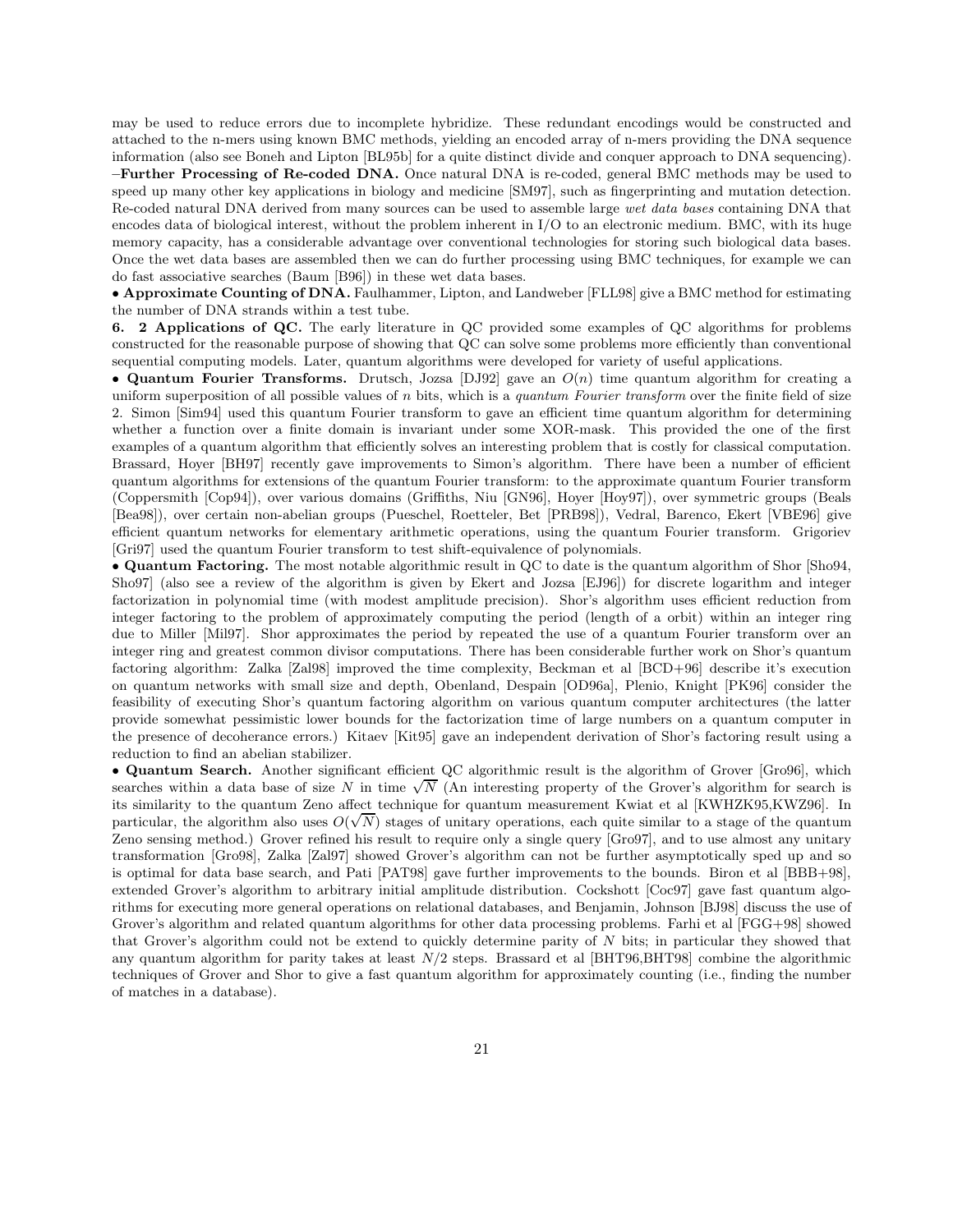While Grover's algorithm is clearly an improvement over linear sequential search in a data base, it appears less impressive in the case of an explicitly defined data base which needs to be stored in volume N. Methods for BMC (and also a number of methods for massively parallel computation) can do search in a data base of size  $N$  in time at most polylogarithmic with N, by relatively straightforward use of parallel search Moreover, Grover's algorithm may not have a clear advantage even in the case of an implicitly defined data base, which does not need to be stored, but instead can be constructed on the fly (e.g., that arising from NP search methods). In this case, Grover's search algorithm can be used to speed up combinatorial search within a domain of size N to a time bound of  $O(\sqrt{N})$ , (Hogg [Hog96], Hogg, Yanik [HY98] investigate similar quantum search techniques for local and other combinatorial search problems), and in this case Grover's algorithm appears to require only volume logarithmic in the search space size N. In contrast, BMC takes volume linear in the combinatorial search space, but takes just time polylogorithmic in the search space.

• Quantum Simulations in Physics. The first application proposed for QC (Feynman [Fey82]) was for simulating quantum physics. In principle, quantum computers provide universal quantum simulation of any quantum mechanical physical system (Lloyd [Llo96], Zalka[Zal96a], Boghosian [Bog98])). Proposed QC simulations of quantum mechanical systems include: many-body systems (Wiesner[Wie96]), many-body Fermi systems (Abrams, Lloyd [AL97]), multiparticle (ballistic) evolution (Benioff [Ben96]), quantum lattice-gas models (Boghosian, Taylor [BT96]), Meyer [Mey96a, Mey96b]), Ising spin glasses (Lidar, Biham [LB97]), the thermal rate constant (Lidar, Wang [LW98], quantum chaos (Schack [Sch97]).

• Quantum Cryptography. Bennett et al [BBB+82] gave the first methods for quantum cryptography using qubits as keys, which are secure against all possible types of attacks. Surveys of quantum cryptography are given in Bennett, Brassard, Ekert [BBE92], Brassard [Bra93], Bennett, Brassard [BB84b], Brassard [Bra94]. Ozhigov [Ozh97a] gives a protocol for security of information in quantum databases. Hruby [Hru94] discusses further methods for quantum cryptography. Bennett et al [BBB+92], Hughes et al [HLM+96] describes experiments of quantum cryptography, including optical fibers.

Bennett et al [BBC+91] gave a protocol for quantum oblivious transfer. Mayers [May95] gives quantum oblivious transfer and key distribution protocols and Mayers [May96] extends the protocols to noisy channels. Lo, Chau [LC98] give a quantum key distribution protocol which is unconditionally secure over arbitrarily long distance.

Brassard, Crpeau [BC90] gave quantum bit commitment and quantum coin tossing protocols. Brassard et al [BCJ93] gives quantum bit commitment scheme provably unbreakable by both parties. Yao [Yao95] proved quantum protocols secure against coherent measurements. Brassard et al [BCM+98] shows how to defeat classical bit commitments with a quantum computer. Chau, Lo [CL98] gives further methods for qubit commitment. Crpeau et al [CS95] gives protocols for quantum oblivious mutual identification. (Lo, Chau [LC98] have recently argued that quantum bit commitment and ideal quantum coin tossing are impossible in certain cases that may not be covered in the above results.)

• Distributed Quantum Networks. Future hardware will have to be fast, scalable, and highly parallelizable. A quantum network is a network of QCs executing over a spatially distributed network, where quantum entanglement is distributed among distant nodes in the quantum network. Thus, using *distributed entanglement*, a quantum network distributes the parts of an entangled state to various processors, which can to act on the parts independently. Pellizzari [Pel97] proposes quantum networks using optical fibers, and Cirac, Zoller et al [CZ97], and Bose, Vedral [BVK97] show state transfer distribution can be done among distant nodes. For example, [CZ97] use a cavity QED device that traps atoms in multiple cavities and exchanges photons between the cavities to establish the distributed entanglement. Various basic difficulties were overcome:

– How can one do state transfer distribution? Bennett et al [BBC93, BBP+96], Brassard [Bra96] developed a technique known as teleportation to transmit arbitrary input states with perfect fidelity. It does this by separating the input state into classical and quantum components. The input can then be reconstructed from these components with perfect fidelity.

– How can one cope with communication errors and attenuation in a quantum network? Wootters, Zurek [WZ82] proved that a single quantum cannot be cloned. (note: Buzek, Hillery [BH98] recently claimed a universal optimal cloning of qubits and quantum registers in a distributed quantum network, but this seem inconsistent with the no-coning theorem). That no-cloning theorem implies that once a signal becomes attenuated in a an optical fiber communication channel, then it cannot in general be amplified. Hence it would at first appear that communication and quantum network links may be limited to distances of the order of the attenuation length in the fiber. However, the range of quantum communication could be extended using quantum repeaters that do quantum error correction, restoring the quantum signal without reading the quantum information. Ekert, Huelga et al [CZ97], Knill, Laflamme, Zurek [KLZ96]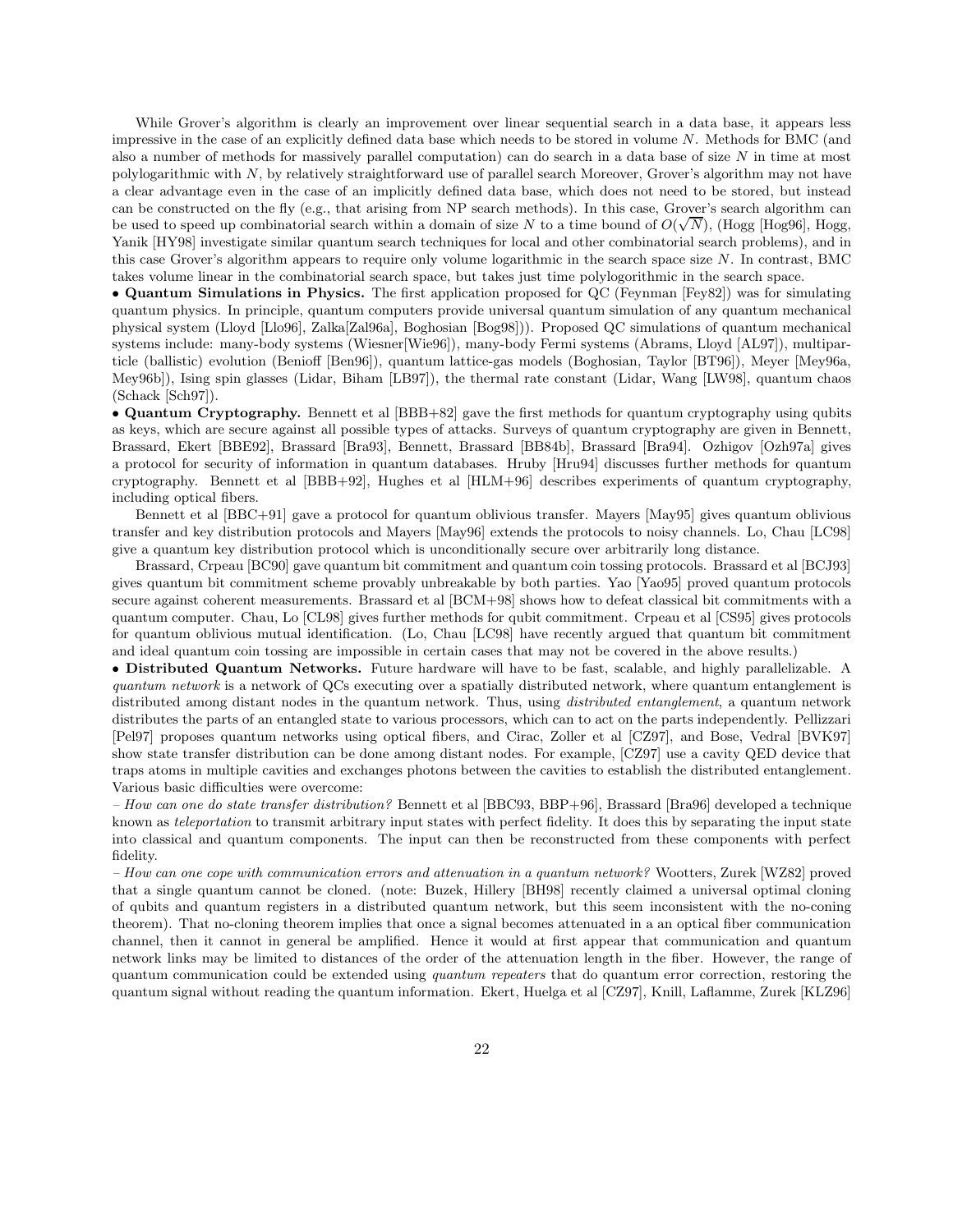extend the techniques of distributed quantum computation to noisy channels, and showed that for quantum memories and quantum communication, a state can be transmitted over arbitrary distances with bounded error, provided a minimum gate accuracy can be achieved which is a constant factor of this error.

• Quantum Learning. QC may have some interesting applications the learning theory and related problems. Bshouty, Jackson [BJ95] describe learning Boolean formulas in disjunctive normal form (DNF) over the uniform distribution of inputs, using a quantum example oracle, and Ventura, Martinez [VM98c] describe a QC learning algorithm for learning DNF using a classical example oracle. Also, Yu, Vlasov [YV96] describe image recognition using QC, Tucci [Tuc98] investigates quantum bayesian networks, and Ventura, Martinez [VM98b] describe a quantum associative memory,

• Quantum Robotics. Benioff [Ben97] considers a distributed QC system with mobile quantum robots that can carry out carrying out measurements and physical experiments on the environment, and as an example gives an algorithm for the problem of measuring the distance between a quantum robot and a particle on a 1D space lattice. Hogg [Hog96] proposes the use of distributed QC to allow small-scale sensors and actuators to be controlled in a distributed manner. Further discussion of the applications of QC are given by Landauer [Lan95,Lan97].

• Winding Up Quantum Clocks. The precision of atomic clocks are limited by the spontaneous decay lifetimes of excited atomic states. An interesting application of QC proposed by Huelga [HMP+97]) and Bollinger et al [Bol96] is to extend these lifetimes by using quantum error correcting codes to inhibit the spontaneous decay. A similar idea can be used for improving the precision of frequency standards and interferometers.

# 7 Hybrids of BMC and QC

7.1 Applications of QC to BMC. It is interesting to envision a BMC that uses quantum affects to aid in its I/O. A method for (nearly) interaction-free measurement (IFM) specifies the design of a quantum optical sensing system that is able to determine with arbitrarily high likelihood if an obstructing body has been inserted into the system, without moving or modifying its optical components; moreover, In the case that the obstructing body is present, IFM uses at most an arbitrarily small multiplicative factor of the input intensity to do the sensing. Kwiat et al [KWHZK95] (also see [KWZ96]) have given a method for IFM which does repeated rounds of measurement to affect small phase changes that eventually determine (via the quantum Zeno effect) whether an obstructing body has been inserted. The use of their method for IMF however has some limitations, since if the obstructing body has not been inserted, then the amount of sensing can be quite large. Reif [Rei98a] defines (nearly) interaction-free sensing (IFS) similarly to IFM, except an upper bound is imposed on both the intensity to do the sensing (which again is an arbitrarily small multiplicative factor of the input intensity) whether or not the obstructing body is present. A quantum optical method for IFS (but not IFM) may be used to do I/O with bandwidth reduced by an arbitrarily small multiplicative factor of the bandwidth required for classical (e.g., conventional optical or electronic) I/O methods Reif [Rei98a] proves there is no method for IFS with unitary transformations, and so concludes I/O bandwidth can not be significantly reduced by such quantum methods for sensing. (Also see Holevo [H97], Fuchs and Caves [FC94] for proof that quantum methods can not increase the bandwidth for transmission of classical information.) We can apply the quantum Zeno affect (using techniques similar to those used for IMF) to do exquisite detection (of say, of a single molecule) within a large container of fluid, by taking quantum samples of the volume, and doing repeated rounds of sensing. If the molecule to be detected is in fact in the fluid, then the amount of sensing is very small quantity quickly decreasing with the number of rounds. However, if a molecule is not in the fluid, then the amount of sensing by this method can be quite large. (The result of Reif [Rei98a] implies that quantum techniques can not reduce the amount of sensing for both cases.)

7.2 Applications of BMC to QC. One interesting application of BMC is to do the observation operation for Bulk QC. Here we assume that the Bulk QC is being executed on a macroscopic volume of solution, containing a large number of micromolecules which are the quantum components for the Bulk QC unitary operations. Recall that Bulk QC can only do a weak measurement of the state of the spins; the weak measurement does not much affect the state superposition. We would like instead to do an observation operation which reduces the current state superposition. A possible technique is to place each of these micromolecule onto or within a host (e.g., a natural or artificial cell, or a macromolecule such as a protein, DNA, or RNA). The host should be much larger than the micromolecule, but still microscopic. There are a number of techniques where by the host might be used to a do an observation of the state of the qubit spins of the micromolecule (perhaps via a nearly irreversible chemical reaction), which results in a reduction of the micromolecule's state superposition. (This idea has two precedents: (i) it is mentioned in a novel of Bear [Bea83] (which incidentally was the first science fiction novel involving BMC), and (ii) Mavromatos [Nan96]and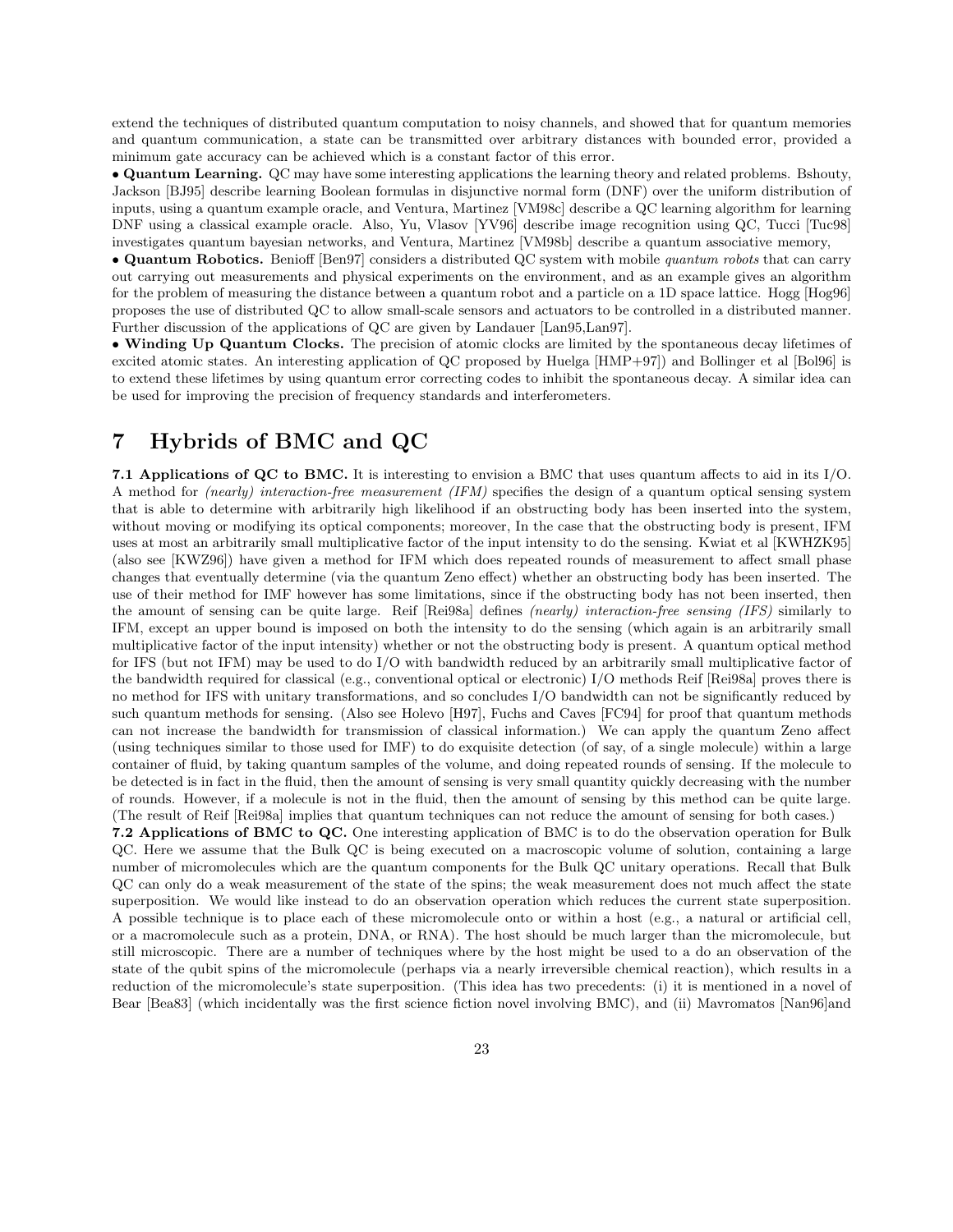Mavromatos et al [MN96a,MN96b] conjectured (but there is little or no concrete experimental evidence to this) a quantum mechanism in microtubules of neurons.) A key reservation to this technique the apparent large growth of the size of the measurement apparatus with the number of qubits.

### 8 Conclusion and Acknowledgements

Comparison of Current BMC and QC with early VLSI. BMC and QC are new fields, with largely unexplored methodologies. We find it interesting to compare BMC in the later 1990's with the state of VLSI in 1970s, which had (i) multiple enabling technologies which were quickly advancing, (ii) evolving algorithmic paradigms, (iii) lack of simulation models and software for design and simulation of chip designs, and thus (iv) (at the time) high risk. In particular, in the 1970's, the design and fabrication of a VLSI chip was perhaps less an engineering discipline than an art prone to failures, due in part to the lack of developement of (a) exact models for the device physics, (b) software tools for software for design and simulation, and (c) parallel algorithmic design principles.

Through the late 1980's and 1990's, these problems were alleviated for VLSI by the stabilization of the major enabling technology (CMOS), and by major investment by the US government and industry in process modeling and software tools for simulation, allowing for much higher yields in fabrication, and thus considerably lower risk. Also, by this time, there is a mature understanding of parallel algorithmic design principles and high performance architectures (e.g., systolic) for VLSI, thanks to major federal funding programs in these areas. A high pace of improvement in VLSI performance has been sustained for many years, but may slow in the future due to ultimate physical limitations.

Both BMC and QC suffer from difficulties similar to those suffered by VLSI in the 1970's. Currently, the design and execution of a BMC or QC experiment in the laboratory is supported with only a few software tools for design and simulation prior to doing the experiment:

• Computer Simulations of BMC. A preliminary version of a Java software tool for simulating BMC has been developed by Gehani, Reif [GR98b].

• Computer Simulations of QC. Obenland, Despain [OD97, D98a, D98b] have given efficient computer simulations of QC, including errors and decoherence, and Cerf, S. E. Koonin [CK98] have given Monte Carlo simulations of QC.

In spite of advanced technologies for Recombinant DNA and for quantum apparatus, experiments in BMC and QC are highly prone to errors. We have discussed techniques that alleviate some of these errors, but this clearly motivates the need to further develope software tools for design and simulation of BMC and QC experiments.

Also, there is at this time no consensus on which methods for doing BMC and QC are the best; as we have seen there are multiple approaches that may have success. While some of the current experiments in BMC are using conventional solution-based recombinant DNA technology, others are employing alternative biotechnology (such as surface attachments). It is also not yet clear which of the paradigms for BMC will be preeminent. There is a similar lack of consensus within QC of the best and most scalable technologies. To a degree, this diversity of approaches may in itself be an advantage, since it will increase the likelihood of prototyping and establishing successful methodologies. Acknowledgements. We would like to thank G. Brassard for his clear explanation of numerous results in the field of QC. Also, I would like to thank P. Shor and U. Vazirani for references and illuminating discussions on quantum computation, and in particular on the issue of volume bounds for quantum observation.

Note: This paper has approximately 646 references, including 270 references to BMC and 385 references to QC. Due to page length constraints, the references are partitioned into a list of references for BMC followed by and a separate reference list of references for QC.

# Biomolecular Computing References

[ALL95] R. A. Adey and A. Lahrmann and C. LeBmollmann, Simulation and Design of Micro-systems and Micro-structures, Computational Mechanics Publication, (1995).

[A94] Adleman, L., Molecular Computation of Solution to Combinatorial Problems, Science, 266, 1021–7pt24, (1994).

[A95] Adleman, L., On Constructing a Molecular Computer, Dept of CS, U.S.C., Available via anonymous ftp from ftp.usc.edu /pub/csinfo/papers/adleman/molecular computer·ps, (1995).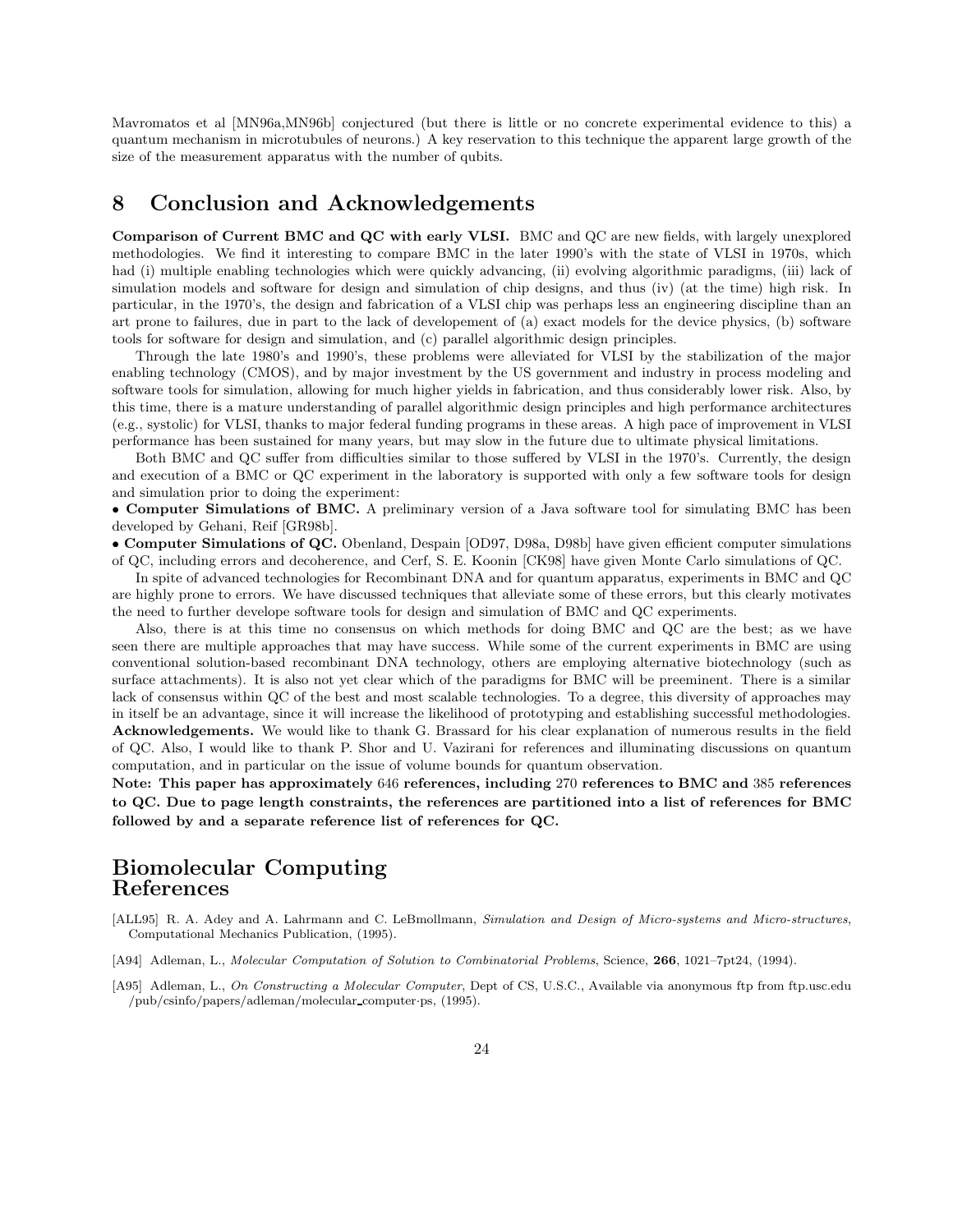- [ARRW96] Adleman, L.M., P.W.K. Rothemund, S. Roweis, E. Winfree, On Applying Molecular Computation To The Data Encryption Standard, 2nd Annual DIMACS Meeting on DNA Based Computers, Princeton, June, 1996.
- [AJPWL+96] Alivisatos, A.P., K.P. Johnsson, X. Peng, T.E. Wilson, C.J. Loweth, M. P. Bruchez Jr., P. G. Schultz, Organization of 'nanocrystal molecules' using DNA, Nature, bf 382, 609–611, August 1996.
- [Al94] Alper, Drug discovery on the assembly line, Science, 264, 1399–1401, (1994).
- [A96] Amenyo, J.-T., Mesoscopic computer engineering: Automating DNA-based molecular computing via traditional practices of parallel computer architecture design, Proceedings of the 2nd Annual DIMACS Meeting on DNA Based Computers, June 1996.
- [AGH96] Amos, M., A. Gibbons, D. Hodgson, Error-resistant Implementation of DNA Computations, 2nd Annual DIMACS Meeting on DNA Based Computers, Princeton University, June 1996.
- [AH97] Arita , M. and M. Hagiya, Joining and Rotating Data with Molecules, ICEC'97 Special Session on DNA Based Computation, Indiana, April 1997.
- [BCGT96] Bach, E., A. Condon, E. Glaser, and C. Tanguay, Improved Models and Algorithms for DNA Computation, Proc. 11th Annual IEEE Conference on Computational Complexity, Submitted (by invitation) to: J. Computer and System Sciences, May 1996.
- [BS91] Bartel, D. and J. Szostak, Isolation of new ribozymes from a large pool of random sequences, Science, 261, 1411-1418, (1991).
- [B68] Batcher,K. Sorting Networks and their applications, Spring Joint Computer Conference, 32, 307–314, AFIPS Press, Montvale, N. J., (1968).
- [B95] Baum, E. B. How to build an associative memory vastly larger than the brain, Science, April 28, 1995.
- [B96] Baum, E. B. DNA Sequences Useful for Computation, 2nd Annual DIMACS Meeting on DNA Based Computers, Princeton University, June 1996.
- [BB96] Baum, E. B. and D. Boneh, Running dynamic programming algorithms on a DNA computer, 2nd Annual DIMACS Meeting on DNA Based Computers, Princeton, June, 1996.
- [Bea83] G. Bear, Blood Music, Analog, (June, 1983). Also, appearing in Nanodreams, (Ed. by E Elliott), Baen Pub., (1995). Also, appearing as a full novel as Blood Music, Ace Pub., (1985). Blood Music, Analog, (june, 1983).
- [Be94] Beaver, D. Factoring: The DNA Solution, Advances in Cryptology, Asia Crypt94 Proceedings, Lecure Notes in Computer Science, (1994), Springer Verlag, (http:// www.cse.psu.edu/ beaver/ publications/ pubindex.html),
- [BeB95] Beaver, D. Computing with DNA, J. Comp. Biol., 2, 1-7, (1995).
- [BeA95] Beaver, D. A Universal Molecular Computer, revised as Molecular Computing, Penn State University Technical Memo CSE-95-001, Pond Lab, http:// www.cse.psu.edu/ beaver/ publications/ pubindex.html, (1995).
- [BF97] Beigel, R. and Bin Fu, Molecular Approximation Algorithm for NP Optimization Problems, 3rd DIMACS Meeting on DNA Based Computers, Univ. of Penns., (June, 1997).
- [B65] Beneš, V. Mathematical Theory of Connecting Networks and Telephone Traffic, Academic Press, New York, NY (1965).
- [B66] Berger, R. The Undecidability of the Domino Problem, Memoirs of the American Mathematical Society, 66, (1966).
- [B97] Blumberg, A.J. Parallel Computation on a DNA Substrate, 3rd DIMACS Meeting on DNA Based Computers, Univ. of Penns., (June, 1997).
- [BDL95] Boneh, D., C. Dunworth, R. Lipton, Breaking DES Using a Molecular Computer, Princeton CS Tech-Report number CS-TR-489-95 (1995).
- [BDLS95] Boneh, D., C. Dunworth, R. Lipton, J. Sgall, On the Computational Power of DNA, Princeton CS Tech-Report number CS-TR-499-95 (1995). Also published in Discrete Applied Math, (Dec 96)
- [BL95a] Boneh, D., and R. Lipton, Making DNA Computers Error Resistant, Princeton CS Tech-Report CS-TR-491-95 Also in 2nd Annual DIMACS Meeting on DNA Based Computers,, Princeton University, June 1996.
- [BL95b] Boneh, D., and R. Lipton, A Divide and conquer approach to DNA sequencing, Princeton University, 1996.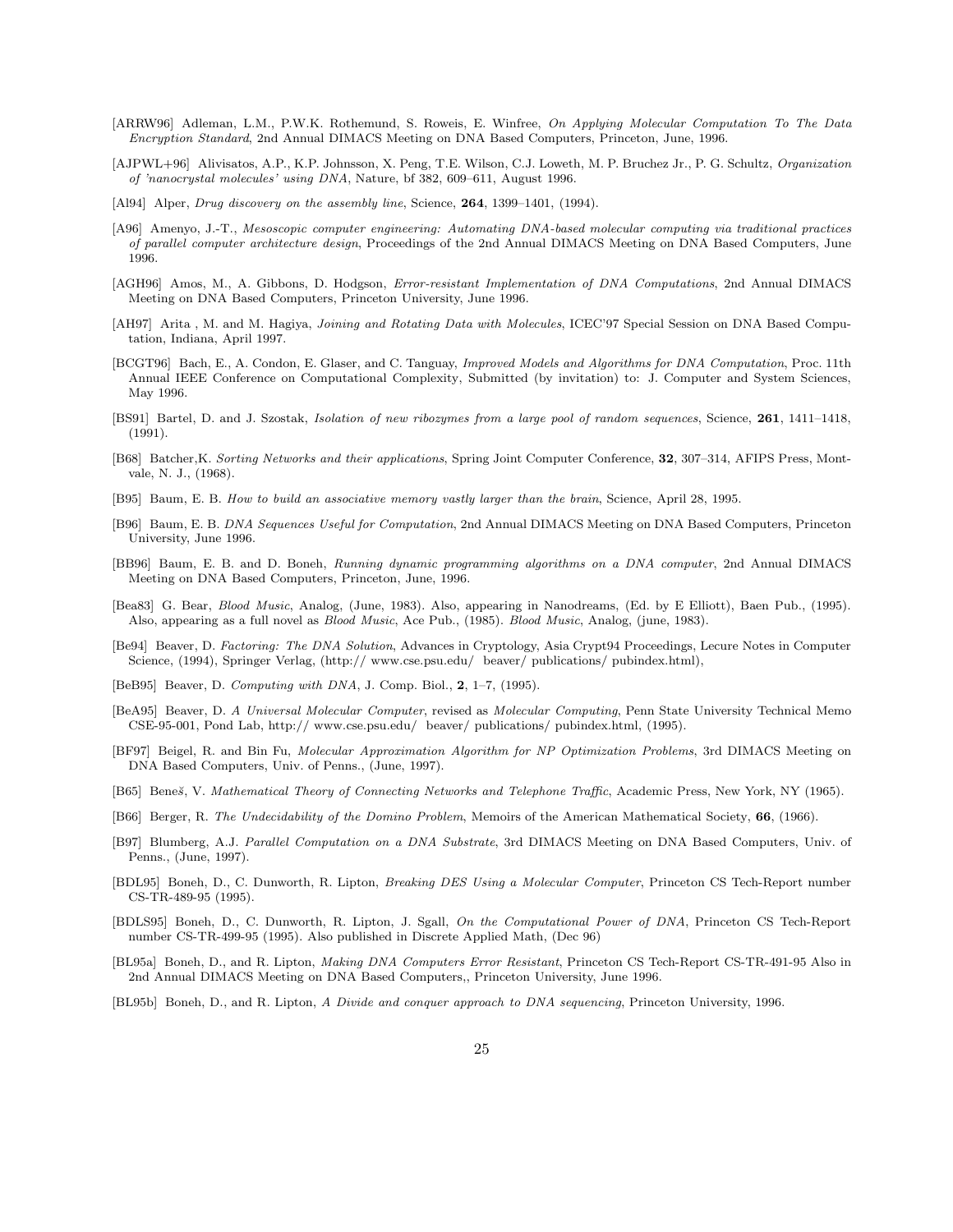- [BKP90] Brooks, C., M. Karplus, M. Pettitt, Proteins, A Theoretical Perspective of Dynamics, Structure & Thermodynamics, John Wiley & Sons,
- [B62] Buchi, J.R Turing Machines and the Entscheidungsproblem, Mathematiche Annalen, 148, 201–213, (1962).
- [CCCFF+97] Cai, W., A. Condon, R.M. Corn, Z. Fei, T. Frutos, E. Glaser, Z. Guo, M.G. Lagally, Q. Liu, L.M. Smith, and A. Thiel, The Power of Surface-Based Computation, Proc. First International Conference on Computational Molecular Biology (RECOMB97), January, 1997.
- [CRFCC+96] Cai, W., E. Rudkevich, Z. Fei, A. Condon, R. Corn, L.M. Smith, M.G. Lagally, Influence of Surface Morphology in Surface-Based DNA Computing, Submitted to the 43rd AVS National Symposium, Abstract No. BI+MM-MoM10, (1996).
- [CCTKS88] J.-H. Chen, M.E.A. Churchill, T.D. Tullius, N.R. Kallenbach, N.C. Seeman, Construction and Analysis of Monomobile DNA Junctions, Biochemistry, 27, (1988).
- [CRWEC95] Chen, J. , C.A. Rauch, J.H. White, P.T. Englund, N.R. Cozzarelli, em The Topology of the Kinetoplast DNA Network, rm Cell, 80, 61–69, January 1995.
- [CW97] Chen, J., and D. Wood, A New DNA Separation Technique with Low Error Rate, 3rd DIMACS Meeting on DNA Based Computers, Univ. of Penns., (June, 1997).
- [Con98] Conrad, M., Molecular and evolutionary computation: The tug of war between context freedom and context sensitivity, 4th Int. Meeting on DNA-Based Computing, Baltimore, Penns., (June, 1998).
- [CZ97] Conrad, M. and K.-P. Zauner, Design for a DNA Conformational Processor, 3rd DIMACS Meeting on DNA Based Computers, Univ. of Penns., (June, 1997).
- [CL92] Crandall, B. and J. Lewis (eds.), Nanotechnology, MIT Press, (1992).
- [CFKP96] E. Csuhaj-Varju, R. Freund, L. Kari, and G. Paun, DNA Computing Based on Splicing: Universality Results, Proceedings of 1st Annual Pacific Symposium on Biocomputing, Hawaii, (L.Hunter, T.Klein, eds.), World Scientific Publ., Singapore, 179–190. (1996).
- [CFL+98] Cukras, A., D. Faulhammer, R. Lipton, L. Landweber, Chess games: A model for RNA-based computation, 4th Int. Meeting on DNA-Based Computing, Baltimore, Penns., (June, 1998).
- [CH89] K. Culik II and T. Harju, The regularity of splicing systems and DNA, Proc. ICALP'89, Lec. Notes. in C.S., 372, 222–233, (1989).
- [DMGFS96] Deaton, R., R.C. Murphy, M. Garzon, D.R. Franceschetti, and S.E. Stevens, Jr., Good encodings for DNA-based solutions to combinatorial problems, Proceedings of the 2nd Annual DIMACS Meeting on DNA Based Computers, June 1996.
- [DMRGF+97] Deaton, R., R.C. Murphy, J.A. Rose, M. Garzon, D.R. Franceschetti, and S.E. Stevens, Jr., A DNA Based Implementation of an Evolutionary Search for Good Encodings for DNA Computation, ICEC'97 Special Session on DNA Based Computation, Indiana, April 1997.
- [DHK96] Delcher, A. L., L. Hood, R.M. Karp, Report on the DNA/Biomolecular Computing Workshop, June 1996.
- [DHS97] Deputat, M., G. Hajduczok, E. Schmitt, On Error-Correcting Structures Derived from DNA, 3rd DIMACS Meeting on DNA Based Computers, Univ. of Penns., (June, 1997).
- [DDSPL+ 93] Drmanac, R, S. Drmanac, Z. Strezoska, T. Paunesku, I. Labat, M. Zeremski, J. Snoddy, W. K. Funkhouser, B. Koop, L. Hood, and R. Crkenjakov DNA Sequence Determination by Hybridize: A Strategy for Efficient Large-Scale Sequencing, Science, 260, 1649–1652, (1993).
- [DS92] Du, S.M., and N.C. Seeman, The Synthesis of a DNA Knot Containing both Positive and Negative Nodes, J. Am. Chem. Soc., 114, 9652–9655, (1992).
- [DZS92] Du, S.M., S. Zhang and N.C. Seeman, DNA Junctions, Antijunctions and Mesojunctions, Biochem., 31, 10955–7pt963, (1992).
- [ER94] Eigen, M., and R. Rigler, Sorting Single Molecules applications to diagnostic and evolutionary biotechnology, Proc. of the National Academy of Science, 91, 5740–8747, (1994).
- [EC] Eisenberg and Crothers, Physical Chemistry with applications to the life sciences.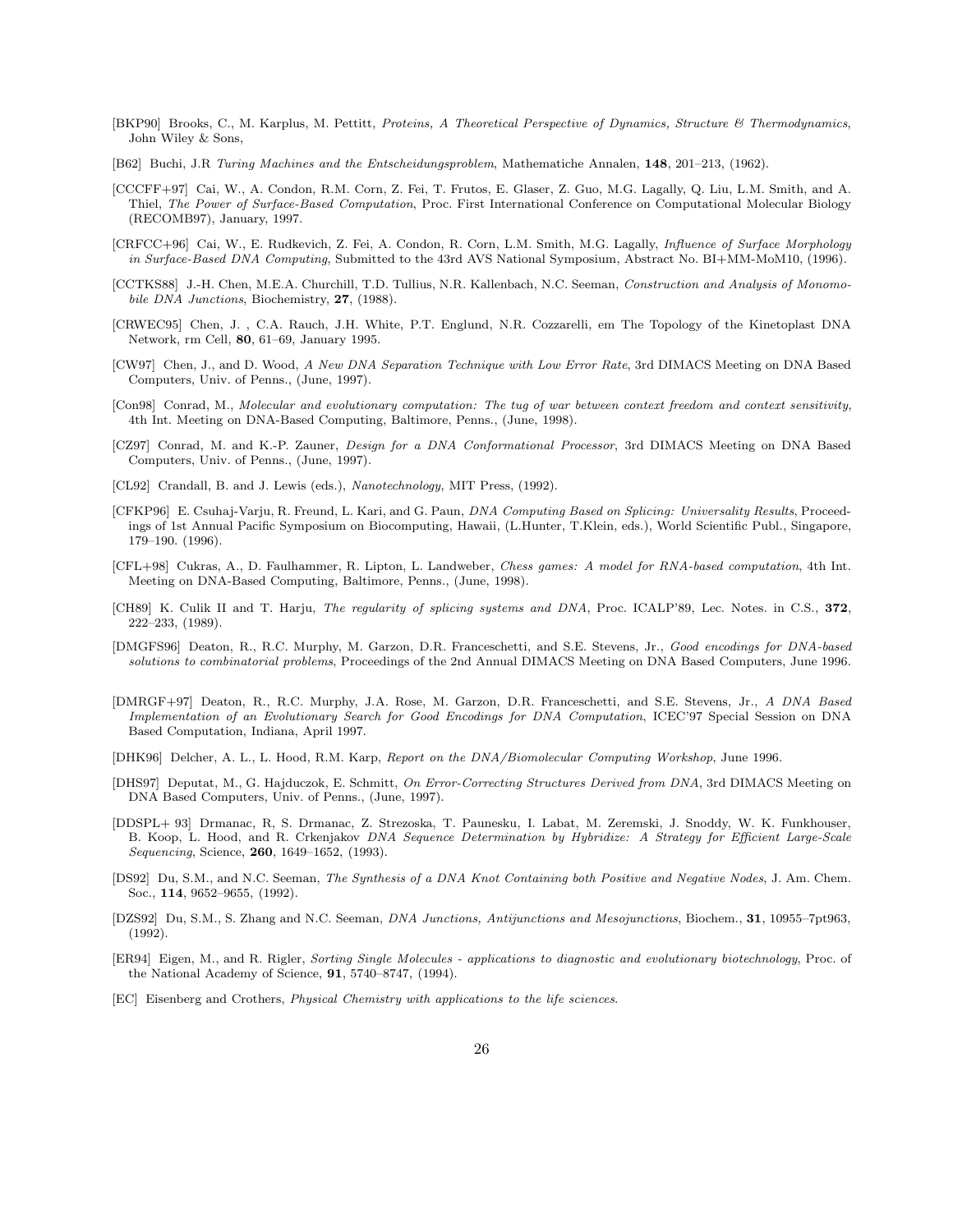- [E97] Eng, T. Linear DNA Self-Assembly with Hairpins Generates the Equivalent of Linear Context-Free Grammars, 3rd DI-MACS Meeting on DNA Based Computers, Univ. of Penns., (June, 1997).
- [Eng98] Eng, T., On solving a 3CNF-Satisfiability with an in vivo algorithm, 4th Int. Meeting on DNA-Based Computing, Baltimore, Penns., (June, 1998).
- [ES97] Eng, T., and B.M. Serridge, A Surface-Based DNA Algorithm for Minimal Set Cover, 3rd DIMACS Meeting on DNA Based Computers, Univ. of Penns., (June, 1997).
- [ER82] Engler, M., and C. Richardson, The Enzyme, (P. Boyer, ed.) Academic Press, 3–29, (1982).
- [FF97] Faulhammer, D. and Michael Famulok, In Vitro Selection and Characterization of DNA Enzymes, 3rd DIMACS Meeting on DNA Based Computers, Univ. of Penns., (June, 1997).
- [FLL98] Faulhammer, D., R. Lipton, L. Landweber, Counting DNA: Estimating the complexity of a test tube of DNA, 4th Int. Meeting on DNA-Based Computing, Baltimore, Penns., (June, 1998).
- [F 61] Feynman, R. There's Plenty of Room at the Bottom, Miniaturization (D. Gilbert, ed.), Reinhold, 282–296, (1961). Reprinted in B.C. Crandall and J. LKewis, eds., Nanotechnology: Research and Perspectives, Cambridge: The MIT Press, p. 360, (1992).
- [FW 78] Fortune, S. and J. Wyllie, Parallelism in random access machines, Proc. 10th Annual ACM S.T.O.C., San Diego, CA, 114–118, (1978).
- [F97] Freund, R. Test Tube Systems with Controlled Applications of Rules, ICEC'97 Special Session on DNA Based Computation, Indiana, April, 1997.
- [FKP98] R.Freund, L.Kari, G.Paun, DNA computing: the existence of universal computers, to appear in Theory of Computer Science, (1998).
- [FPRS97] Freund, R., G. Paun, G. Rozenberg, A. Salomaa Watson-Crick Finite Automata, 3rd DIMACS Meeting on DNA Based Computers, Univ. of Penns., (June, 1997).
- [FTCSC97] Frutos, A.G., A.J. Thiel, A.E. Condon, L.M. Smith, R.M. Corn, DNA Computing at Surfaces: 4 Base Mismatch Word Design, 3rd DIMACS Meeting on DNA Based Computers, Univ. of Penns., (June, 1997).
- [FB98] Fu, B., R. Beigel, Length bounded molecular computing, 4th Int. Meeting on DNA-Based Computing, Baltimore, Penns., (June, 1998).
- [FBZ98] Fu, B., R. Beigel, F. Zhou, An  $O(2^n)$  volume molecular algorithm for Hamiltonian Path, 4th Int. Meeting on DNA-Based Computing, Baltimore, Penns., (June, 1998).
- [FS93] Fu, T.-J., and N.C. Seeman, DNA Double Crossover Structures, Biochemistry, 32, 3211–3220, (1993).
- [GGM97] Gao, Y. M. Garzon, R.C. Murphy, J.A. Rose, R. Deaton, D.R. Franceschetti, S.E. Stevens Jr., DNA Implementation of Nondeterminism, 3rd DIMACS Meeting on DNA Based Computers, Univ. of Penns., (June, 1997).
- [GJ79] Garey, M. R., and D. S. Johnson Computers and Intractability: A Guide to the Theory of NP-Completeness, W.H Freeman and Company, page 257, (1979).
- [GJP77] Garey, M.R., D. S. Johnson, and C. H. Papadimitriou, unpublished manuscript, (1977).
- [GDNMF97] Garzon, M., R. Deaton, P. Neathery, R.C. Murphy, D.R. Franceschetti, S.E. Stevens Jr., On the Encoding Problem for DNA Computing, 3rd DIMACS Meeting on DNA Based Computers, Univ. of Penns., (June, 1997).
- [GJ98] Garzon, M., N. Jonoska, The bounded complexity of DNA computing, 4th Int. Meeting on DNA-Based Computing, Baltimore, Penns., (June, 1998).
- [GLR99] A. Gehani, T. H. LaBean, and J.H. Reif, DNA-based Cryptography, 5th DIMACS Workshop on DNA Based Computers, MIT, June, 1999. To appear in DNA Based Computers, V, DIMACS Series in Discrete Mathematics and Theoretical Computer Science, (ed. E. Winfree), American Mathematical Society, 2000. http://www.cs.duke.edu/∼reif/paper/DNAcypt/crypt.ps
- [GR98a] Gehani, A., J. Reif, Micro flow bio-molecular computation, 4th Int. Meeting on DNA-Based Computing, Baltimore, Penns., (June, 1998). http://www.cs.duke.edu/∼ reif/paper/geha/microflow.ps or http://www.cs.duke.edu/∼ geha/public html/misc/biosystems.ps
- [GR98b] Gehani, A., J. Reif, A Simulation System for Bio-molecular Computation, to appear, (Oct., 1998).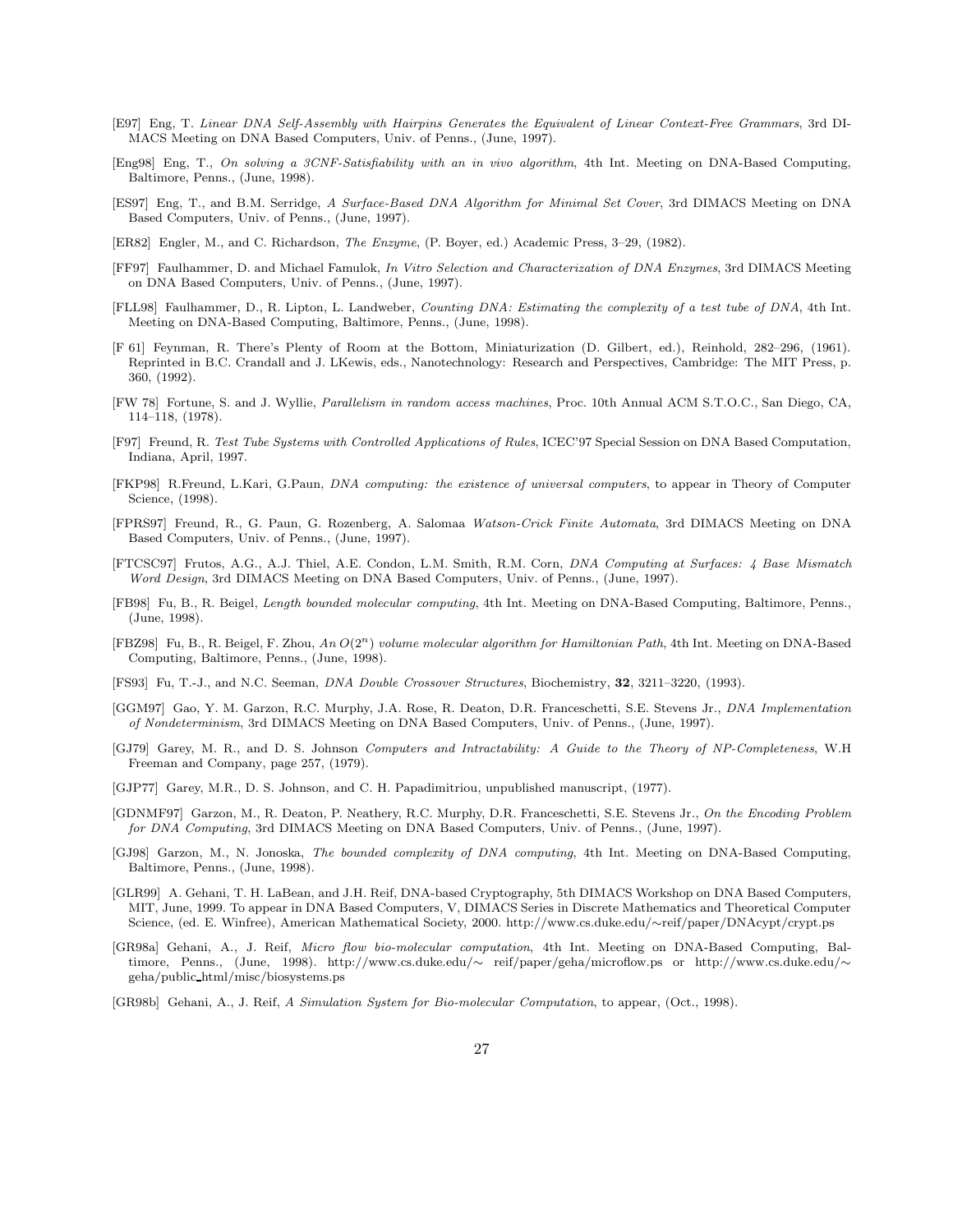- [G94] Gifford, D. On the Path to Computing with DNA, Science, 266, 993–994, November, 1994.
- [GKG+98] Gloor, G., L. Kari, M. Gaasenbeek, S. Yu, Towards a DNA solution to the shortest common superstring problem, 4th Int. Meeting on DNA-Based Computing, Baltimore, Penns., (June, 1998). Also, Proceedings of IEEE'98 International Joint Symposia on Intelligence and Systems, Rockville, MD, 140–145, (May 1998).
- [GFBCL+96] Gray, J. M. , T. G. Frutos, A.M. Berman, A.E. Condon, M.G. Lagally, L.M. Smith, R.M. Corn, Reducing Errors in DNA Computing by Appropriate Word Design, University of Wisconsin, Department of Chemistry, October 9, 1996.
- [GBS87] Grunbaum, S., Branko, and G.C. Shepard Tilings and Patterns, H Freeman and Company, Chapter 11, (1987).
- [GB96] Guarnieri, F., and C. Bancroft, Use of a Horizontal Chain Reaction for DNA-Based Addition, Proceedings of the 2nd Annual DIMACS Meeting on DNA Based Computers., June 10-12, 1996, American Mathematical Society, Providence, RI (in press), (1996).
- [GFB96] Guarnieri, F., Fliss, M., and C. Bancroft, *Making DNA add*, Add. Science, **273**, 220–223, (1996).
- [GPZ97] Gupta, V., S. Parthasarathy, M.J. Zaki, Arithmetic and Logic Operations with DNA, 3rd DIMACS Meeting on DNA Based Computers, Univ. of Penns., (June, 1997).
- [HA97] Hagiya, M., and M. Arita, Towards Parallel Evaluation and Learning of Boolean µ-Formulas with Molecules, 3rd DIMACS Meeting on DNA Based Computers, Univ. of Penns., (June, 1997).
- [HG97] Hartemink, A.J., D.K. Gifford Thermodynamic Simulation of Deoxyoligonucleotide Hybridize for DNA Computation, 3rd DIMACS Meeting on DNA Based Computers, Univ. of Penns., (June, 1997).
- [HGL98] Hartemink, A., David Gifford, J. Khodor, Automated constraint-based nucleotide sequence selection for DNA computation, 4th Int. Meeting on DNA-Based Computing, Baltimore, Penns., (June, 1998).
- [H87] Head, T., Formal language theory and DNA: an analysis of the generative capacity of specific recombinant behaviors, Bull. Math. Biology, 49, 737–759, (1987).
- [H92] Head, T., Splicing schemes and DNA, In: Lindenmayer Systems: Impacts on Theoretical Computer Science, Computer Graphics, and Developmental Biology, Ed. by G.Rozenberg and A.Salomaa, Springer-Verlag, 371-383, (1992). Also appears in: Nanobiology, 1, 335–342, (1992).
- [H97] Head, T., Splicing System and Molecular Processes, ICEC'97 Special Session on DNA Based Computation, Indiana, April, 1997.
- [HPP96] Head, T., G. Paun, and D. Pixton, Language Theory and Molecular Genetics-generative mechanisms suggested by DNA recombination, A chapter in: Handbook of Formal Language Theory, Springer-Verlag, (1996 or to appear).
- [Iku96] K. Ikuta 3D Micro Integrated Fluid System Toward Living LSI, International Workshop on Artificial Life (1996).
- [J92] JáJá, J. An Introduction to Parallel Algorithms, Addison Wesley, (1992).
- [JKS98] Jonoska, N, S. Karl, M. Saito, Three dimensional DNA structures in computing, 4th Int. Meeting on DNA-Based Computing, Baltimore, Penns., (June, 1998).
- [Ji98] Ji, S., The cell as a DNA-based molecular computer, 4th Int. Meeting on DNA-Based Computing, Baltimore, Penns., (June, 1998).
- [JK96] Jonoska, N., and S.A. Karl, A Molecular Computation of the Road Coloring Problem, 2nd Annual DIMACS Meeting on DNA Based Computers, Princeton University, June 1996.
- [JK97a] Jonoska, N., and S.A. Karl, Ligation Experiments in Computing with DNA, ICEC'97 Special Session on DNA Based Computation, Indiana, April 1997.
- [JK97b] Jonoska, N., and S.A. Karl, Creating 3-Dimensional Graph Structures with DNA, 3nd Annual DIMACS Meeting on DNA Based Computers, University of Pens., (June 1997).
- [KCL96] Kaplan, P., G. Cecchi, and A. Libchaber, DNA based molecular computation: Template-template interactions in PCR, The 2nd Annual Workshop on DNA Based Computers, American Mathematical Society, To appear, (1996).
- [KTL97] Kaplan, P., D. Thaler, A. Libchaber, Parallel Overlap Assembly of Paths Through a Directed Graph, 3rd DIMACS Meeting on DNA Based Computers, Univ. of Penns., (June, 1997).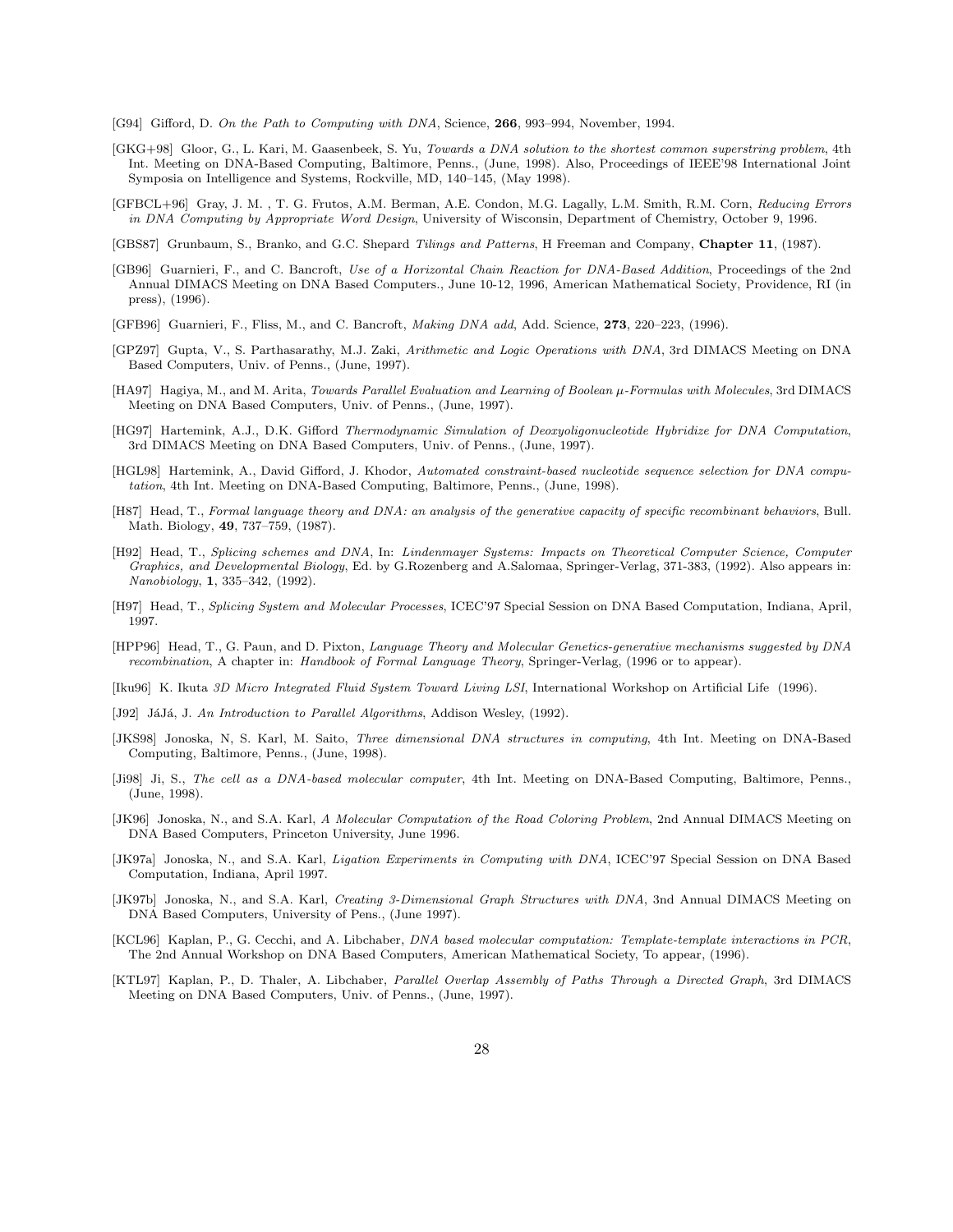[Kar96] L.Kari, DNA computers: tomorrow's reality , Tutorial in the Bulletin of EATCS, no.59, pp.256-266, (1996).

- [Kar97A] L.Kari, DNA computing based on insertions and deletions, Proceedings of the conference Conceptual tools for understanding dynamics in biological systems, London, 1996. In COENOSES, C.E.T.A. Gorizia, Italy, N. Kenkel, ed., Vol. 12, pp. 2–3, 89-95, (1997).
- [Kar97B] L.Kari, DNA computing the arrival of biological mathematics, The Mathematical Intelligencer, vol.19, 2: 9–22, (1997).
- [Kar98] L.Kari, Computing with DNA, In Computer Methods in Molecular Biology, (S.Misener, S.Krawetz, Eds.), in Methods in Molecular Biology series, Humana Press. To appear, (1998).
- [KPRS98] L.Kari, G.Paun, G.Rozenberg, A.Salomaa, S.Yu, DNA computing, sticker systems, and universality, Acta Informatica, 35: 401-420, (1998).
- [KPTY97] Kari, L., G. Paun, G. Thierrin, Sheng Yu, At the Crossroads of DNA Computing and Formal Languages: Characterizing Recursively Enumerable Languages Using Insertion-Deletion Systems, 3rd DIMACS Meeting on DNA Based Computers, Univ. of Penns., (June, 1997).
- [KarS97] L.Kari, Y.Sakakibara., DNA Computers Journal of the Institute of Electronics, Information and Communication Engineers, vol.80, no.9, 1997, pp. 935-939 (in Japanese), (1997)
- [Kaz98] Kazic, T., After the Turing machine: A metamodel for molecular computing, 4th Int. Meeting on DNA-Based Computing, Baltimore, Penns., (June, 1998).
- [KG97] Khodor, J., and David K. Gifford, The Efficiency of Sequence-Specific Separation of DNA Mixtures for Biological Computing, 3rd DIMACS Meeting on DNA Based Computers, Univ. of Penns., (June, 1997).
- [KG98] Khodor, J., D. Gifford, Design and implementation of computational systems based on programmed mutagenesis, 4th Int. Meeting on DNA-Based Computing, Baltimore, Penns., (June, 1998).
- [KK97] Kim, S.M., and Kyungpook, Identifying Genetically Spliced Languages, ICEC'97 Special Session on DNA Based Computation, Indiana, April, 1997.
- [KS97] Knight,T. F., G.J. Sussman, Cellular Gate Technology, MIT Artificial Intelligence Labratory, July 1997.
- [KMRS96] Kurtz, S.A., S.R. Mahaney, J.S. Royer, J. Simon, Active Transport in Biological Computing, 2nd Annual DIMACS Meeting on DNA Based Computers, Princeton University, June 1996.
- [LYR+98] Thomas H. LaBean, Hao Yan, John H. Reif and Nadrian Seeman, Construction and Analysis of a DNA Triple Crossover Molecule, (November. 1998).
- [LF80] Ladner, R.E., and M.J. Fischer, Parallel Prefix Computation, JACM, 27(4):831–838, (1980).
- [La96] Landweber, L.F., RNA Based Computing, American Mathematical Society, R. J. Lipton and E. B. Baum, eds., 2nd Annual DIMACS Meeting on DNA Based Computers, DIMACS Workshop, Princeton, June, 1996
- [L97] Landweber, L., In vitro evolution of a novel RNA ligase ribozyme from a large pool of random sequences, to appear, (1997).
- [LG 93] Landweber, L.F. and W. Gilbert, RNA editing as a source of genetic variation, Nature, 363, 179–182, (1993).
- [LK98] Landweber, L., L. Kari, The evolution of cellular computing: Nature's solution to a computational Problem, 4th Int. Meeting on DNA-Based Computing, Baltimore, Penns., (June, 1998). Also, Proceedings of the 3rd Annual Genetic Programming Conference, Morgan Kaufmann Publishers, San Francisco, pp.700-708, (July 22-25, 1998).
- [LG 94] Landweber, L.F. and W. Gilbert, Phylogenetic analysis of RNA editing: A primitive genetic phenomenon, Proc. Natl. Acad. Sci., 91, 918–921, (1994).
- [LL97] Landweber, L.F. and R. Lipton, DNA 2 DNA Computations: A Potential 'Killer App'?, 3nd Annual DIMACS Meeting on DNA Based Computers, University of Pens., (June 1997).
- [LR97] Laun, E., and K.J. Reddy, Wet Splicing Systems, 3rd DIMACS Meeting on DNA Based Computers, Univ. of Penns., (June, 1997).
- [LKSR97] Leete, T.H., J. Klein, J.S. Salem, and H. Rubin, Bit Operations Using a DNA Template, 3rd DIMACS Meeting on DNA Based Computers, Univ. of Penns., (June, 1997).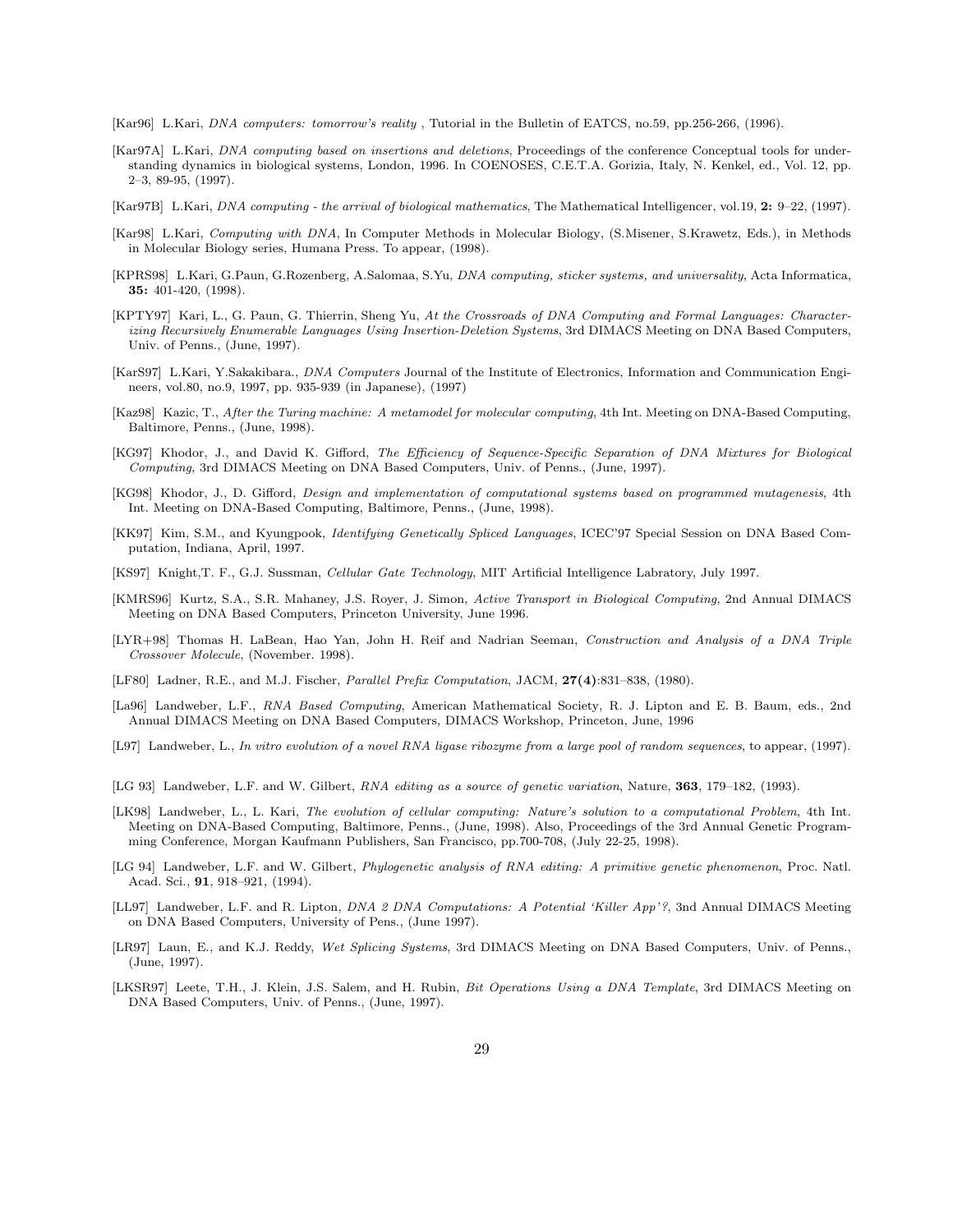- [LS+96] Leete, T.H., M.D. Schwartz, R.M. Williams, D.H. Wood, J.S. Salem, and H. Rubin, Massively Parallel DNA Computation: Expansion of Symbolic Determinants, 2nd Annual DIMACS Meeting on DNA Based Computers, Princeton, June, 1996, Also, American Mathematical Society, To appear, (1997). (Also U.S. Patent Application, 1996).
- [L92] Leighton, F.T. Introduction to Parallel Algorithms and Architectures, Morgan Kaufmann Press, San Mateo, CA, Chapter 3, (1992).
- [LP81] Lewis, H.R., and C.H. Papadimitriou Elements of the Theory of Computation, Prentice-Hall, pages 296–300 and 345–348 (1981).
- [Li98] Z. Li, Z., Algebraic properties of DNA operations, 4th Int. Meeting on DNA-Based Computing, Baltimore, Penns., (June, 1998).
- [LYQS96] Li, X.J., X.P. Yang, J. Qi, and N.C. Seeman, Antiparallel DNA Double Crossover Molecules as Components for Nanoconstruction, J. Am. Chem. Soc., 118, 6131–6140, (1996).
- [L94] Lipton, R. Speeding Up Computations via Molecular Biology, Princeton University Draft, (1994).
- [L95] Lipton, R.J. DNA Solution of Hard Computational Problems, Science, 268, 542–845, (1995).
- [L96] Lipton, R.J. DNA Computations Can Have Global Memory, unpublished manuscript, April 1996.
- [Lip98] Lipton, R., A memory based attack on cryptosystems with application to DNA computing, 4th Int. Meeting on DNA-Based Computing, Baltimore, Penns., (June, 1998).
- [LBL 96] Lipton, R.J., D. Boneh, and L. Landweber, Analog DNA Based Computation, in preparation. (1996).
- [LFW+98] Liu, Q., A. Frutos, L. Wang, A. Thiel, S. Gillmor, T. Strother, A. Condon, R. Corn, M. Lagally, L. Smith, Progress towards demonstration of a surface based DNA computation: A one word approach to solve a model satisfiability problem, 4th Int. Meeting on DNA-Based Computing, Baltimore, Penns., (June, 1998).
- [LGCCL+96] Liu, Q., Z. Guo, A.E. Condon, R.M. Corn, M.G. Lagally, and L.M. Smith, A Surface-Based Approach to DNA Computation,, Proc. 2nd Annual Princeton Meeting on DNA-Based Computing, June 1996.
- [LTCSC97] Liu, Q., A.J. Thiel, A.G. Frutos, R.M. Corn, L.M. Smith, Surface-Based DNA Computation: Hybridize and Destruction, 3rd DIMACS Meeting on DNA Based Computers, Univ. of Penns., (June, 1997).
- [ADL+98] Manca, V., C. Martin-Vide, G. Paun, New computing paradigms suggested by DNA computing by carving, 4th Int. Meeting on DNA-Based Computing, Baltimore, Penns., (June, 1998).
- [MR98] Margenstern, M., Y. Rogozhin, A universal time-varying distributed H system of degree 2, 4th Int. Meeting on DNA-Based Computing, Baltimore, Penns., (June, 1998).
- [MEBH92] A. Manz, C. S. Effenhauser, N. Burggraf, D. J. Harrison, K. Seiler, and K. Fluri, Electro-osmotic Pumping and Electroosmotic Pumping and Electro-phoretic Separations for Miniaturized Chemical Analysis Systems, Journal of Micro-mechanics and Micro-engineering, (1992).
- [MH87] McCammon, J., and S. Harvey, Dynamics of Proteins and Nucleic Acids, Cambridge University Press, (1987).
- [M93] Merkle, R. Nanotechnology, 4 21, (1993).
- [M97] Mihalache, V. Prolog Approach to DNA Computing, ICEC'97 Special Session on DNA Based Computation, Indiana, April, 1997.
- [MYP98] Mills, A., B. Yurke, P. Platzman, Error-tolerant massive DNA neural-network computation, 4th Int. Meeting on DNA-Based Computing, Baltimore, Penns., (June, 1998).
- [M96] Mir, K.U. A Restricted Genetic Alphabet for DNA Computing, 2nd Annual DIMACS Meeting on DNA Based Computers,, Princeton University, June 1996.
- [MLMS96] Mirkin, C.A., R.L. Letsinger, R.C. Mucic, J.J. Storhoff, A DNA-based Method for Rationally Assembling Nanoparticles Into Macroscopic Materials, Nature, 382, 607–611, August 1996.
- [MS97] Mao, C., and N.C. Seeman, Construction of Borromean Rings from DNA, Nature, 386(6621), 137–138, (March,1997).
- [MoS97] Morimoto, N., M.A.A. Suyama, Solid Phase DNA Solution to the Hamiltonian Path Problem, 3rd DIMACS Meeting on DNA Based Computers, Univ. of Penns., (June, 1997).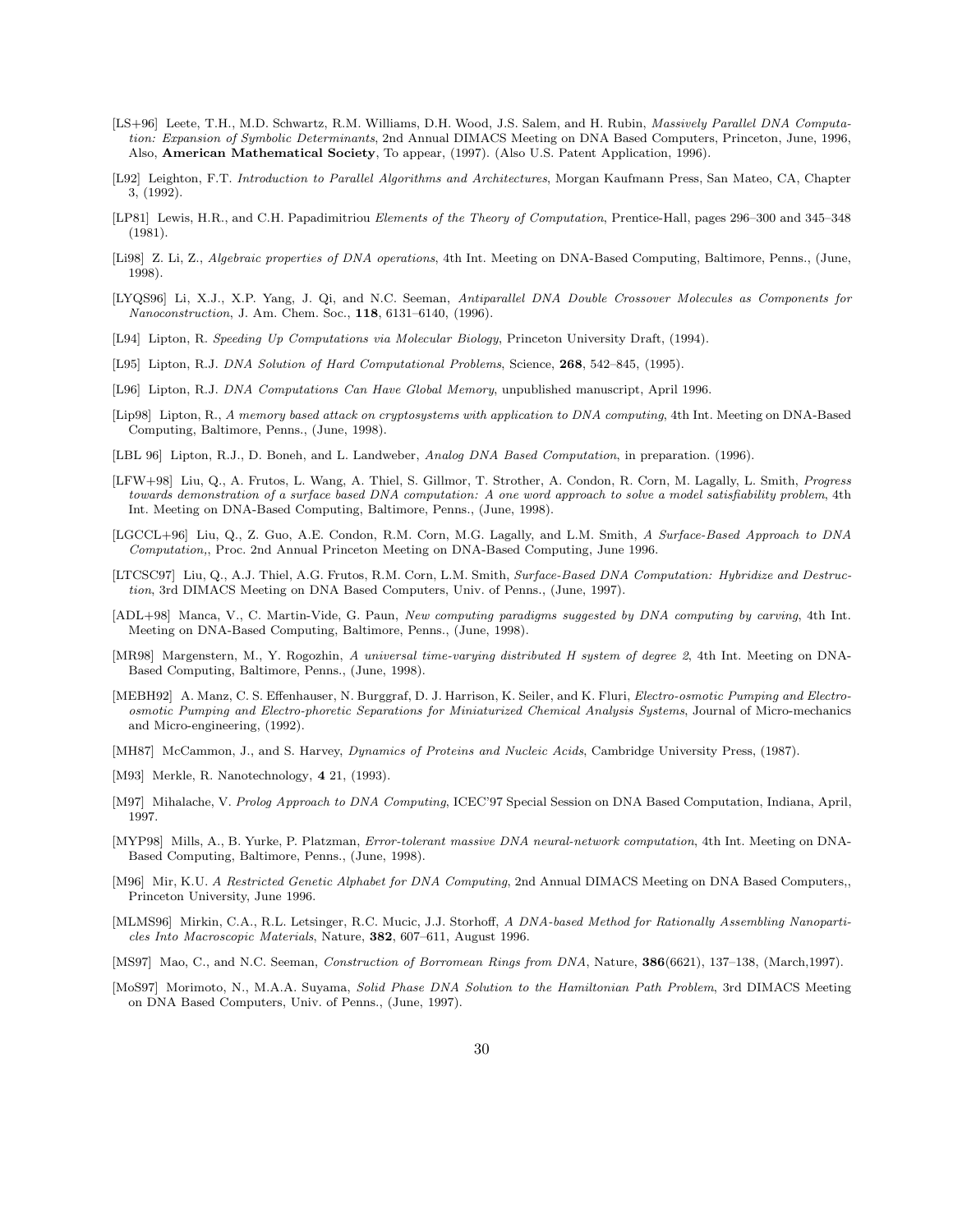- [MDS91] Mueller, J.E., S.M. Du, and N.C. Seeman, The Design and Synthesis of a Knot from Single-Stranded DNA, J. Am. Chem. Soc., 113, 6306–6308, (1991).
- [MDFS97] Murphy, R.C., R. Deaton, D.R. Franceschetti, S.E. Stevens, A New Algorithm for DNA Based Computation, ICEC'97 Special Session on DNA Based Computation, Indiana, April 1997.
- [OR97a] Ogihara, M., and A. Ray, Breadth first search 3SAT algorithms for DNA computer, Technical Report TR-629, Department of Computer Science, University of Rochester, (July 1996).
- [OR97b] Ogihara, M., and A. Ray, Simulating Boolean circuits on a DNA computer, 1st Annual International Conference On Computational Molecular Biology (RECOMB97), Santa Fe, New Mexico, January 1997.
- [OR97c] Ogihara, M., and A. Ray, DNA-Based Parallel Computation by 'Counting', 3rd DIMACS Meeting on DNA Based Computers, Univ. of Penns., (June, 1997).
- [OP94] Old, R., and S. Primrose, Principles of Gene Manipulation, An Introduction to Genetic Engineering, Blackwell Scientific Publications, Fifth Edition, (1994).
- [O96] Oliver, J.S. Computation With DNA-Matrix Multiplication, 2nd Annual DIMACS Meeting on DNA Based Computers, Princeton, June, 1996.
- [OGB97] Orlian, M., F. Guarnieri, C. Bancroft, Parallel Primer Extension Horizontal Chain Reactions as a Paradigm of Parallel DNA-Based Computation, 3rd DIMACS Meeting on DNA Based Computers, Univ. of Penns., (June, 1997).
- [P95] Papadimitriou, C. personal communication, (1995).
- [P96a] Paun, G., On the splicing operation, Discrete Applied Math., 70, 57–79, (1996).
- [P96b] Paun, G., Five Universal DNA Computing Models Based on the Splicing Operation, to appear, (1996).
- [P97] Paun, G., Computing by Splicing: Programmed and Evolving Splicing Systems, ICEC'97 Special Session on DNA Based Computation, Indiana, April, 1997.
- [PRS96] Paun, G., Rozenberg, and A. Salomaa, Computing by splicing,, Theor. Computer Sci., 168, 321–336, (1996).
- [Pi95] Pixton, D., Linear and circular splicing systems, Proc. 1st Intn. Symp. on Intelligence in Neural and Biological Systems, IEEE Press, 181-188, (1995).
- [Pi96] Pixton, D., Regularity of splicing languages, Discrete Applied Math., 69, 101–124, (1996).
- [Pi97] Pixton, D., Splicing systems and AFL theory, (to be submitted shortly).
- [PP97] Plum, G.E., and D. S. Pilch, Nucleic Acid Hybridize: Triplex Stability and Energetics., Annu. Rev. Biophys. Biomol. Struct. , 24:, 319–350, (February 1997).
- [Po97] Pool, R. Dr. Tinkertoy, Discover, 18:2, 50–87, (February 1997).
- [QYS96] Qi, J., X.J. Li, X.P. Yang, and N.C. Seeman, Ligation of triangles built from bulged 3-arm DNA branched junctions, J. Am. Chem. Soc., v118:26, 6121–6130, (July, 1996).
- [R93] Reif, J. (ed.), Synthesis of Parallel Algorithms, Morgan Kaufmann, (1993).
- [R95] Reif, J., Parallel Molecular Computation: Models and Simulations, Seventh Annual ACM Symposium on Parallel Algorithms and Architectures (SPAA95), ACM, Santa Barbara, 213–223, June 1995. Also accepted and to appear in Algorithmica, special issue on Computational Biology, 1998. This paper in postscript, can be found at http : //www.cs.duke.edu/reif/paper/Molecular.ps and figures can be found at http://www.cs.duke.edu/reif/paper/mole.fig.ps .
- [R97] Reif, J.H., Local Parallel Biomolecular Computation, (A postscript preprint of this paper and its figures are at http://www.cs.duke.edu/∼reif/paper/Assembly.ps and http://www.cs.duke.edu/∼reif/paper/Assembly.fig.ps), 3rd DIMACS Meeting on DNA Based Computers, Univ. of Penns., (June, 1997).
- [R98] Reif, J.H., Alternative Computational Models: A Comparison of Biomolecular and Quantum Computation, (A postscript preprint of the full paper can be found at http://www.cs.duke.edu/∼ reif/paper/paper.html/altcomp.ps.), invited paper,18th International Conference on Foundations of Software Technology and Theoretical Computer Sceince (FST&TCS98), (December, 1998).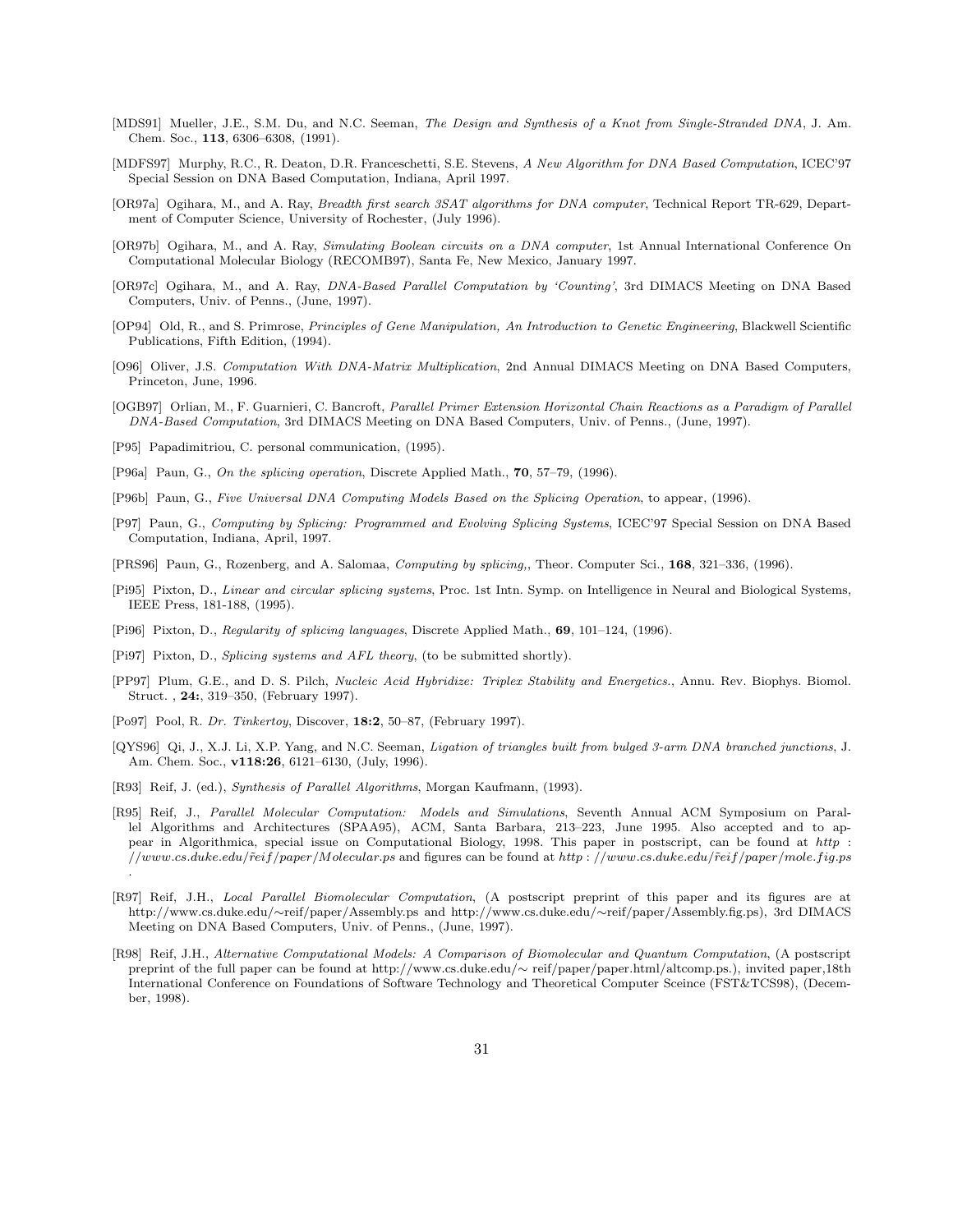- [RE97] Robertson, M.P., and Andrew D. Ellington, New Directions in Nucleic Acid Computing: Selected Ribozymes that Can Implement Re-Write Rules, 3rd DIMACS Meeting on DNA Based Computers, Univ. of Penns., (June, 1997).
- [R71] Robinson, R.M. Undecidablility and Nonperiodicity for Tilings of the Plane, Inventiones Mathematicae, 12, 177–209, (1971).
- [RDGS97] Rose, J.A., R. Deaton, M. Garzon, and S.E. Stevens Jr., The Effect of Uniform Melting Temperatures on the Efficiency of DNA Computing, 3rd DIMACS Meeting on DNA Based Computers, Univ. of Penns., (June, 1997).
- [Ro95] Rothemund, P.W.K. A DNA and restriction enzyme implementation of Turing Machines, manuscript available at http://www.ugcs.caltech.edu/ pwkr/oett.html, (1995).
- [RW95] Rooβ, D., and K.W. Wagner, On the power of Bio-Computers, unpublished manuscript.
- [RWBCG+96] Roweis, S., E. Winfree, R. Burgoyne, N.V. Chelyapov, M.F. Goodman, P.W.K. Rothemund, L. M. Adleman, A Sticker Based Architecture for DNA Computation, 2nd Annual DIMACS Meeting on DNA Based Computers, Princeton University, June1996, Also as Laboratory for Molecular Science, USC technical report A Sticker Based Model for DNA Computation, May 1996.
- [RS97] Rozenberg, G., and A. Salomaa, ICEC'97 Special Session on DNA Based Computation, Indiana, April 1997.
- [R96] Rubin, H. Looking for the DNA killer app., Nature, 3, 656–658, (1996).
- [RKL98] Rubin, H., J. Klein, T. Leete, A biomolecular implementation of logically reversible computation with minimal energy dissipation, 4th Int. Meeting on DNA-Based Computing, Baltimore, Penns., (June, 1998).
- [SF97] Sakakibara, Y., and C. Ferretti, Splicing on Tree-like Structures, 3rd DIMACS Meeting on DNA Based Computers, Univ. of Penns., (June, 1997).
- [SKK+98] Sakamoto, K., D. Kiga, K. Komiya, H. Gouzu, S. Yokoyama, S. Ikeda, H. Sugiyama, M. Hagiya, State transitions by molecules, 4th Int. Meeting on DNA-Based Computing, Baltimore, Penns., (June, 1998).
- [SFM89] Sambrook, J., E. Fritsch, and T. Maniatis, Molecular Cloning, Cold Spring Harbor Lab, NY, (1989).
- [S82] Seeman, N.C. Nucleic Acid Junctions and Lattices, J. Theor. Biol., 99, 237-247, (1982).
- [S85] Seeman, N.C. Macromolecular Design, Nucleic Acid Junctions and Crystal Formation, Journal of Biomolecular Structure and Dynamics, 3, 1-34, (1985).
- [SC91] Seeman, N. C., and J. Chen, Synthesis from DNA of a molecule with the connectivity of a cube, Nature, 350, 631–633, (1991).
- [SCDMZ+93] Seeman, N. C., J. Chen, S.M. Du, John E. Mueller, Yuwen Zhang, Tsu-Ju Fu, Yinli Wang, Hui Wang, Siwei Zhang, Synthetic DNA knots and catenanes, New Jour. of Chemistry, 17, 739–755, (1993).
- [SCK89] Seeman, N. C., J.-H. Chen, N.R. Kallenbach, Gel electrophoretic analysis of DNA branched junctions, Electrophoresis, 10, 345–354, (1989).
- [SMY+98] Seeman, N., F. Liu, C. Mao, X. Yang, L. Wenzler, E. Winfree, DNA nanotechnology: Control of 1-D and 2-D arrays and the construction of a nanomechanical device, 4th Int. Meeting on DNA-Based Computing, Baltimore, Penns., (June, 1998).
- [SQLYL+96] Seeman, N. C., J. Qi, X. Li, X. Yang, N.B. Leontis, B. Liu, Y. Zhang, S.M. Du, and J. Chen, The control of DNA structure: From topological modules to geometrical modules, Modular Chemistry, J. Michl, ed., Kluwer, To appear, (1996).
- [SWLQ+96] Seeman, N. C., H. Wang, B. Liu, J. Qi, X. Li, X. Yang, F. Liu, W. Sun, Z. Shen, R. Sha, C. Mao, Y. Wang, S. Zhang, T.-J. Fu, S. Du, J. E. Mueller, Y. Zhang, and J. Chen, The Perils of Polynucleotides: The Experimental Gap Between the Design and Assembly of Unusual DNA Structures, The 2nd Annual Workshop on DNA Based Computers, American Mathematical Society, June 1996.

[SZC94] Seeman, N. C., Y. Zhang, and J. Chen, DNA nanoconstructions, J. Vac. Sci. Technol., 12:4, 1895–1905, (1994).

- [SZDC95] Seeman, N. C., Y. Zhang, S.M. Du, and J. Chen, Construction of DNA polyhedra and knots through symmetry minimization, Supramolecular Stereochemistry, J. S. Siegel, ed., 27–32, (1995).
- [SZDWM+94] Seeman, N. C., Y. Zhang, S. Du, H. Wang, J.E. Mueller, and J. Chen, The control of DNA structure and topology: An overview, Mat. Res. Soc. Symp. Proc., 356, 57–66, (1994). DNA, Molecular Biology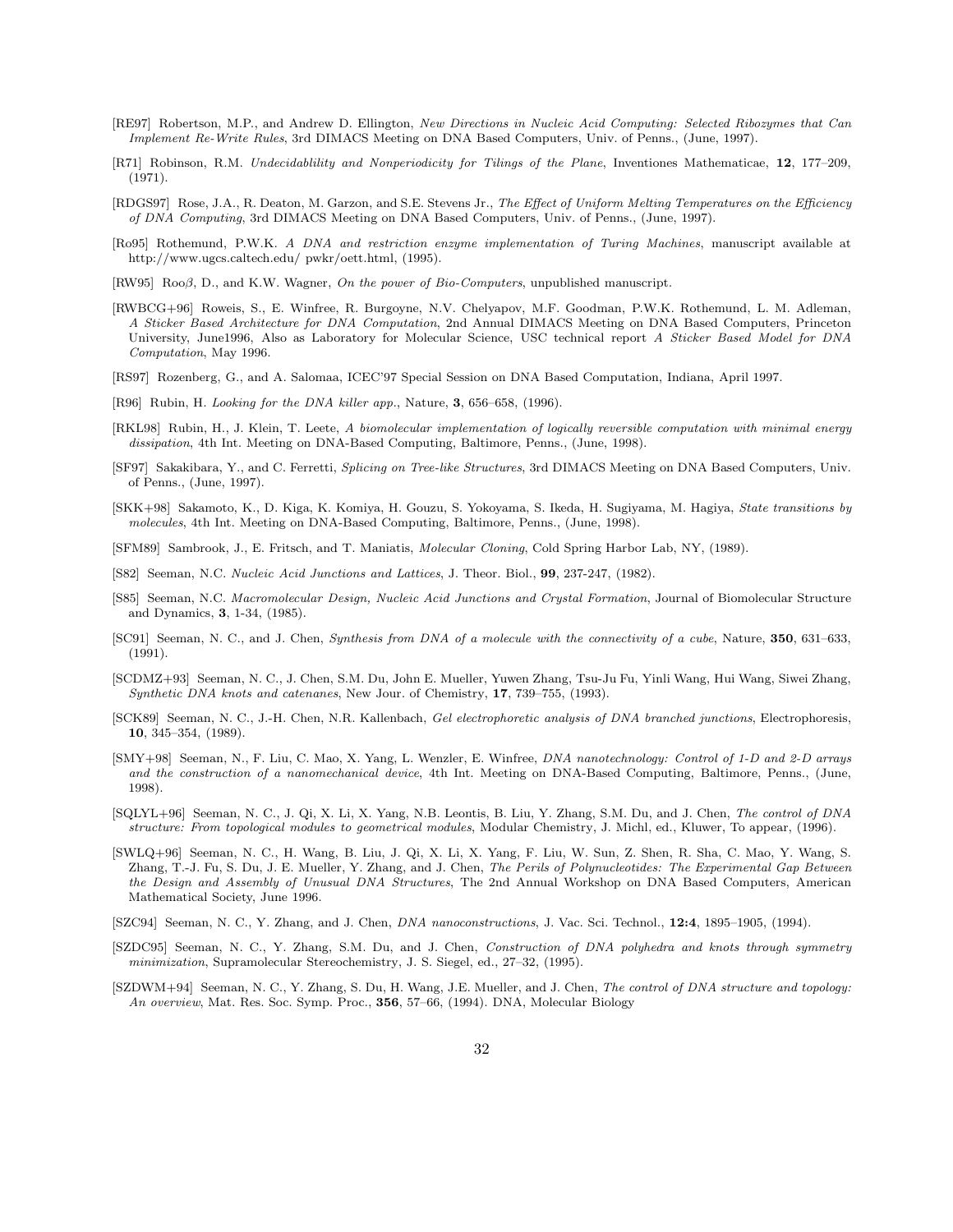- [SM97] Setubal, J., and J. Meidanis Introduction to Computational Molecular Biology, PWS Pub. Co., Chapt 9, (1997).
- [EE92] S. Shoji and M. Esashi., Micro-flow Devices and Systems, Journal of Micro-mechanics and Micro-engineering (1992).
- [S94] Sinden, R. DNA Structure and Function, Academic Press, (1994).
- [S88] Smith, L.M. Automated Synthesis and Sequence Analysis of Biological Macromolecules, Anal. Chem., 60, 381A–390A, (1988).
- [SS95] Smith, W., and A. Schweitzer, DNA Computers in Vitro and Vivo, NEC Research Inst. Tech Report 95-057-3-0058-3. (1995).
- [StM97] Stefan, G., and M. Malita, The Splicing Mechanism and the Connex Memory, ICEC'97 Special Session on DNA Based Computation, Indiana, April, 1997.
- [S71] H.S. Stone Parallel Processing with the perfect shuffle, IEEE Trans. on Computers, C-20:2, 153-161 (1971).
- [Suy98] A. Suyama, DNA chips Integrated Chemical Circuits for DNA Diagnosis and DNA computers, to appear, (1998).
- [U84] J. Ullman, Computational Aspects of VLSI, Computer Science Press, (1984), Chapter 6.
- [VSJMWR92] E. M. J. Verpoorte, van der Schoot, B. H., S. Jeanneret , A. Manz, H. M. Widmer, and de Rooij, N. F., Three-Dimensional Micro-flow Manifolds for Miniaturized Chemical Analysis Systems, Journal of Micro-mechanics and Microengineering, (1992).
- [W61] H. Wang, Proving Theorems by Pattern Recognition, Bell System Technical Journal, 40, 1–141, (1961).
- [WQF+98] Wang, L., Q. Liu, A. Frutos, S. Gillmor, A. Thiel, T. Strother, A. Condon, R. Corn, M. Lagally, L. Smith, Surfacebased DNA computing operations: DESTROY and READOUT", 4th Int. Meeting on DNA-Based Computing, Baltimore, Penns., (June, 1998).
- [WGWZ92] Watson, J., M. Gilman, J. Witkowski, M. Zoller, Recombinant DNA (2nd ed.), Scientific American Books, W.H. Freeman and Co., (1992).
- [WHR87] Watson, J., N. Hoplins, J. Roberts, et. al., Molecular Biology of the Gene, Benjamin/Cummings, Menlo Park, CA, (1987).
- [W97] Wetmur, J. G. Physical Chemistry of Nucleic Acid Hybridize, 3rd DIMACS Meeting on DNA Based Computers, Univ. of Penns., (June, 1997).
- [WW95] Williams, R.M., and David H. Wood, Computational algebras for RNA processes, Gene-Finding and Gene Structure Prediction Workshop, Unrefereed poster presentation, (1995).
- [WW96] Williams, R.M., and David H. Wood, Exascale Computer Algebra Problems Interconnect with Molecular Reactions and Complexity Theory, The 2nd Annual Workshop on DNA Based Computers, American Mathematical Society, June, 1996.
- [W95] Winfree, E. Complexity of Restricted and Unrestricted Models of Molecular Computation, California Institute of Technology technical report May, 1995. Also Princeton DIMACS Technical Report workshop on DNA-based computers, April 4, 1995.
- [W96] Winfree, E. On the computational power of DNA annealing and ligation, DNA based computers, Lipton, R.J. and Baum, E.B. eds., Am. Math. Soc., Providence, RI, (1996).
- [Win98a] Winfree, E., Simulations of computing by self-assembly, 4th Int. Meeting on DNA-Based Computing, Baltimore, Penns., (June, 1998).
- [Win98b] Winfree, E., Whiplash PCR for  $O(1)$  computing, 4th Int. Meeting on DNA-Based Computing, Baltimore, Penns., (June, 1998).
- [WLW+98] Erik Winfree, Furong Liu, Lisa A. Wenzler, Nadrian C. Seeman, Design and Self-Assembly of Two Dimensional DNA Crystals, Nature 394: 539–544, 1998. (1998).
- [WYS96] Winfree, E., X. Yang, N.C. Seeman, Universal Computation via Self-assembly of DNA: Some Theory and Experiments, 2nd Annual DIMACS Meeting on DNA Based Computers, Princeton, June, 1996.
- [YK97a] Yokomori, T., and S. Kobayashi, On the Power of Circular Splicing Systems and DNA Computability, ICEC'97 Special Session on DNA Based Computation, Indiana, April, 1997.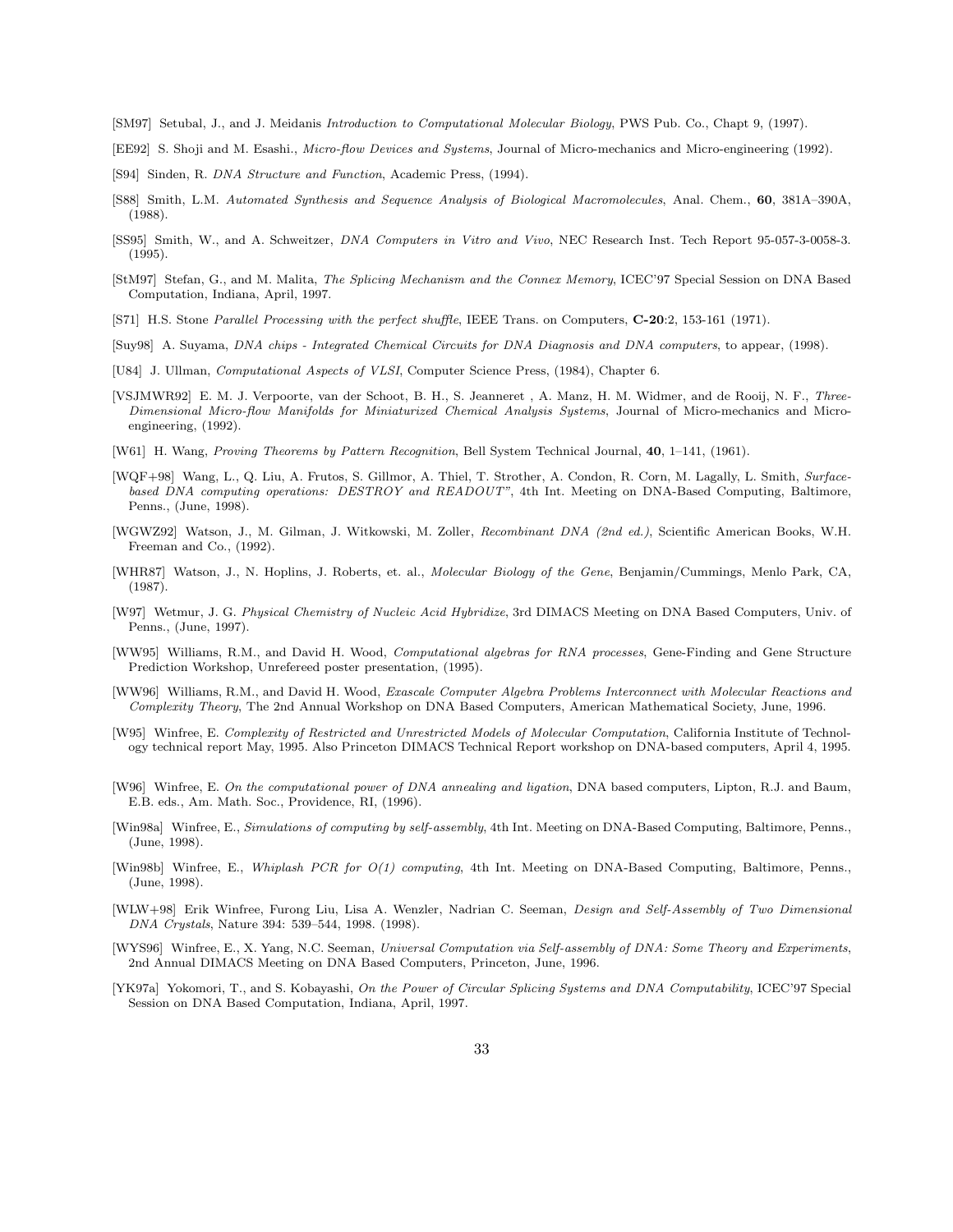- [YK97b] Yokomori, T., and S. Kobayashi, DNA-EC: A Model of DNA-Computing Based on Equality Checking, 3rd DIMACS Meeting on DNA Based Computers, Univ. of Penns., (June, 1997).
- [Woo98] Wood, D. H., Applying error correcting codes to DNA computing, 4th Int. Meeting on DNA-Based Computing, Baltimore, Penns., (June, 1998).
- [YAT+98] Yoshinobu, T., Y. Aoi, K. Tanizawa, Hiroshi Iwasaki, Ligation errors in DNA computing, 4th Int. Meeting on DNA-Based Computing, Baltimore, Penns., (June, 1998).
- [ZS92] Zhang, Y., and N.C. Seeman, A Solid-Support Methodology for the Construction of Geometrical Objects from DNA, J. Am. Chem. Soc., 114, 2656–2663, (1992).
- [ZS94] Zhang, Y., and N.C. Seeman, The Construction of a DNA Truncated Octahedron, J. Am. Chem. Soc., 116, 1661–1669, (1994).

### Quantum Computing References

Note: QCQC 98 is an acronym for: Proc. of 1st NASA Workshop on Quantum Computation and Quantum Communication (QCQC 98), Springer-Verlag, (Feb. 1998).

[ADH97] L. M. Adleman and J. Demarrais and M.-D. A. Huang. Quantum computability. SIAM Journal on Computing, 26(5):1524-1540, (October 1997).

[AL97] Abrams, D. S., Lloyd, S. Simulation of many-body fermi systems on a universal quantum computer. (Online preprint quant-ph/9703054.) (1997).

[AB96] D. Aharonov, M. Ben-Or, Polynomial Simulations of Decohered Quantum Computers, (Online preprint quantph/9611029), 37th Annual Symposium on Foundations of Computer Science, pages 46-55, Burlington, Vermont, (October 1996). IEEE.

[AB97] D. Aharonov, M. Ben-Or, Fault Tolerant Quantum Computation with Constant Error, (Online preprint quantph/9611025), In Proceedings of the Twenty-Ninth Annual ACM Symposium on Theory of Computing, pages 176-188, El Paso, Texas, (May 1997).

[AKN98] D. Aharonov, A. Kitaev, N. Nisan, (Online preprint quantum Circuits with Mixed States, Proceedings of the Thirtieth Annual ACM Symposium on Theory of Computation (STOC), pages 20-30, 1997 (Online preprint quantph/9806029), (1998).

[AL97] D. S. Abrams, S. Lloyd, Simulation of Many-Body Fermi Systems on a Universal Quantum Computer, (Online preprint quant-ph/9703054), Phys.Rev.Lett. 79 (1997) 2586-2589.

[AL98] D. S. Abrams, S. Lloyd, Nonlinear quantum mechanics implies polynomial-time solution for NP-complete and #P problems, (Online preprint quant-ph/9801041), submitted to Phys. Rev. Lett, (1998).

[Ave97] D.V. Averin, Adiabatic quantum computation with Cooper pairs, (Online preprint quant-ph/9706026), (1997).

[AC98a] C. Adami, N.J. Cerf, Quantum computation with linear optics, (Online preprint quant-ph/9806048), QCQC 98, (Feb. 1998).

[AC98b] C. Adami, N.J. Cerf, What information theory can tell us about quantum reality, (Online preprint quantph/9806047), QCQC 98, (Feb. 1998).

[APZ96] J.R. Anglin, J.P. Paz, W.H. Zurek, Deconstructing Decoherence, (Online preprint quant-ph/9611045), (1996).

[Bar95] A. Barenco, A Universal Two–Bit Gate for Quantum Computation, (Online preprint quant-ph/9505016), (1995).

[Bar96] A. Barenco, Quantum Physics and Computers, (Online preprint quant-ph/9612014), Contemp.Phys. 37 (1996) 375.

[BBC+95] Barenco, A., C. H. Bennett, R. Cleve, D. P. D. P. DiVincenzo, Phys. Rev. A 51, 1015 (1995).

[BBC+95] Barenco, A., C. H. Bennett, R. Cleve, D.P. DiVincenzo, N. Margolus, P. Shor, T. Sleator, J. Smolin, and H. Weinfurter. Elementary gates for quantum computation. (Online preprint quant-ph/9503016), Phys. Rev. A. 52, 3457 (1995).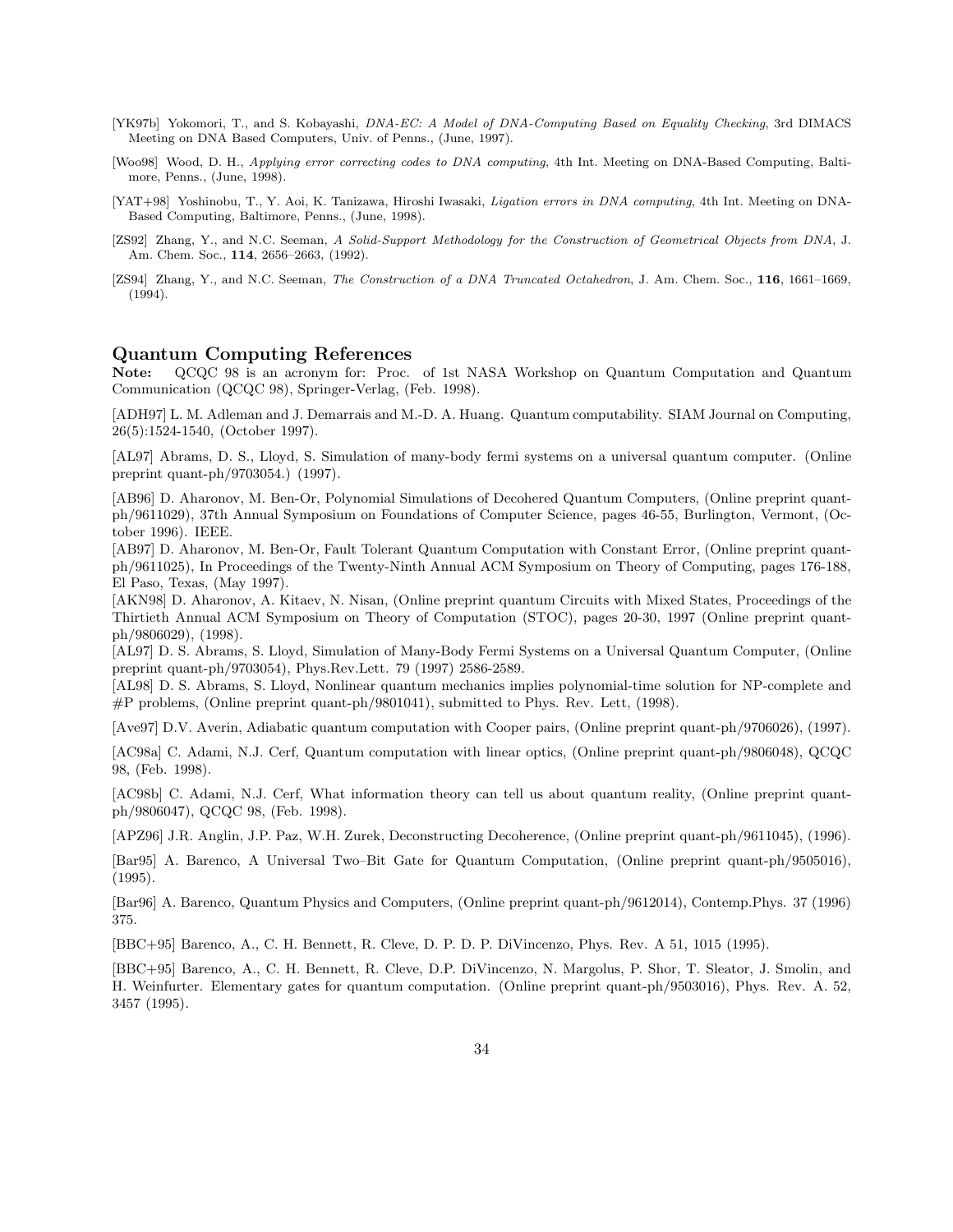[BBD+97] A. Barenco, A. Berthiaume, D. Deutsch, A. Ekert, R. Jozsa, C. Macchiavello, Stabilisation of Quantum Computations by Symmetrisation, (Online preprint quant-ph/9604028), SIAM Journal on Computing, 26(5):1541-1557, (October 1997).

[BBS+96] Barenco, A., T. Brun,.A., R. Schack, and T. Spiller, Effects of noise on quantum error correction algorithms. (Online preprint quant-ph/9612047) , (1996).

[BDE95] Barenco, A., D. Deutsch and A. Ekert, Phys. Rev. Lett. 74, 4083 (1995).

[BNS+97] Barnum, H., M. A. Nielsen, and B. Schumacher, Information transmission through a noisy quan tum channel. (Online preprint quant-ph/9702049), (1997).

[Bar98] S. E. Barnes, Efficient quantum computing on low temperature spin ensembles, (Online preprint quantph/9804065), (1998).

[Bea98] R. Beals. Quantum computation of Fourier transforms over symmetric groups. In Proceedings of the Twenty-Ninth Annual ACM Symposium on Theory of Computing, pages 48-53, El Paso, Texas, 4-6 May (1997).

[BHG98] H. Bechmann-Pasquinucci, B. Huttner, N. Gisin, Nonlinear quantum state transformation of spin-1/2, (Online preprint quant-ph/9708040), Phys.Lett. A242 (1998) 198-204.

[BCD+96] D. Beckman, A. N. Chari, S. Devabhaktuni, J. Preskill, Efficient Networks for Quantum Factoring, (Online preprint quant-ph/9602016), (1996).

[Ben82] Benioff, P. Quantum mechanical models of Turing machines that dissipate no energy. Phys. Rev. Lett. 48, 1581, (1982).

[Ben96] P. Benioff, Quantum Ballistic Evolution in Quantum Mechanics: Application to Quantum Computers, (Online preprint quant-ph/9605022), to be published in Phys. Rev. A (1996).

[Ben97] P. Benioff, Tight Binding Hamiltonians and Quantum Turing Machines, (Online preprint quant-ph/9610026), Phys.Rev.Lett. 78 (1997) 590-593.

[BJ98] S. C. Benjamin, N. F. Johnson, Structures for Data Processing in the Quantum Regime, University of Oxford, (Online preprint cond-mat/9802127), (1998).

[Ben82] Benio, P. A., Quantum mechanical hamiltonian models of turing machines. Journal of Statistical Physics, 29(3):515-546, (1982).

[Ben96] Benio, P. A., Review of quantum computation. Trends in Statistical Physics by Council of Scientific Information, Trivandrum, India, 1996.

[Ben97] P. Benioff, Quantum Robots and Quantum Computers, (Online preprint quant-ph/9706012), submitted to Phys. Rev. A, (1997).

[B98a] P. Benioff, Quantum Robots and Environments, (Online preprint quant-ph/9802067), accepted for publication, Phys Rev A (1998).

[Ben98b] P. Benioff, (Online preprint quantum Robots Plus Environments, Argonne National Laboratory, (Online preprint quant-ph/9807032), (1998).

[Ben73] Bennett, C. H., Logical reversibility of computations. IBM Journal of Res. Develop., 17:525-532, (1973).

[Ben89] Bennett, C. H., Time/space trade-offs for reversible computation, SIAM J. Comput. 18, 766 (1989).

[B95] C. H. Bennett, Quantum information and computation, Physics Today, pp. 24-30, (October 1995).

[BBB+97] Bennett, C. B., E. Bernstein, G. Brassard, and U. Vazirani, Strengths and weaknesses of quantum computing. (Online preprint quant-ph/9701001.), SIAM Journal on Computing, 26(5):1510-1523, (October 1997).

[BDS97b] Bennett, C. H., D. P. DiVincenzo and J. A. Smolin, Capacities of quantum erasure channels. (Online preprint quant-ph/9701015), (1997).

[BDS+96] Bennett, C., D. DiVincenzo, J. Smolin and Wootters, W. Mixed state entanglement and quantum error correction. (Online preprint quant-ph/9604024), Phys. Rev. A 54, 3824, (1996).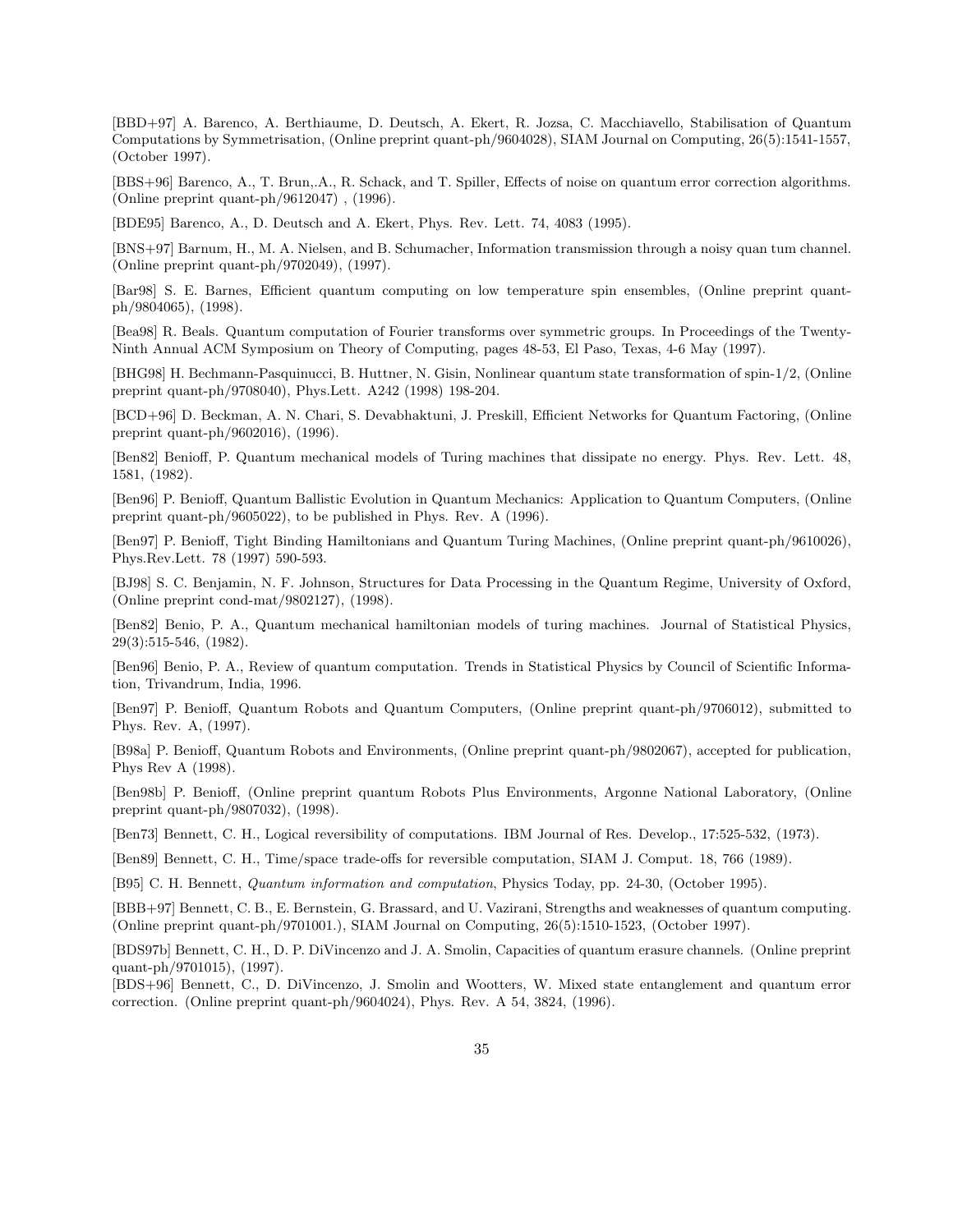[BBP+95] Bennett, C. H., Bernstein, Popescu, and Schumacher, Concentrating Partial Entanglement by Local Operations, Phys. Rev. A., (1995).

[BBB+92] C. H. Bennett, F. Bessette, G. Brassard, L. Salvail, and J. Smolin. Experimental quantum cryptography. Journal of Cryptology, 5(1):3-28, 1992.

[BB84a] Bennett, C. H., G. Brassard, Proceedings of IEEE International Conference on Computers, Systems, and Signal Processing, Bangalore, India. New York: IEEE, p. 175. (1984).

[BB84b] C. H. Bennett and G. Brassard. An update on quantum cryptography. In G. R. Blakley and D. Chaum, editors, Advances in Cryptology: Proceedings of CRYPTO 84, volume 196 of Lecture Notes in Computer Science, pages 475-480, (August 1984). Springer-Verlag, 1995.

[BBB+82] C. H. Bennett, G. Brassard, S. Breidbart, S. Wiesner. Quantum cryptography, or unforgeable subway tokens. In D. Chaum and R. L. Rivest and A. T. Sherman, editors, Advances in Cryptology: Proceedings of Crypto 82, pages 267-275, (August 1982). Plenum Press, New York and London, 1983.

[BBC+91] C. H. Bennett, G. Brassard, C. Crpeau and M.-H. Skubiszewska. Practical quantum oblivious transfer. In J. Feigenbaum, editor, Advances in Cryptology –CRYPTO '91, volume 576 of Lecture Notes in Computer Science, pages 351-366, (August 1991). Springer-Verlag, 1992.

[BBJ+94] Bennett, C. H., G. Brassard, Jozsa, Mayers, Peres, Schumacher, and Wootters, Reduction of Quantum Entropy by Reversible Extraction of Classical Information, in Journal of Modern Optics, (1994).

[BBC93] Bennett, C. H., Brassard, Crepeau, Jozsa, Peres and Wootters, Teleporting an Unknown Quantum State via Dual Classical and Einstein-Podolsky-Rosen Channels, PRL 70, 1895 (1993).

[BBE92] Bennett, C. H., G. Brassard, and A Ekert. Quantum cryptography. Scientific American, pages 50-57, (October 1992).

[BBP+96] Bennett, C. H., Brassard, Popescu, Schumacher, Smolin, and Wootters, Purification of Noisy Entanglement and Faithful Teleportation via Noisy Channels, Phys. Rev. Lett. 76, 722 (1996).

[BD95a] Bennett, and D. P. DiVincenzo, Progress Towards Quantum Computation, Nature, (October 1995).

[BD95b] Bennett, C.H., D. P. DiVincenzo, Quantum Computing: Towards an Engineering Era?, Nature, Vol. 377, (1995).

[BDS+96] Bennett, C.H., D. P. DiVincenzo, Smolin, and Wootters, Mixed State Entanglement and Quantum Error Correction, submitted to Phys. Rev. A., (1996).

[BL85] Bennett, C.H., R. Landauer, Physical limits of computation, Scientific American, page 48, (July 1985).

[BDL+98] G. P. Berman, G. D. Doolen, G. V. Lopez, V. I. Tsifrinovich, Quantum Entangled States and Quasiclassical Dynamics in Macroscopic Spin Systems, (Online preprint quant-ph/9802015), (1998).

[BV93] Bernstein, E. and U. Vazirani, Quantum complexity theory. In Proceedings of the 25th ACM Symposium on the Theory of Computation. New York: ACM Press, pp. 11-20, (1993).

[BV97] Bernstein, E. and U. Vazirani, Quantum complexity theory. SIAM Journal on Computing, 26(5):1411-1473, (October 1997).

[Ber95] A. Berthiaume. L'ordinateur quantique: complexit'e et stabilisation des calculs. PhD thesis, Dept. d'informatique et de recherche operationelle, Universite de Montreal, (1995).

[BB92a] Berthiaume, A. and G. Brassard, The quantum challenge to structural complexity. In Proceedings of the 7th Annual IEEE Conference on Structure in Complexity, pages 132-137, 1992.

[BB92b] Berthiaume, A. and G. Brassard. Oracle quantum computing, In Proceedings of the Workshop on Physics and Computation - Physcomp '92, pages 195-199. IEEE Press, (October 1992).

[BB94] Berthiaume, A. and G. Brassard. Oracle quantum computing, Journal of Modern Optics, 41(12):2521-2535, (1994).

[BDJ94] A. Berthiaume, D. Deutsch, and R. Jozsa. The stabilisation of quantum computations. In Proceedings of the Workshop on Physics and Computation - Physcomp 94, 60-62, (1994).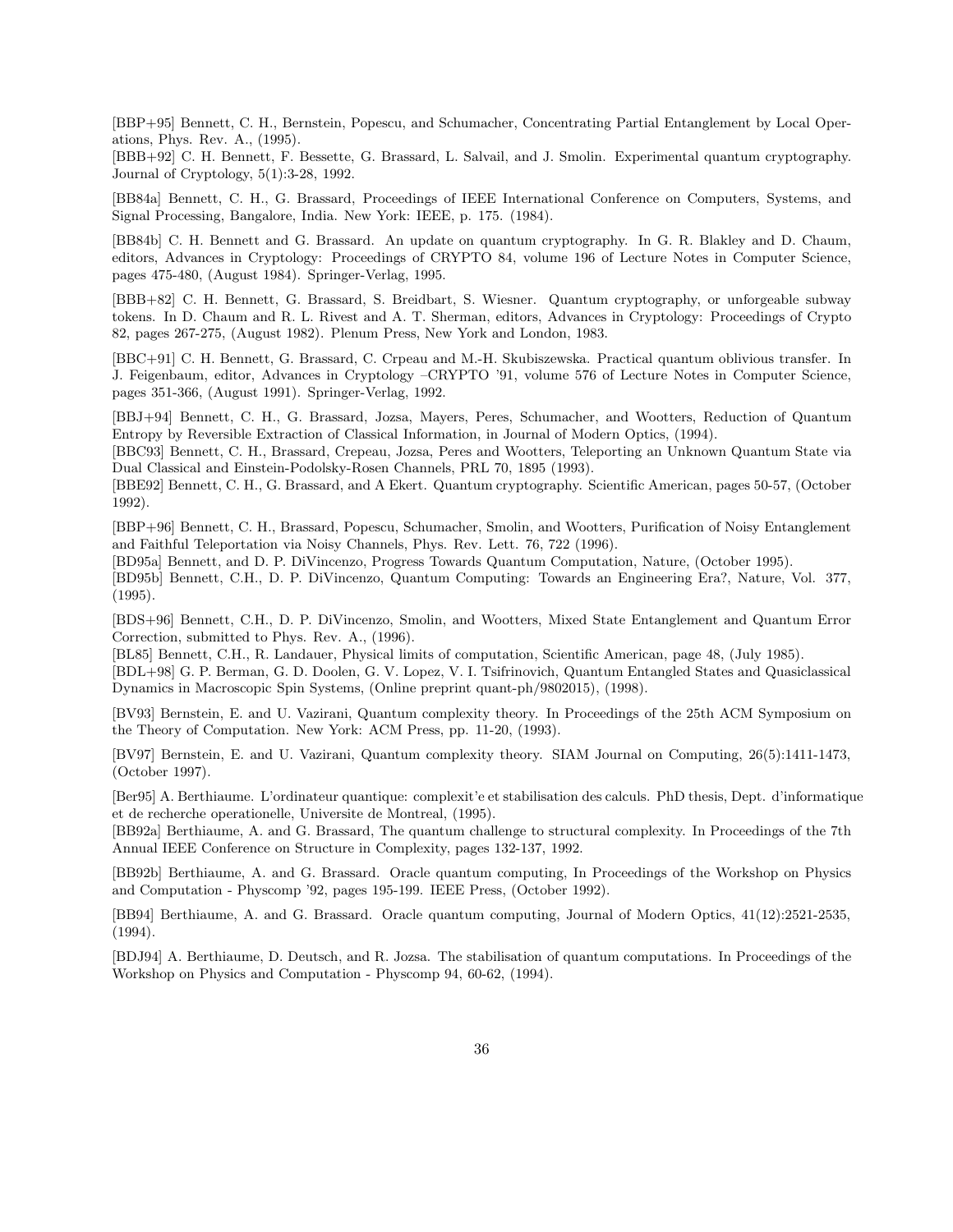[BBB+98] D. Biron, O.Biham, E.Biham, M. Grassl, D.A. Lidar, Generalized Grover Search Algorithm for Arbitrary Initial Amplitude Distribution, (Online preprint quant-ph/9801066), QCQC 98, (Feb. 1998).

[BCK96] M. Biskup, P. Cejnar, R. Kotecky, Decoherence and Efficiency of Quantum Error Correction, (Online preprint quant-ph/9608010), submitted to Phys.Rev.A (1996).

[Bog98] B. M. Boghosian, Simulating quantum mechanics on a quantum computer, (Online preprint quant-ph/9701019), Physica D120 (1998) 30-42.

[BT96] B. M. Boghosian, W. Taylor, Quantum lattice-gas models for the many-body Schrodinger equation, (Online preprint quant-ph/9701016), Sixth International Conference on Discrete Fluid Mechanics, BU, Boston MA, (August 1996).

[BT97]Boghosian, B. M. and Taylor, W. Simulating quantum mechanics on a quantum computer. (Online preprint quant-ph/9701019.), (1997).

[BIW+97] Bollinger, J. J., Itano, W. M., Wineland, D. J. and Heinzen, D. J. Optical frequency measurements with maximally correlated states. Phys. Rev. A 54, R4649, (1997).

[BL95] Dan Boneh and Richard J. Lipton. Quantum cryptanalysis of hidden linear functions (extended abstract). In Don Coppersmith, editor, Advances in Cryptology – CRYPTO '95, volume 963 of Lecture Notes in Computer Science, pages 424-437, (August 1995). Springer-Verlag.

[BVK97] S.Bose, V.Vedral, P.L.Knight, A Multiparticle Generalization of Entanglement Swapping, (Online preprint quant-ph/9708004), (1997).

[BKS95] Braginsky, V. B., Khalili, F. ya. and Sazhin, M. V., Decoherence in e.m. vacuum. Phys. Lett. A 208, 177, (1995).

[Bra93] Brassard, G., Cryptology column — quantum cryptography: A bibliography. Sigact News, 24(3):16-20, (1993).

[Bra94] Brassard, G., Cryptology Column – Quantum Computing: The End of Classical Cryptography?, SIGACTN: SIGACT News (ACM Special Interest Group on Automata and Computability Theory), Vol. 25, (1994).

[Bra96] Brassard, G., New Trends in Quantum Computing, (Online preprint quant-ph/9602014), 13th Symposium on Theoretical Aspects of Computer Science, Grenoble, Lecture Notes in Computer Science, Springer-Verlag, (Feb. 1996).

[Bra96] G. Brassard, Teleportation as a quantum computation, (Online preprint quant-ph/9605035), Physica D120 (1998) 43-47.

[Bra97] G. Brassard, Quantum information processing: The good, the bad and the ugly. In Burton, S. Kaliski Jr., editor, Advances in Cryptology – CRYPTO '97, volume 1294 of Lecture Notes in Computer Science, pages 337-341, (August 1997).

[Bra98] Brassard, G., New horizons in quantum information processing, Proceedings of the 25th Colloquim on Automata, Languages, and Programming, Aalborg, Denmark, (May 1998). [BC90] G. Brassard, C. Crpeau. Quantum

bit commitment and coin tossing protocols. In A. J. Menezes and S. A. Vanstone, editors, Advances in Cryptology – CRYPTO '90, volume 537 of Lecture Notes in Computer Science, pages 49-61, (August 1990). Springer-Verlag, 1991.

[BCJ93] G. Brassard, C. Crpeau, R. Jozsa,D. Langlois. A quantum bit commitment scheme provably unbreakable by both parties. In 34th Annual Symposium on Foundations of Computer Science, pages 362-371, Palo Alto, California, (November 1993).

[BCM+98] G. Brassard, C. Crpeau, D. Mayers, L. Salvail, Defeating classical bit commitments with a quantum computer, (Online preprint quant-ph/9806031), (1998).

[BH96] G. Brassard, P. Hoyer, On The Power of Exact Quantum Polynomial Time, (Online preprint quant-ph/9612017), (1996).

[BHT96] Brassard, G., Peter Hoyer, and Alain Tapp, Quantum Counting, (Online preprint quant-ph/9805082), (1996).

[BHT98] Brassard, G., P. Hoyer, and A. Tapp, Quantum Counting, Proceedings of the 25th Colloquim on Automata, Languages, and Programming, Aalborg, Denmark, (May 1998). [BH97] G. Brassard, P. Hoyer, An Exact Quantum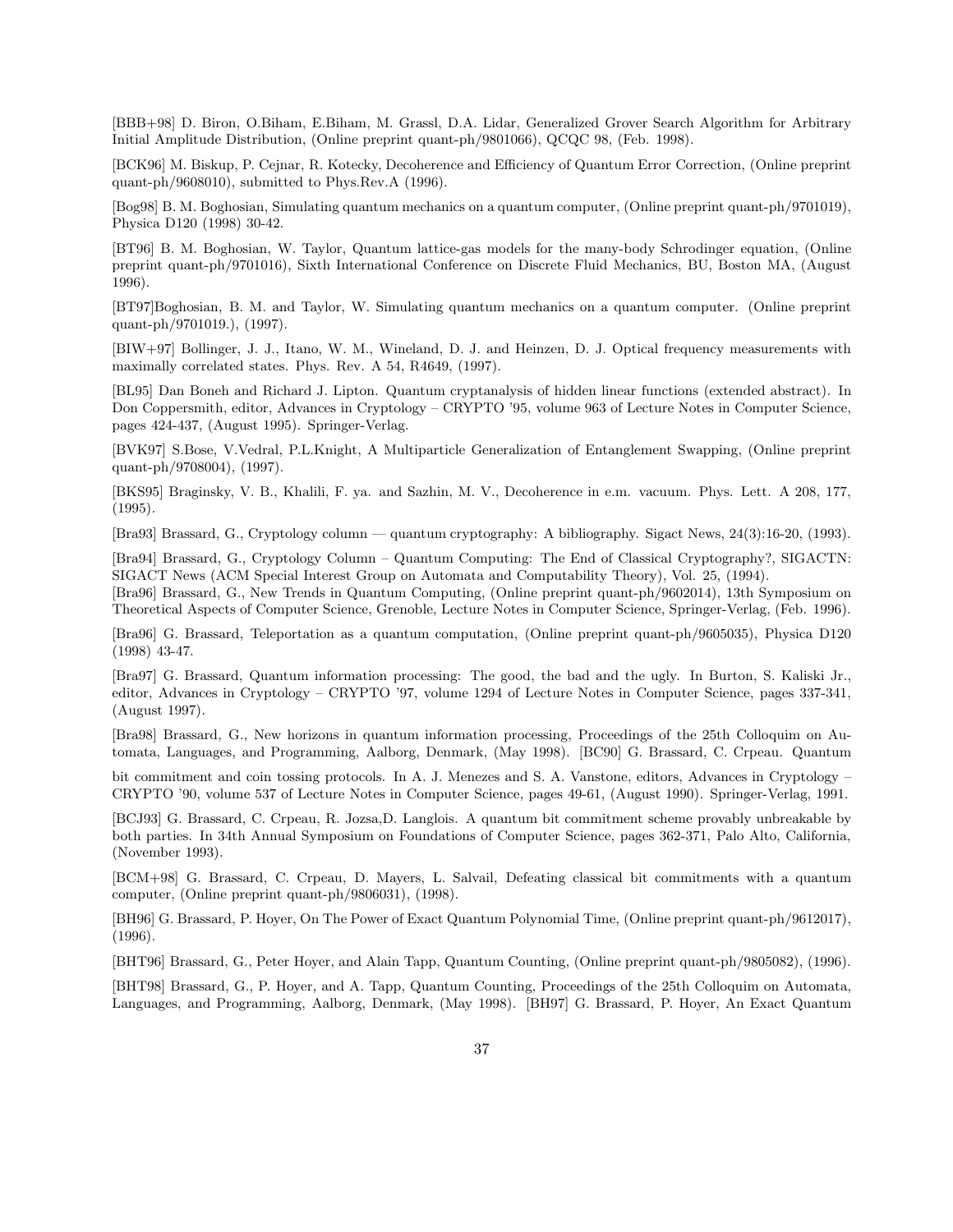Polynomial-Time Algorithm for Simon's Problem, (Online preprint quant-ph/9704027), Proceedings of the Fifth Israeli Symposium on Theory of Computing and Systems (ISTCS'97), (1997).

[BFG+95] S. L. Braustein, C. A. Fuchs, D. Gottesman, H-K. Lo, A quantum analog of Huffman Coding, report no. quant-ph/9805080 (May 1998).

[BS96] S. L. Braunstein, J. A. Smolin, Perfect quantum error correction coding in 24 laser pulses, (Online preprint quant-ph/9604036), (1996).

[BDE+97] H.J. Briegel, W. Dr, S. J. van Enk, J. I. Cirac, P. Zoller, Quantum communication and the creation of maximally entangled pairs of atoms over a noisy channel, (Online preprint quant-ph/9712027), Royal Society meeting on quantum computation (1997).

[BS98] T. A. Brun, R. Schack, Realizing the quantum baker's map on a 3-qubit NMR quantum computer, (Online preprint quant-ph/9807050), Submitted to Phys. Rev. A, (1998).

[BHD96] Brune, M., Hagley, E., Dreyer, J., Maitre, X., Maali, A., Wunerlich, C., Raimond, J. M. and Haroche, S., Observing the progressive decoherence of the meter in a quantum measurement. Phys. Rev. Lett. 77, 4887, (1996).

[BJ95] N. H. Bshouty and J. C. Jackson. Learning DNF over the uniform distribution using a quantum example oracle. In Proceedings of the Eighth Annual Conference on Computational Learning Theory, pages 118-127, Santa Cruz, California, (July 1995). ACM Press.

[BCW98] Buhrman, H., R. Cleve, and A. Wigderson, Quantum vs. Classical Communication and Computation, (Online preprint quant-ph/9802040), (1998).

[Bur98] W. Burkot, Reversible Mapping for Tree Structured Quantum Computation, (Online preprint quant-ph/9712033), submitted to Phys.Rev.Lett, (1998).

[BH98] V. Buzek, M. Hillery, Universal optimal cloning of qubits and quantum registers, (Online preprint quantph/9801009), QCQC 98, (Feb. 1998).

[BLD98] G. Burkard, D. Loss, D. P. DiVincenzo, Coupled quantum dots as quantum gates, (Online preprint condmat/9808026), (1998).

[CSS+98a] Calderbank, A. R., E. M. Rains, P. W. Shor, and N. J. A. Sloane, Quantum error correction and orthogonal geometry, (Online preprint quant-ph/9605005), (1998).

[CRS98b] Calderbank, A. R., E. M. Rains, P. W. Shor, and N. J. A. Sloane, Quantum error correction via codes over GF(4), (Online preprint quant-ph/9608006), IEEE Transactions on Information Theory, Vol. 44, (1998).

[CS95] Calderbank, A. R., and P. W. Shor, Good quantum error-correcting codes exist, (Online preprint quantph/9512032), (December 1995), Phys. Rev. A 54, 1098.

[CM97] G. Castagnoli, D. Monti, A diakoptic approach to quantum computation, (Online preprint quant-ph/9712053), (1997).

[Cas97] G. Castagnoli, Quantum Computation Based on Retarded and Advanced Propagation, (Online preprint quantph/9706019), (1997).

[CBM98] G. Castagnoli, E. Bailey, D. Monti, (Online preprint quantum computation based on particle statistics, (Online preprint quant-ph/9806010), (1998).

[CK98] N. J. Cerf, S. E. Koonin, Monte Carlo Simulation of Quantum Computation, (Online preprint quant-ph/9703050), Math. and Comp. in Simulation 47 (1998), 143-152.

[CL98] H. F. Chau, H.-K. Lo, An Empty Promise With A Quantum Computer, (Online preprint quant-ph/9709053), Fortsch.Phys. 46 (1998) 507-520.

[CL96] I. L. Chuang, R. Laflamme, Quantum Error Correction by Coding, (Online preprint quant-ph/9511003), (1996).

[CLP96] I. L. Chuang, R. Laflamme, J. Paz, Effects of Loss and Decoherence on a Simple Quantum Computer, (Online preprint quant-ph/9602018 ), (1996).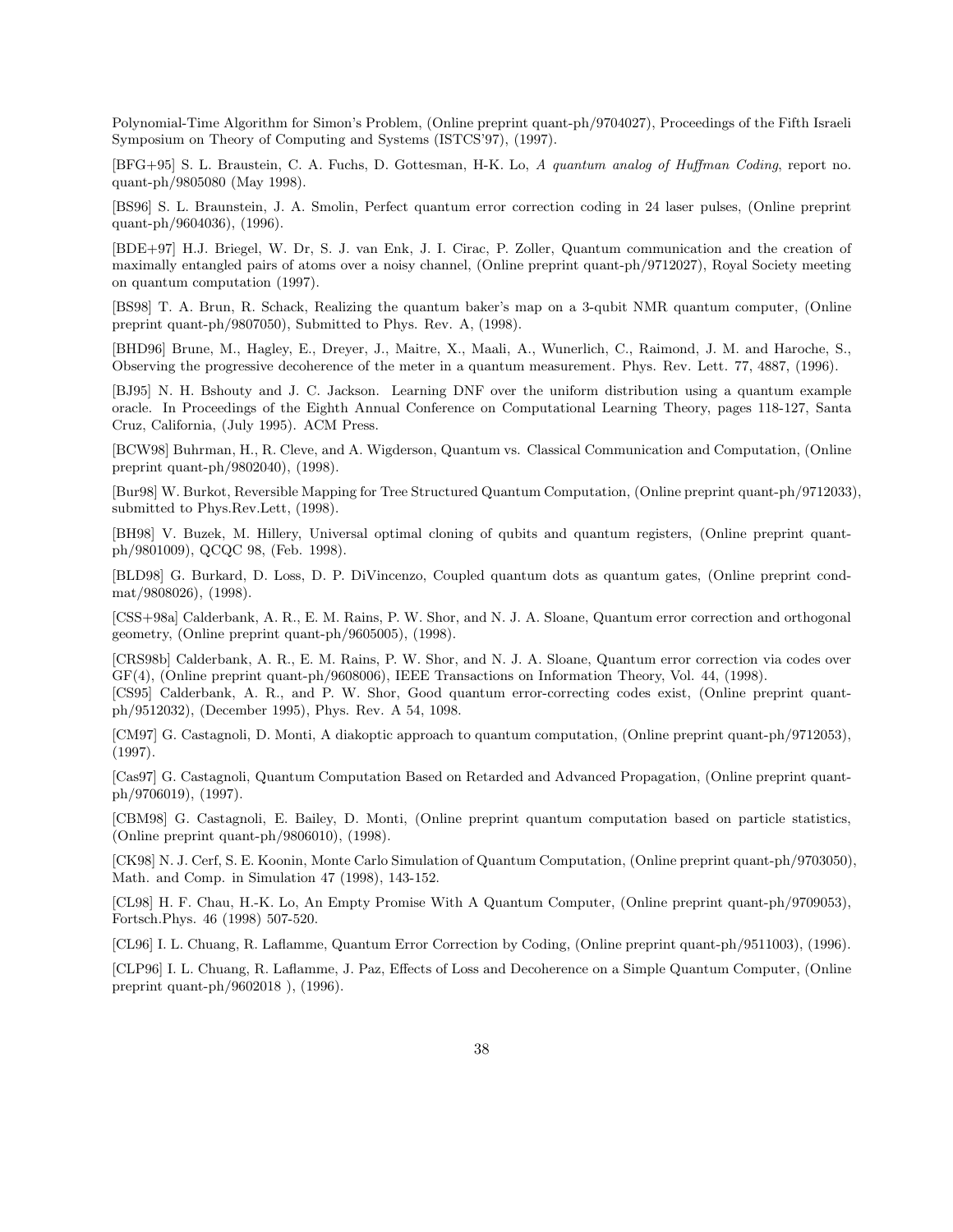[CLS+95] I. L. Chuang, R. Laflamme, P. Shor and W. H. Zurek, Quantum computers, factoring and decoherence, Report LA-UR-95-241 (Online preprint quant-ph/9503007), (1995).

[CVZ+98] I. L. Chuang, L. M.K. Vandersypen, X.Zhou, D. W. Leung, S. Lloyd, Experimental realization of a quantum algorithm, (Online preprint quant-ph/9801037), Nature, 393, 143-146, (1998).

[CY95] I. L. Chuang, Y. Yamamoto, A Simple Quantum Computer, (Online preprint quant-ph/9505011), Submitted to Physical Review A (1995).

[CY96] I. L. Chuang, Y. Yamamoto, Quantum Bit Regeneration, (Online preprint quant-ph/9604031), Phys. Rev. Lett., (May 13, 1996).

[CZ95] Cirac, J. I. and Zoller, P. Quantum computations with cold trapped ions., Phys. Rev. Lett. 74, 4091, (1995).

[CPZ96] Cirac, J. I., Pellizzari and Zoller, P., Enforcing coherent evolution in dissipative quantum dynamics. Science 273, 1207,(1996).

[CZ97] Cirac, J. I., Zoller, P., Kimble, H. J. and Mabuchi, H., Quantum state transfer and entanglement distribution among distant nodes in a quantum network. Phys. Rev. Lett. 78, 3221, (1997). [CDN+98] R. Cleve, W. van Dam, M. Nielsen, A. Tapp, Quantum Entanglement and the Communication Complexity of the Inner Product Function, (Online preprint quant-ph/970801), QCQC 98, (Feb. 1998).

[CD96] R. Cleve, D. P. DiVincenzo, Schumacher's quantum data compression as a quantum computation, (Online preprint quant-ph/9603009), (1996).

[CEM+98] R. Cleve, A. Ekert, C. Macchiavello, M. Mosca, Quantum Algorithms Revisited, (Online preprint quantph/9708016), Submitted to Proc. Roy. Soc. Lond. A (1998).

N. J. Cerf, C. Adami, Quantum Information Theory of Entanglement and Measurement, (Online preprint quantph/9605039.), Physica D120, 62-81, (1998).

[Cop94] D. Coppersmith. An approximate fourier transform useful in quantum computing. IBM Research Report RC19642, (1994).

[CFH96] Cory, D. G., Fahmy, A. F. and Havel, T. F., Nuclear magnetic resonance spectroscopy: an experimentally accessible paradigm for quantum computing. In Proceedings of the 4th Workshop on Physics and Computation, Boston: New England Complex Systems Institute, (1996).

[CMP+98] D. G. Cory, W. Mass, M. Price, E. Knill, R. Laflamme, W. H. Zurek, T. F. Havel, S. S. Somaroo, Experimental Quantum Error Correction, (Online preprint quant-ph/9802018), (1998).

[CPH97] D. G. Cory, M. D. Price, T. F. Havel, Nuclear magnetic resonance spectroscopy: An experimentally accessible paradigm for quantum computing, (Online preprint quant-ph/9709001), (1997).

[Coc97] P. Cockshott, Quantum Relational Databases, (Online preprint quant-ph/9712025), (1997).

[CKH98] D. Collins, K. W. Kim, W. C. Holton, Deutsch-Jozsa algorithm as a test of quantum computation, (Online preprint quant-ph/9807012), Approved for publication in Phys Rev A, (1998).

[CS97] G. Costantini, F. Smeraldi, A Generalization of Deutsch's Example, (Online preprint quant-ph/9702020), (1997).

[CS95] C. Crpeau, L.Salvail. Quantum oblivious mutual identification. In L. C. Guillou and J.-J. Quisquater, editors, Advances in Cryptology – EUROCRYPT 95, volume 921 of Lecture Notes in Computer Science, pages 133-146. Springer-Verlag, (May 1995).

[Cza98a] M. Czachor, Notes on nonlinear quantum algorithms, (Online preprint quant-ph/9802051), (1998).

[Cza98b] M. Czachor, Local modification of the Abrams-Lloyd nonlinear algorithm, (Online preprint quant-ph/9803019), submitted to PRA (Rapid. Comm.), (1998).

[Dam98a] W. van Dam, Two Classical Queries versus One Quantum Query, (Online preprint quant-ph/9806090), (1998).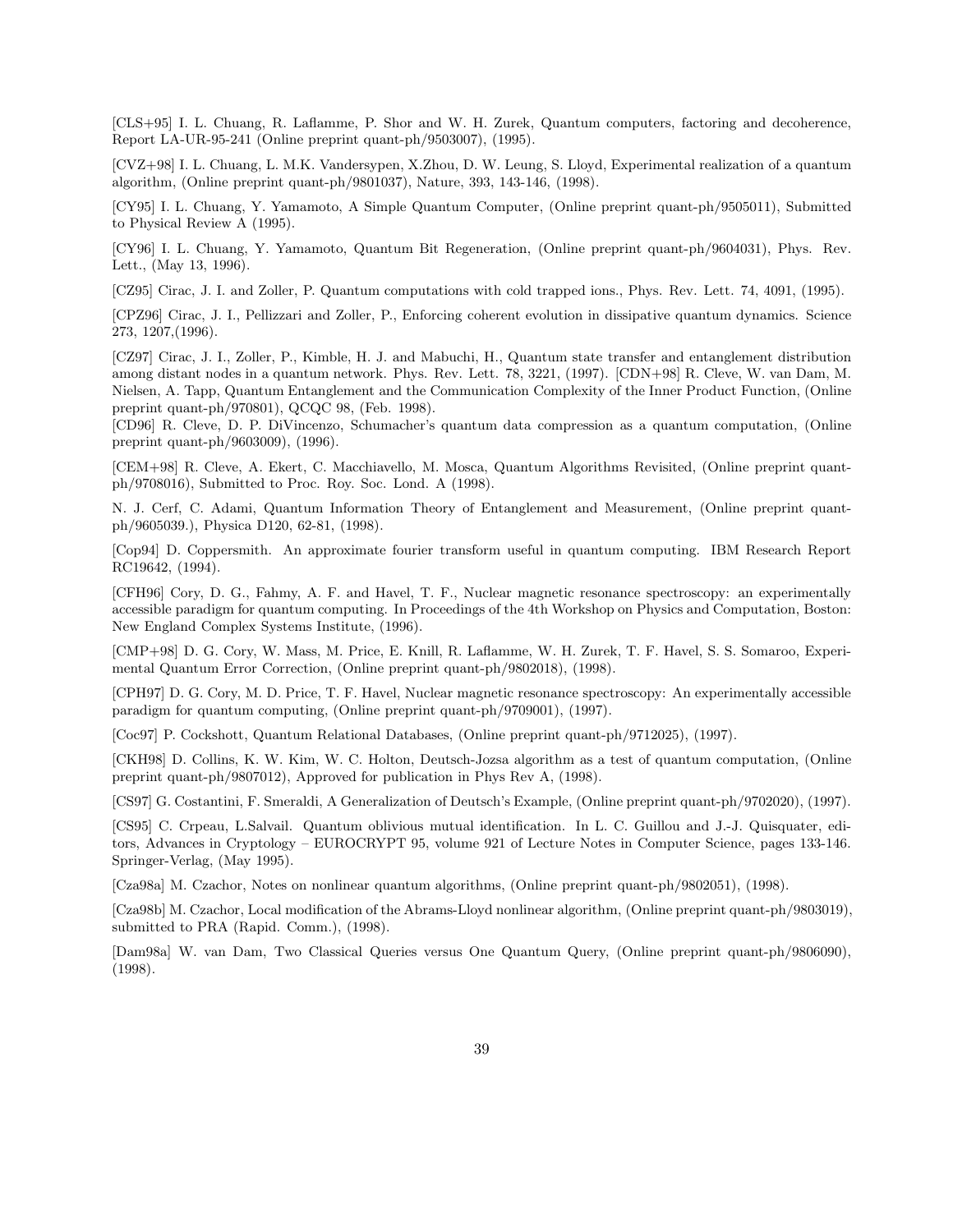[Dam98b] W. van Dam, (Online preprint quantum Oracle Interrogation: Getting all information for almost half the price, U of Oxford, CWI, (Online preprint quant-ph/9805006), (1998).

[Deu85a] D. Deutsch, Three connections between Everetts Interpretation and experiment, Quantum concepts in space and time, (1985).

[Deu85b] D. Deutsch. Quantum theory, the Church-Turing principle and the universal quantum computer. Proceedings of the Royal Society, London, A400:97-117, (1985).

[Deu89] D. Deutsch. Quantum computational network. Proceedings of the Royal Society, London, A425:73-90, (1989).

[DBE95] D. Deutsch, A. Barenco and A. Ekert, Universality in Quantum Computation, (Online preprint quantph/9505018), Proc. Roy. Soc. Lond. A 449, 669 (1995).

[DJ92] D. Deutsch and R. Jozsa. Rapid solutions of problems by quantum computation. In Proceedings of the Royal Society, London, volume A439, pages 553-558, (1992).

[DW73] B. S. DeWitt, In Many-wolds interpretation of Quantum Mechanics, (ed. B. S. DeWitt and N. Graham). Princeton University Press, Princeton, (1973).

[DL94] L. Diosi, B. Lukacs, Eds., Stochastic Evolution of Quantum States in Open Quantum Systems and in the Measurement Process, London: World Scientific, (1994).

[DTS96] C. Dürr and H. L Thanh and M. Santha. A decision procedure for well-formed linear quantum cellular automata. In 13th Annual Symposium on Theoretical Aspects of Computer Science, volume 1046 of Lecture Notes in Computer Science, pages 281-292, Grenoble, France, 22-24 (February 1996). Springer.

[DiV95] D. P. DiVincenzo. Two-bit gates are universal for quantum computation. Physical Review Letters A, 50(1015), (1995).

[DiV96] D. P. DiVincenzo, Quantum Gates and Circuits, (Online preprint quant-ph/9705009), Proceedings of the ITP Conference on Quantum Coherence and Decoherence, (December, 1996), submitted Proc. R. Soc. London A.

[DiV97a] D. P. DiVincenz, Topics in Quantum Computers, (Online preprint ), Mesoscopic Electron Transport", edited by L. Kowenhoven, G. Schoen and L. Sohn, NATO ASI Series E, Kluwer Ac. Publ., Dordrecht. (1997).

[DiV97b] D. P. DiVincenzo, Quantum Computation and Spin Physics, (Online preprint cond-mat/9612125), Proceedings of the Annual MMM Meeting, November, 1996, to be published in J. Appl. Phys (1997).

[DFM+98] D. P. DiVincenzo, C. A. Fuchs, H. Mabuchi, J. A. Smolin, A. Thapliyal, A. Uhlmann, Entanglement of Assistance, (Online preprint quant-ph/9803033), QCQC 98, (Feb. 1998).

[DVL98] D. P. DiVincenz, D. Loss, Quantum Information is Physical, (Online preprint cond-mat/9710259), to be published in Superlattices and Microstructures, Special Issue on the Occasion of Rolf Landauer's 70th Birthday. (1998).

[DMS+95] D. P. DiVincenzo, N. Margolus, P. Shor, T. Sleator, J. Smolin and H. Weinfurter, Elementary gates for quantum computation, submitted to Phys. Rev. A (1995).

[DS+96] DiVincenzo, D. and Shor, P., Fault-tolerant error correction with efficient quantum codes. Phys. Rev. Lett. 77, 3260, (1996).

[DSS+95] D. P. DiVincenzo, Peter W. Shor, and John A. Smolin, Quantum channel capacity of very noisy channels, (Online preprint quant-ph/9706061), to appear 1998.

[DS98] D. P. DiVincenzo and J. Smolin, Results on Two-bit gate design for quantum computers, (1998).

[DG98] L. Duan, G. Guo, Reducing decoherence in quantum computer memory with all quantum bits coupling to the same environment, (Online preprint quant-ph/9612003), Phys. Rev. A 57 (2), 737 (1998).

[DS96] C. Durr, M. Santha, A decision procedure for unitary linear quantum cellular automata, (Online preprint quantph/9604007), In 37th Annual Symposium on Foundations of Computer Science, pages 38-45, Burlington, Vermont, (October 1996). IEEE.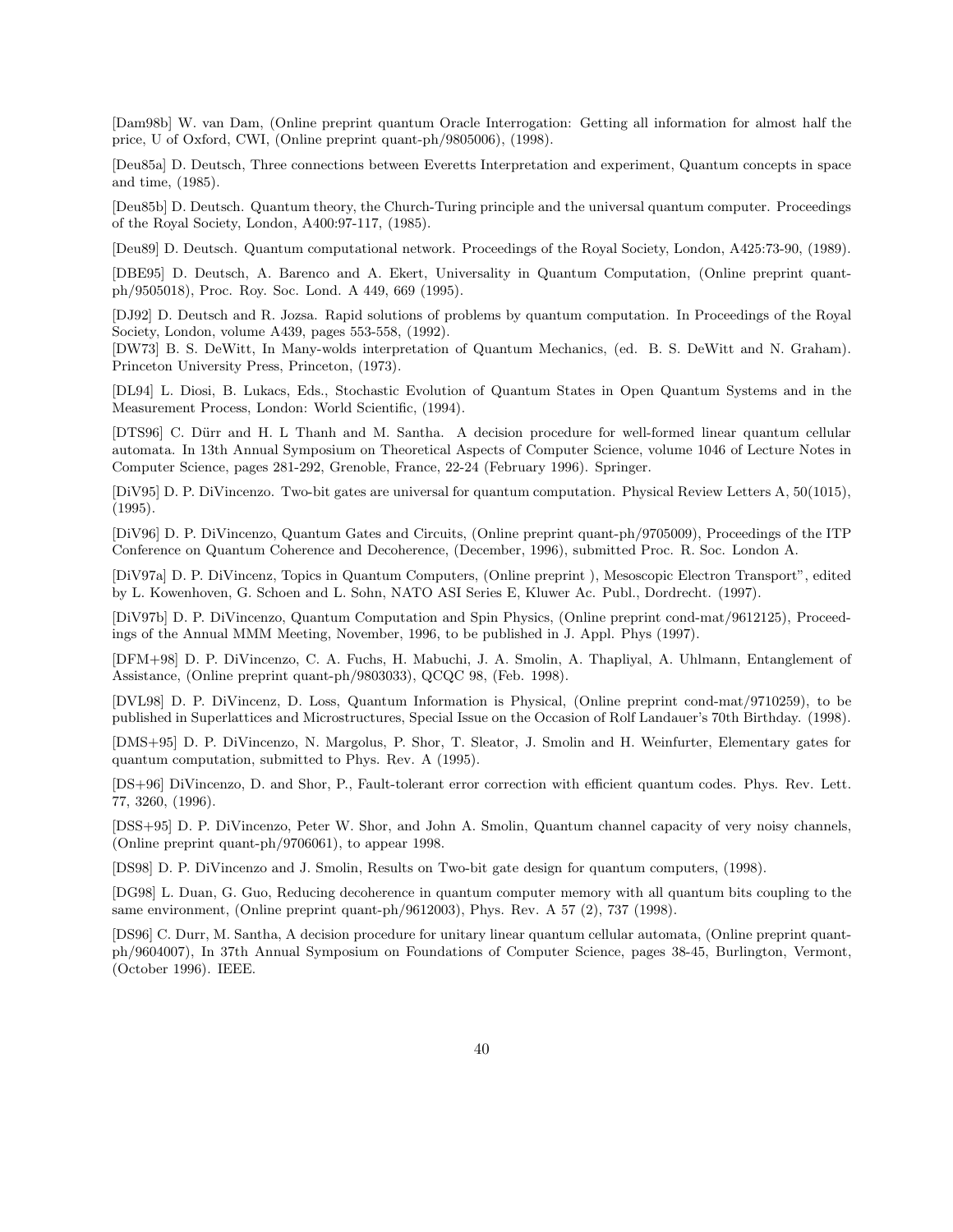[DG97a] L. Duan, G. Guo, Cooperative loss and decoherence in quantum computation and commuication, (Online preprint quant-ph/9701020), (1997).

[DG97b] L. Duan, G. Guo, Preserving coherence in quantum computation by pairing quantum bits, (Online preprint quant-ph/9703040), Phys. Rev. Lett. 79, 1953, (1997).

[DG98] L. Duan, G. Guo , Pulse controlled noise suppressed quantum computation, University of Science and Technology of China , (Online preprint quant-ph/9807072), (1998).

[Dun98] M. R. Dunlavey, Simulation of finite state machines in a quantum computer, (Online preprint quant-ph/9807026), (1998).

[DMO98] M. Durdevich, H. E. Makaruk, R. Owczarek, Generalized Noiseless Quantum Codes utilizing Quantum Enveloping Algebras, (Online preprint quant-ph/9805084), (1998).

[Eke97] A. Ekert, From quantum-codemaking to quantum code-breaking, (Online preprint quant-ph/9703035), (1997).

[EHM+98] A. Ekert, S.F. Huelga, C. Macchiavello, J.I. Cirac, Distributed Quantum Computation over Noisy Channels, (Online preprint quant-ph/9803017), (1998).

[EJ96] A. Ekert and R. Jozsa. Shor's quantum algorithme for factoring numbers, Review of Modern Physics, (1996).

[EV 93] A. C. Elizur and L. Vaidman, Quantum Mechanical Interaction-free Measurement, Foundations of Physics, 23:7, 987-997, (July, 1993).

[ECZ97] Van Enk, S. J., Cirac, J. I. and Zoller, P., Quantum communication over noisy channels: a quantum optical implementation. (Online preprint quant-ph/9702036.), (1997).

[Eve57] H., Everett, Rev. Modern Physics, 29, pp 454, (1957).

[FGG+98] E. Farhi (MIT), J. Goldstone (MIT), S. Gutmann, M. Sipser, A Limit on the Speed of Quantum Computation in Determining Parity, (Online preprint quant-ph/9802045), (1998).

[FG96] E. Farhi, S. Gutmann, An Analog Analogue of a Digital Quantum Computation, (Online preprint quantph/9612026), (1996).

[FG98] E. Farhi, S. Gutmann, Quantum Computation and Decision Trees, (Online preprint quant-ph/9706062), to appear in Phys Rev A (1998).

[Fey82] R. P. Feynman. Simulating physics with computers. International Journal of Theoretical Physics, 21(6/7): pp. 467-488, (1982).

[Fey86] R. P. Feynman. Quantum mechanical computers. Foundation of Physics, 16(6):507-531, (1986).

[FLS64] R. P. Feynman, R. B. Leighton, and M. Sands. The Feynman Lectures on Physics, volume 3. Addison-Wesley, (1964).

[Fuc97] Fuchs, C., Nonorthogonal quantum states maximize classical information capacity. (Online preprint quantph/9703043.), (1997).

[Fuc96] C. A. Fuchs, Distinguishability and Accessible Information in Quantum Theory, (Online preprint quantph/9601020), (1996).

[FC94] C. Fuchs and C. Caves, Ensemble-dependent bounds for accessible information in quantum mechanics, Physics Rev. Lett. Vol. 73, pp 3047–3050, (1994).

[Gar97] A. Garg, Decoherence in ion-trap quantum computers. Czech. J. Phys. 46, 2375, (1996).

[Gar97] A. Garg, Vibrational Decoherence in Ion Trap Quantum Computers, (Online preprint quant-ph/9710053), (1997).

[Gar98] A. Garg, Vibrational Decoherence in Ion-Trap Quantum Computers, (Online preprint quant-ph/9803071), (1998).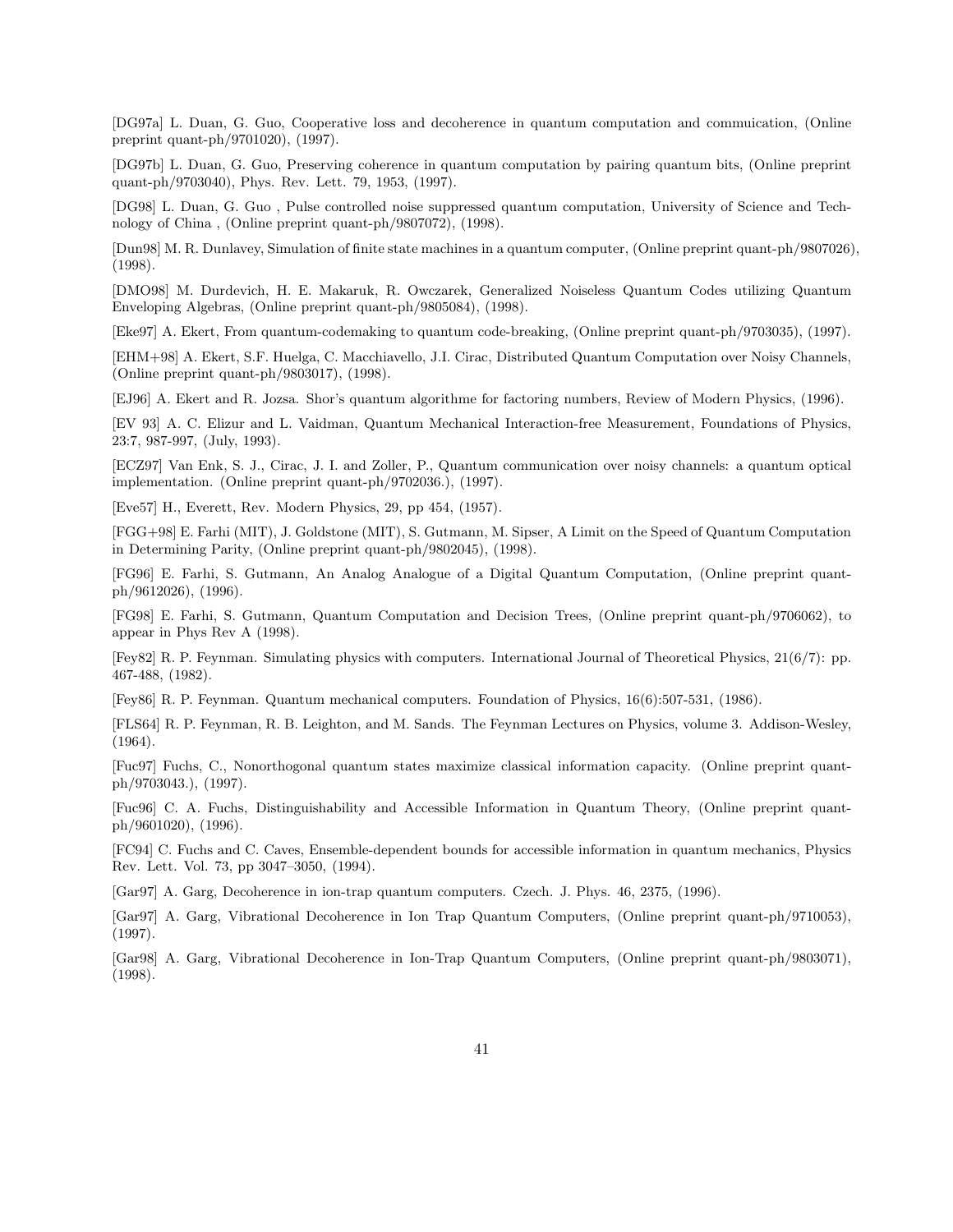[GH98] R. Garisto, L.Hardy, Entanglement of projection and a new class of quantum erasers, (Online preprint quantph/9808007), (1998).

[GC97]Gershenfeld, N. and Chuang, I. Bulk spin resonance quantum computation. Science 275, 350, (1997).

[GC98] N. Gershenfeld and I. L. Chuang Quantum Computing with Molecules, Scientific American, 278(6), pp. 66-71, (June 1998).

[Got97] D. Gottesman, Stabilizer Codes and Quantum Error Correction, (Online preprint quant-ph/9705052), Caltech Ph.D. Thesis (1997).

[Got98a] D. Gottesman, The Heisenberg Representation of Quantum Computers, UC Berkeley, (Online preprint quantph/9807006), 1998 International Conference on Group Theoretic Methods in Physic (1998).

[Got98b] D. Gottesman, A Theory of Fault-Tolerant Quantum Computation, (Online preprint quant-ph/9702029), Phys.Rev. A57 (1998) 127.

[Got98c] D. Gottesman, Fault-Tolerant Quantum Computation with Higher-Dimensional Systems, (Online preprint quant-ph/9802007), QCQC 98, (Feb. 1998c).

[Got66] K. Gottfield, Quantum Mechanics. London: Benjamin-Cummings (reprinted by Addison-Wesley, 1989), ch 4, pp. 165-190, (1966).

[GEK+96] Gottesman, D., Evslin, J., Kakade, S. and Preskill, J., (1996).

[GB96] Grassl, M., Beth, Th. and Pellizzari, T., Codes for the quantum erasure channel. (Online preprint quantph/9610042.), (1996).

[GN96] R. B. Griffiths, C. Niu, Semiclassical Fourier Transform for Quantum Computation, (Online preprint quantph/9511007), Phys.Rev.Lett. 76 (1996) 3228-3231.

[Gri97] D. Grigoriev. Testing shift-equivalence of polynomials by deterministic, probabilistic and quantum machines. Theoretical Computer Science, 180(1-2):217-228, (June 1997).

[Gro96] L. K. Grover, A fast quantum mechanical algorithm for database search, Proceedings of the Twenty-Eighth Annual ACM Symposium on Theory of Computing, 212-219, Philadelphia, PA, (May, 1996).

[Gro97] L. K. Grover, Quantum computers can search arbitrarily large databases by a single query, (Online preprint quant-ph/9706005), (1997).

[Gro98] L. K. Grover, Quantum computers can search rapidly by using almost any transformation, (Online preprint quant-ph/9712011), Phys.Rev.Lett. 80, 4329-4332 (1998).

[Hav98] T. F. Havel Expressing the operations of quantum computing in multiparticle geometric algebra. (Online preprint quant-ph/9801002.), (1998).

[HP97] O. Hay, A. Peres, Quantum and classical descriptions of a measuring apparatus, (Online preprint quantph/9712044.), (1997).

[HM97] D'Helon, C. and Milburn, G. J. Quantum measurements with a quantum computer. (Online preprint quantph/9705014.), (1997).

[Hir98] M. Hirvensalo, Quantum Error Correction, Technical Report, TUCS - Turku Centre for Computer Science, Number TUCS-TR-178, (May 1998).

[HR96] Haroche, S. and Raimond, J. M. Quantum computing: dream or nightmare? Phys. Today 49 (8), 51, (1996)

[H97] C. W. Helstrom. Detection theory and quantum mechanics. Information and Control, 10(3):254-291, (March 1967).

[H98] C. W. Helstrom. Detection theory and quantum mechanics (II). Information and Control, 13(2):156-171, (August 1968).

[Hog96] T. Hogg, Quantum Computing and Phase Transitions in Combinatorial Search, (Online preprint quantph/9508012), J. of Artificial Intelligence Research 4,91-128 (1996).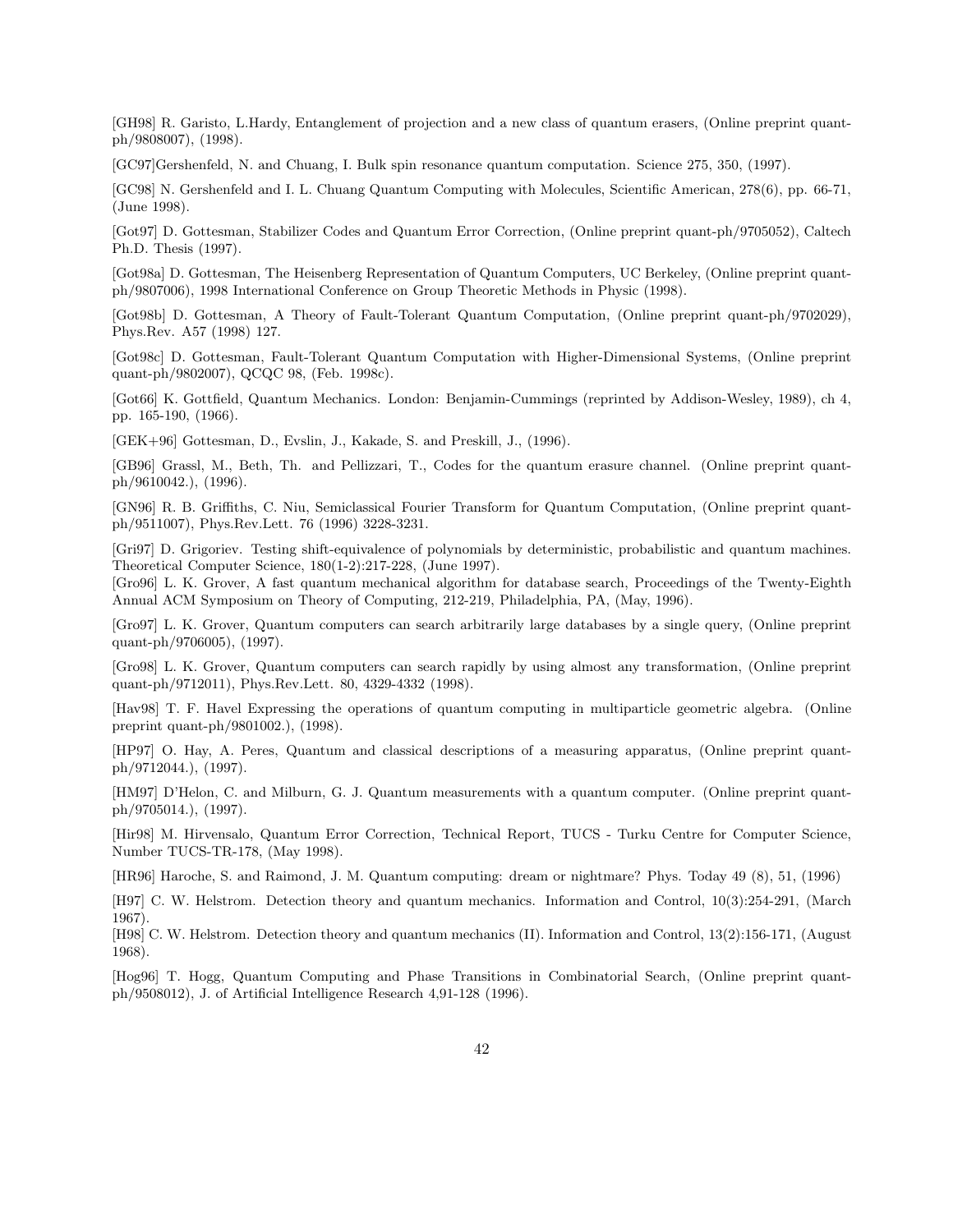[HC96] T. Hogg, J. G. Chase, Quantum Smart Matter, (Online preprint uant-ph/9611021), PhysComp96, (1996).

[HY98] T. Hogg, M. Yanik, Local Search Methods for Quantum Computers, (Online preprint quant-ph/9802043), (1998).

[H97] A.S. Holevo, Some estimates of the information transmitted by quantum communication channels, Problemy Peredachi Informatsii, Vol. 9, pp 3–11, (1973). English translation in Problems of Information Transmission, (USSR), 9, pp. 177–183, (1973). [Hol96] Holevo, A. S., The capacity of quantum channel with general signal states. (Online

preprint quant-ph/9611023), (1996).

[Hol97] A.S.Holevo, Coding Theorems for Quantum Communication Channels, Steklov Mathematical Institute, (Online preprint quant-ph/9708046), (1997).

[Hoy97] P. Hoyer, Efficient Quantum Transforms, (Online preprint quant-ph/9702028), (1997).

[HMP+97] Huelga, S. F., Macchiavello, C., Pellizzari, T., Ekert, A. K., Plenio, M. B., and Cirac, J. I. 1997 On the improvement of frequency standards with quantum entanglement. (Online preprint quantph/9707014.)

[Hru94] J. Hruby. Q-deformed quantum cryptography. In Alfredo De Santis, editor, Advances in Cryptology – EURO-CRYPT 94, volume 950 of Lecture Notes in Computer Science, pages 468-472. Springer-Verlag, 1995, (May 1994).

[Hug97] R. J. Hughes, Cryptography, Quantum Computation and Trapped Ions, (Online preprint quant-ph/9712054), Submitted to "Philosophical Transactions of the Royal Society," proceedings of the Royal Society Discussion Meeting on "Quantum Computation: Theory and Experiment," London, England, (November 1997).

[HJG+98] R. J. Hughes, D. F. V. James, J. J. Gomez, M. S. Gulley, M. H. Holzscheiter, P. G. Kwiat, S. K. Lamoreaux, C. G. Peterson, V. D. Sandberg, M. M. Schauer, C. M. Simmons, C. E. Thorburn, D. Tupa, P. Z., The Los Alamos Trapped Ion Quantum Computer Experiment, (Online preprint quant-ph/9708050), Fortsch.Phys. 46 (1998) 329-362.

[HJK+96] R. J. Hughes, D. F. V. James, E. H. Knill, R. Laflamme, A. G. Petschek, Decoherence Bounds on Quantum Computation with Trapped Ions, (Online preprint quant-ph/9604026), (1996).

[HLM+96] R. J. Hughes and G. G. Luther and G. L. Morgan and C. G. Peterson and C. Simmons. Quantum cryptography over underground optical fibers. In Neal Koblitz, editor, Advances in Cryptology – CRYPTO '96, volume 1109 of Lecture Notes in Computer Science, pages 329-342, (August 1996). Springer-Verlag.

[Jam97] D. F. V. James, Quantum dynamics of cold trapped ions, with application to quantum computation, (Online preprint quant-ph/9702053), (1997).

[Jam98] D. F. V. James, The theory of heating of the quantum ground state of trapped ions, (Online preprint quantph/9804048), Phys.Rev.Lett. 81 (1998) 317-320.

[JGH+98] D. F. V. James, M. S. Gulley, M. H. Holzscheiter, R. J. Hughes, P. G. Kwiat, S. K. Lamoreaux, C. G. Peterson, V. D. Sandberg, M. M. Schauer, C. M. Simmons, D. Tupa, P. Z. Wang, A. G. White, Trapped Ion Quantum Computer Research at Los Alamos, Los Alamos National Laboratory, (Online preprint quant-ph/9807071), QCQC 98, (Feb. 1998).

[Jon98] J. A. Jones, Fast Searches with Nuclear Magnetic Resonance Computers, Science 280, 229, (April 1998).

[JHM98] J. A. Jones, R. H. Hansen, M. Mosca, (Online preprint quantum Logic Gates and Nuclear Magnetic Resonance Pulse Sequences, (Online preprint quant-ph/9805070), Submitted to Journal of Magnetic Resonance, (1998).

[JMH98] J. A. Jones, M. Mosca, R. H. Hansen, Implementation of a Quantum Search Algorithm on a Nuclear Magnetic Resonance Quantum Computer, (Online preprint quant-ph/9805069), Nature 393 (1998) 344-346.

[JM98a] J. A. Jones, M. Mosca , Approximate quantum counting on an NMR ensemble quantum computer, Submitted to Physical Review Letters, (1998).

[JM98b] J. A. Jones, M. Mosca, Implementation of a Quantum Algorithm to Solve Deutsch's Problem on a Nuclear Magnetic Resonance Quantum Computer, (Online preprint quant-ph/9801027), Journal of Chemical Physics, in press (August 1998).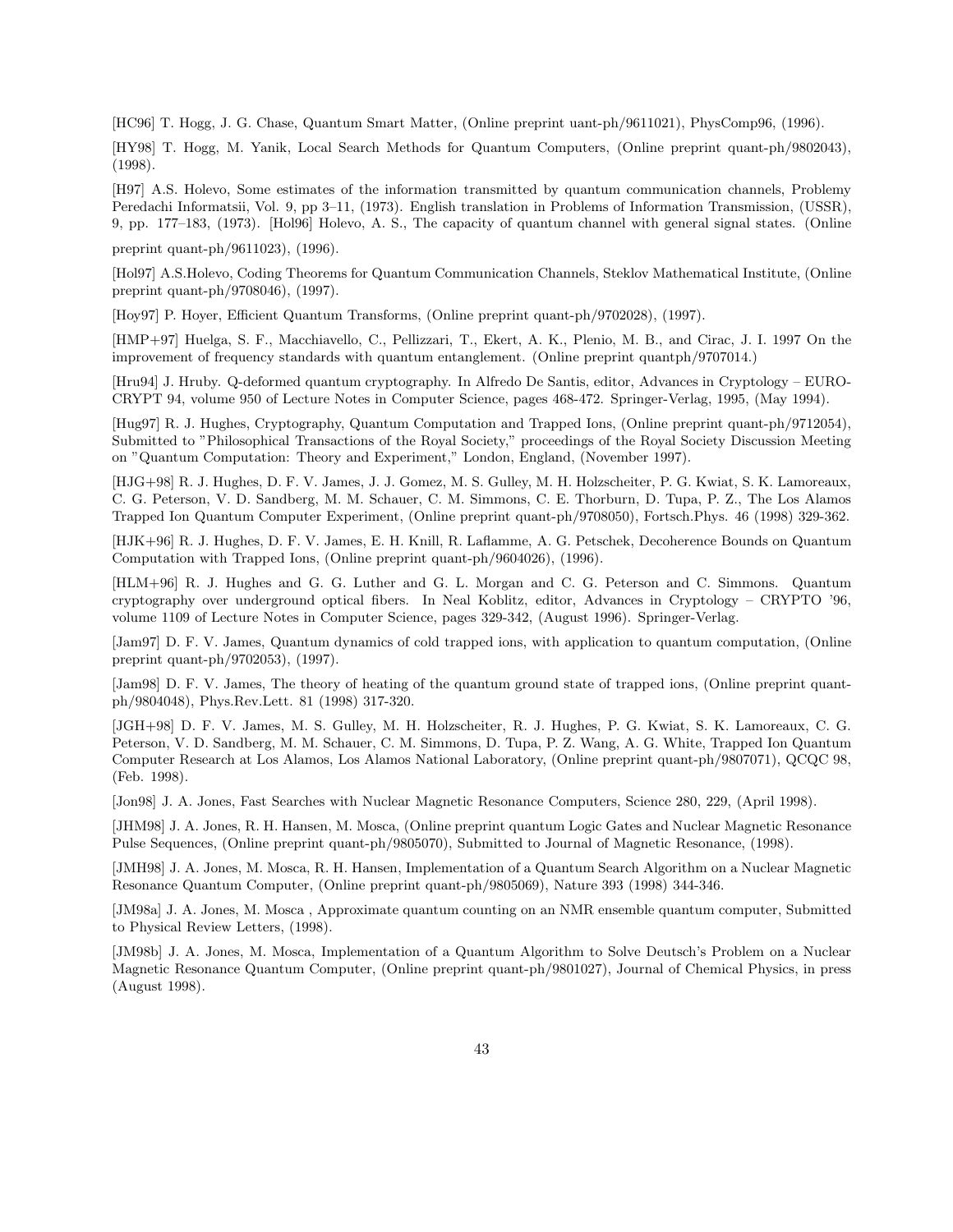[Joz96] Jozsa, Proc. R. Soc. Lond. A 435, 563 (1996).

[Joz97] R. Jozsa, Entanglement and Quantum Computation, (Online preprint quant-ph/9707034), Geometric Issues in the Foundations of Science, ed. S. Huggett et. al., (1997).

[Joz98] R. Jozsa, Quantum Effects in Algorithms, (Online preprint quant-ph/9805086), QCQC 98, (Feb. 1998).

[JS94] R. Jozsa and B. Schumacher, A new proof of the quantum noiseless coding theorem, J. Mod. Optics 41, 2343-2349 (1994).

[JHH+98] R. Jozsa, M. Horodecki, P. Horodecki, R. Horodecki, Universal Quantum Data Compression, preprint quantph/9805017 (May 1998).

[Kak98] S. Kak, On Initializing Quantum Registers and Quantum Gates, Louisiana State University, (Online preprint quant-ph/9805002), (1998).

[KWM98] B. E. King, C. S. Wood, C. J. Myatt, Q. A. Turchette, D. Leibfried, W. M. Itano, C. Monroe, D. J. Wineland, Initializing the Collective Motion of Trapped Ions for Quantum Logic, (Online preprint quant-ph/9803023), (1998).

[Kit95] A. Y. Kitaev, Quantum measurements and the Abelian Stabilizer Problem, preprint, (1995).

[KY96] Kitaev, A. Yu., Quantum computing: algorithms and error correction, preprint (in Russian), (1996).

[Kit97] A. Y. Kitaev, Fault-tolerant quantum computation by anyons, (Online preprint quant-ph/9707021), (1997).

[KCL97] E. Knill, Is. Chuang, R. Laflamme, Effective Pure States for Bulk Quantum Computation, (Online preprint quant-ph/9706053), (1997).

[KL96a] E. Knill, R. Laflamme, Concatenated Quantum Codes, (Online preprint quant-ph/9608012), (1996).

[KL96b] E. Knill, R. Laflamme, A Theory of Quantum Error-Correcting Codes, (Online preprint quant-ph/960403), (1996).

[KL98] E. Knill, R. Laflamme, On the Power of One Bit of Quantum Information, (Online preprint quant-ph/9802037), (1998).

[KLZ96] E. Knill, R. Laflamme, W. Zurek, Threshold Accuracy for Quantum Computation, (Online preprint quantph/9610011), (1996).

[KLZ97] E. Knill, R. Laflamme, W. H. Zurek, Resilient Quantum Computation: Error Models and Thresholds, (Online preprint quant-ph/9702058), (1997).

[KW97] A. Kondacs and J. Watrous. On the power of quantum finite state automata. In 38th Annual Symposium on Foundations of Computer Science, pages 66-75, Miami Beach, Florida, (October 1997). IEEE.

[Kan98] B.E. Kane, A silicon-based nuclear spin quantum computer, Nature, 393, 133137, (1998).

[KWZ 96] P. G. Kwiat, H. Weinfurter, and A. Zeilinger, Quantum Seeing in the Dark, Scientific American, (November, 1996).

[KWHZK 95] P. G. Kwiat, H. Weinfurter, T. Herzog, A. Zeilinger, and M. A. Kasevich, Interaction-free Measurement, Phys. Rev. Lett., 74, pp 4763-4766, (1995).

[LMP+96] R. Laflamme, C. Miquel, J. P. Paz, and W. H. Zurek, Perfect quantum error correction code, (Online preprint quant-ph/9602019), Phys.Rev. Lett., 77, 198, (1996).

[Lan61] R. Landauer. Irreversability and heat generation in the computing process, IBM Journal of Research Development, 5(183), (1961).

[Lan95] Landauer, R., Is quantum mechanics useful?, Phil. Tran. R. Soc. Lond. 353, 367, (1995).

[Lan97] Landauer, R. 1997 Is quantum mechanically coherent computation useful?, In Proc. Drexel-4 Symposium on Quantum Nonintegrability-Quantum-Classical Correspondence, Philadelphia, PA, 8 September 1994 (ed. D. H. Feng and B.-L. Hu), Boston: International Press, (1997).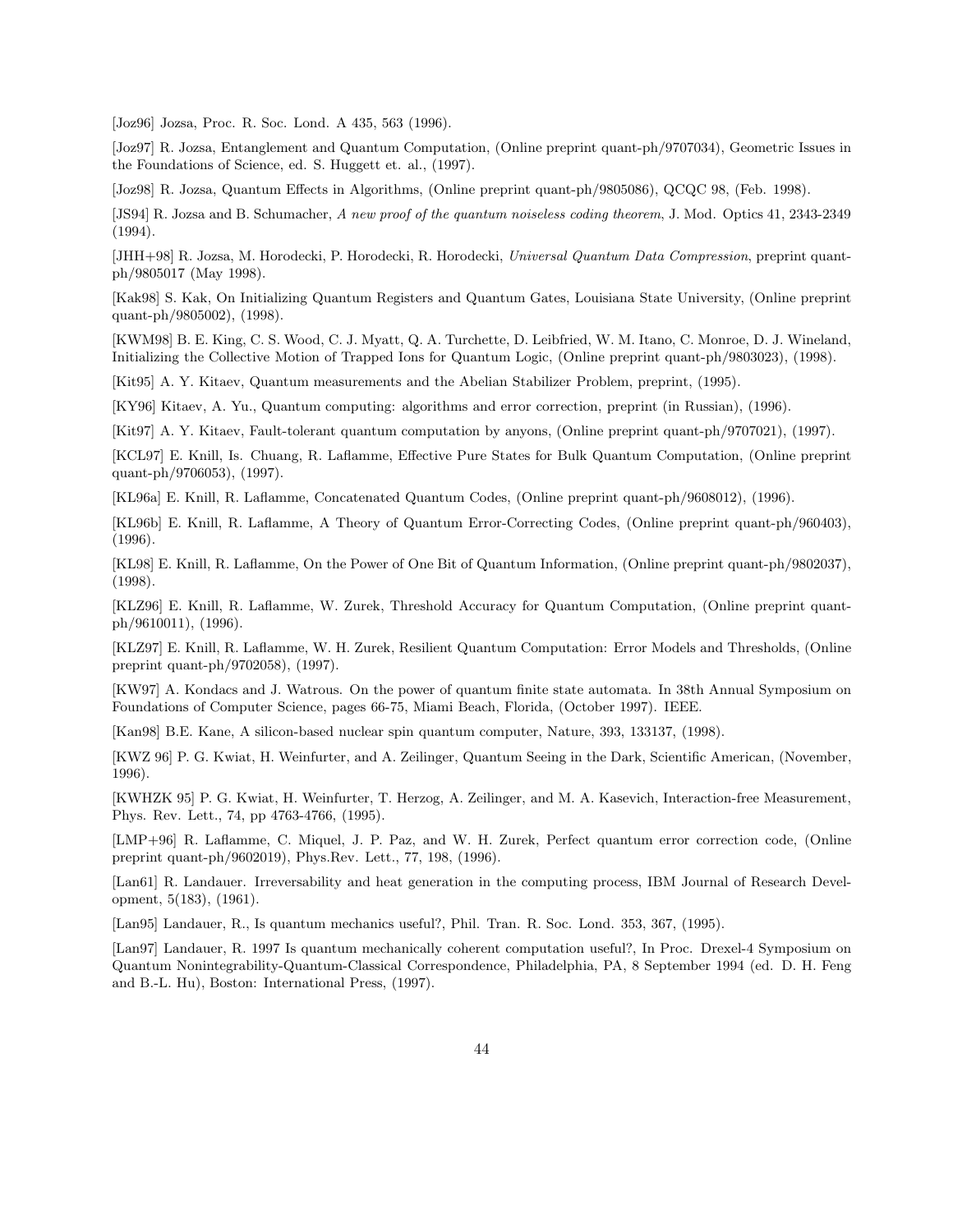[Lan96] Landauer, R., The physical nature of information. Phys. Lett. A 217, 188, (1996).

[LCD+87] Leggett, A. J., Chakravarty, S., Dorsey, A. T., Fisher, M. P. A., Garg, A. and Zwerger, W., Dynamics of the dissipative two-state system. Rev. Mod. Phys. 59, 1, (1987).

[LKZ+97] R. Laflamme, E. Knill, W.H. Zurek, P. Catasti, S.V.S. Mariappan, NMR GHZ, (Online preprint quantph/9709025), (1997).

[LV96] M. Li, P. Vitanyi, Reversibility and Adiabatic Computation: Trading Time and Space for Energy, (Online preprint quant-ph/9703022), Proc. Royal Society of London, Series A, 452(1996), 769-789.

[LB97] D. A. Lidar, O. Biham, Simulating Ising Spin Glasses on a Quantum Computer, (Online preprint quantph/9611038), Phys. Rev. E vol.56 (1997), p.3661.

[LW98] D. A. Lidar, H. Wang, Calculating the Thermal Rate Constant with Exponential Speed-Up on a Quantum Computer, UC Berkeley, (Online preprint quant-ph/9807009), (1998).

[LCW98] D.A. Lidar, I.L. Chuang, K.B. Whaley, Decoherence Free Subspaces for Quantum Computation, (Online preprint quant-ph/9807004), (1998).

[LBR98] N Linden, H Barjat, R Freeman, An implementation of the Deutsch-Jozsa algorithm on a three-qubit NMR quantum computer, (Online preprint quant-ph/9808039), (1998).

[LP98] N. Linden, S. Popescu, The Halting Problem for Quantum Computers, (Online preprint quant-ph/9806054), (1998).

[LC98] H.-K. Lo, H. F. Chau, Quantum Computers Render Quantum Key Distribution Unconditionally Secure Over Arbitrarily Long Distance, (Online preprint quant-ph/9803006), (1998).

[LC98] H.K. Lo, H. F. Chau, Why Quantum Bit Commitment And Ideal Quantum Coin Tossing Are Impossible, (Online preprint quant-ph/9711065), Accepted for publication in a special issue of Physica D, 177-187, (1998).

[LD97] D. Loss (Basel), D. P. DiVincenzo, Quantum Computation with Quantum Dots, (Online preprint condmat/9701055), (1997).

[Llo93] S. Lloyd. A potentially realizable quantum computer. Science, 261, 1569 (1993).

[Llo96] Lloyd, S., Universal quantum simulators. Science 273, 1073, (1996).

[Llo97a] Lloyd, S. The capacity of a noisy quantum channel, Phys. Rev. A 55, 1613, (1997a).

[Llo97b] S. Lloyd, J.-J. E. Slotine, Analog quantum error correction, (Online preprint quant-ph/9711021), (1997b).

[Llo97c] S. Lloyd, Almost any quantum logic gate is universal, Los Alamos National Laboratory preprint (1997c).

[MZ96] Mabuchi, H. and Zoller, P., Inversion of quantum jumps in quantum-optical systems under continuous observation, Phys. Rev. Lett. 76, 3108, (1996).

[GK98] G. Mahler, I. Kim, Correlation between Correlations: Process and Time in Quantum Networks, (Online preprint quant-ph/9803008), QCQC 98, (Feb. 1998).

[MAC98] J. Machta, Phase Information in Quantum Oracle Computing, (Online preprint quant-ph/9805022), (1998).

[Mal94] O. Q. Malhas. Abacus logic: The lattice of quantum propositions as the poset of a theory. The Journal of Symbolic Logic, 59(2):501-515, (June 1994).

[Mal94] J. Malinowski. The deduction theorem for quantum logic – some negative results. The Journal of Symbolic Logic, 55(2):615-625, (June 1990).

[MN96a] N.E. Mavromatos, D.V. Nanopoulos, Microtubules: The neuronic system of the neurons?, (Online preprint quant-ph/9702003), N.E. Mavromatos, D.V. Nanopoulos Workshop on Biophysics of Microtubules, Texas Medical Center, Houston, Texas, (April 1996).

[MN96b] N.E. Mavromatos, D.V. Nanopoulos, A Non-critical String (Liouville) Approach to Brain Microtubules: State Vector reduction, Memory coding and Capacity, (Online preprint quant-ph/9512021), (1996).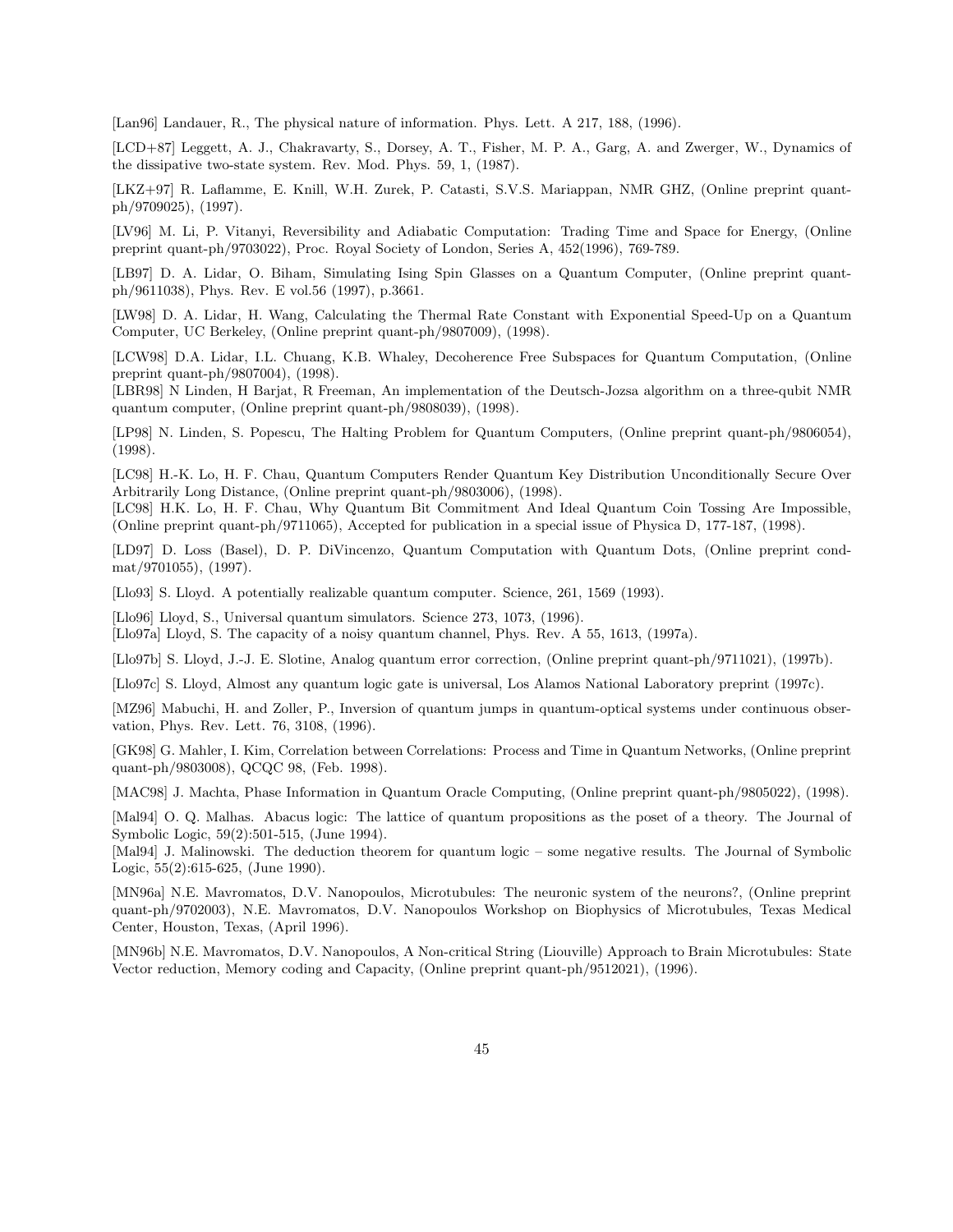[May95] D. Mayers. On the security of the quantum oblivious transfer and key distribution protocols. In Don Coppersmith, editor, Advances in Cryptology – CRYPTO '95, volume 963 of Lecture Notes in Computer Science, pages 124-135, (August 1995). Springer-Verlag.

[May96] D. Mayers. Quantum key distribution and string oblivious transfer in noisy channels. In Neal Koblitz, editor, Advances in Cryptology – CRYPTO '96, volume 1109 of Lecture Notes in Computer Science, pages 343-357, (August 1996). Springer-Verlag.

[May97] P. Maymin, The lambda-q calculus can efficiently simulate quantum computers, (Online preprint quantph/9702057), (1997).

[May96] P. Maymin, Programming Complex Systems, (Online preprint quant-ph/9710035), (1996).

[Mee96] Meekhof, D. M., Monroe, C., King, B. E., Itano, W. M. and Wineland, D. J. Generation of nonclassical motional states of a trapped atom. Phys. Rev. Lett. 76, 1796 (1996).

[Mey96a] Meyer, D. A., Quantum mechanics of lattice gas automata I: one particle plane waves and potentials. (Online preprint quant-ph/9611005), (1996)

[Mey96b] D. A. Meyer, From quantum cellular automata to quantum lattice gases, (Online preprint quant-ph/9604003), J. Stat. Phys. 85, (1996) 551-574.

[Mil76] G.L. Miller, Reimann's hypothesis and test for primality, J. Computer Systes Sci., Vol. 12, pp. 300-317, (1976).

[MPP96] C. Miquel, J. P. Paz, R. Perazzo, Factoring in a Dissipative Quantum Computer, (Online preprint quantph/9601021), (1996).

[MP97] C. Miquel, J. P. Paz, W. H. Zurek, Quantum computation with phase drift errors, (Online preprint quantph/9704003), (1997).

[MMK95] Monroe, C., Meekhof, D. M., King, B. E., Itano, W. M. and Wineland, D. J., Demonstration of a fundamental quantum logic gate, Phys. Rev. Lett. 75, 4714, (1995).

[MN98a] C. Moore, M. Nilsson, Parallel Quantum Computation and Quantum Codes, (Online preprint quant-ph/9808027), (1998).

[CN98b] C. Moore, M. Nilsson, Some Notes on Parallel Quantum Computation, (Online preprint quant-ph/9804034), (1998).

[MC97] C. Moore, J. P. Crutchfield, Quantum Automata and Quantum Grammars, (Online preprint quant-ph/9707031), (1997).

[Mor96] T. Mor, Reducing Quantum Errors and Improving Large Scale Quantum, (Online preprint quant-ph/9608025), (1996).

[MPH96a] D. Mozyrsky, V. Privman, S. P. Hotaling, Extended Quantum XOR Gate in Terms of Two-Spin Interactions, (Online preprint quant-ph/9610008), (1996).

[MPH96b] D. Mozyrsky, V. Privman, S. P. Hotaling, Design of gates for quantum computation: the NOT gate, (Online preprint quant-ph/9608029), (1996).

[MPH97] D. Mozyrsky, V. Privman, S. P. Hotaling, International Journal of Modern Physics B 11, 2207-2215 (1997).

[MPH98] D. Mozyrsky, V. Privman, S. P. Hotaling, Design of gates for quantum computation: the three-spin XOR gate in terms of two-spin interactions, (Online preprint uant-ph/9612029), International Journal of Modern Physics B 12 (1998) 591-600.

[MPP+97] M. Murao M.B. Plenio, S. Popescu, V. Vedral, P.L. Knight, Multi-Particle Entanglement Purification Protocols, (Online preprint quant-ph/9712045), (1997).

[Nan96] D. Nanopoulos, Theory of Brain Function, (Online preprint quantum Mechanics and Superstrings, (Online preprint hep-ph/9505374), (1996).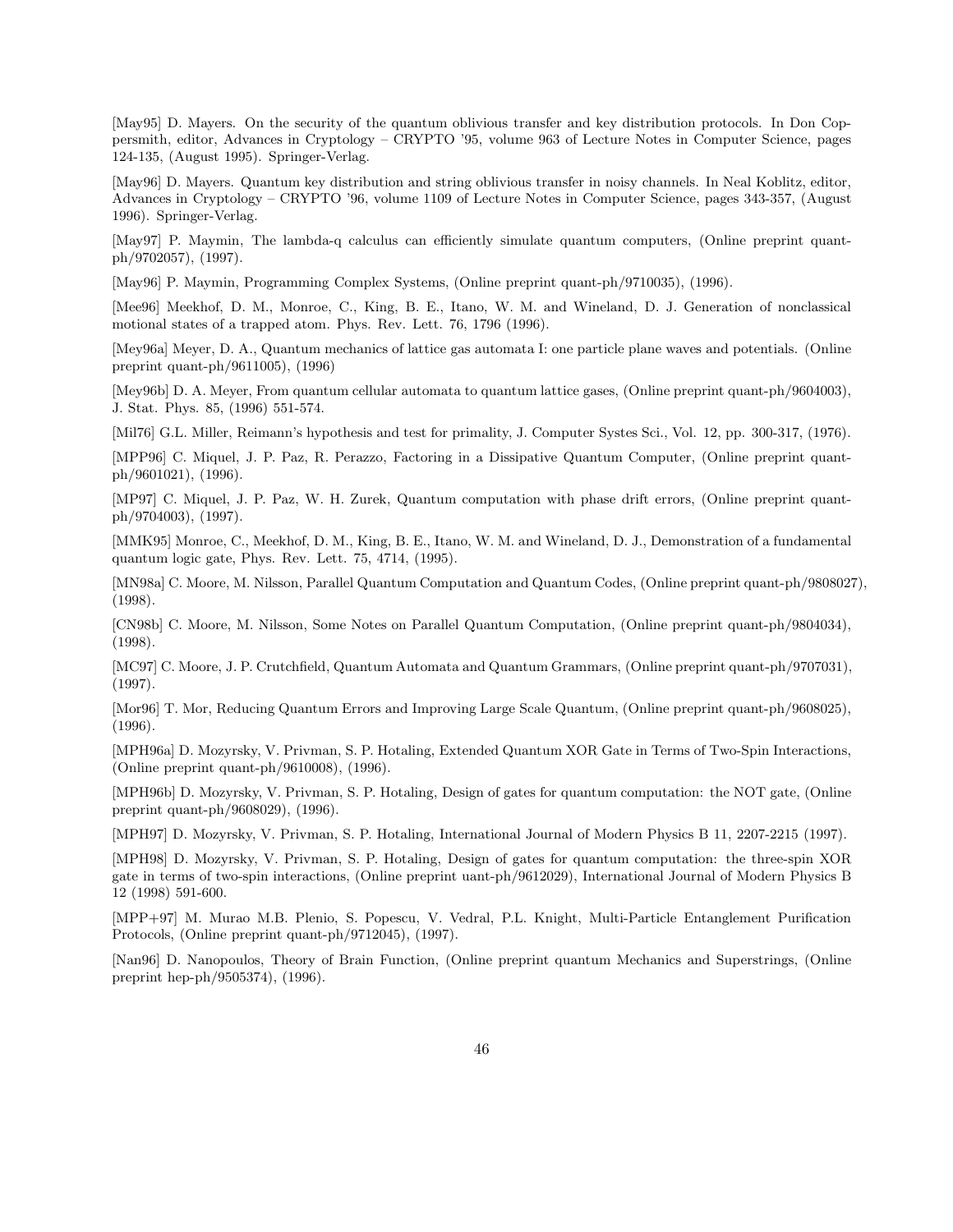[Neu32] J. von Neumann, Mathematical Foundations of Quantum Mechanics, Chapter 4: Macroscopic Measurement, Springer Verlag, (1932).

[Neu96] J. von Neumann, Mathematical Foundations of Quantum Mechanics, Chapter 4: Macroscopic Measurement, Reprinted in Princeton Landmarks in Mathematics, Princeton University Press, (1996).

[Nie96] M. A. Nielsen, The entanglement fidelity and quantum error correction, (Online preprint quant-ph/9606012), (1996).

[NCS+97] M. A. Nielsen, Caves, C.M., Schumacher, B., and Barnum, H. Information-theoretic approach to quantum error correction and reversible measurement, (Online preprint quant-ph/9706064), (1997).

[Ohy98] M. Ohya, A mathematical foundation of quantum information and quantum computer -on quantum mutual entropy and Entanglement, (Online preprint quant-ph/9808051), (1998).

[OD96a] Obenland, K. and Despain, A. M., Simulation of factoring on a quantum computer architecture. In Proceedings of the 4th Workshop on Physics and Computation, Boston, Nov. (Nov. 1996), Boston: New England Complex Systems Institute.

[OD96b] Obenland, K. and Despain, A. M., Impact of errors on a quantum computer architecture. (Online preprint http://www.isi.eu/acal/quantum/quantum op errors.ps.), (1996)

[OD97] K. M. Obenland, A. M. Despain, Models to Reduce the Complexity of Simulating a Quantum Computer, (Online preprint quant-ph/9712004), (1997).

[OD98a] K. M. Obenland, A. M. Despain, Simulating the Effect of Decoherence and Inaccuracies on a Quantum Computer, (Online preprint quant-ph/9804038), QCQC 98, (Feb. 1998).

[OD98b] K. M. Obenland, A. M. Despain, A Parallel Quantum Computer Simulator, (Online preprint quant-ph/9804039), High Performance Computing, (1998).

[OHT+84] C. K. Ong and G. M. Huang and T. J. Tarn and J. W. Clark. Invertibility of quantum-mechanical control systems. Mathematical Systems Theory, 17(4):335-350, (November 1984).

[Oza98] M. Ozawa, Quantum Nondemolition Monitoring of Universal Quantum Computers, (Online preprint quantph/9704028), to appear in Phys.Rev.Lett. 80 (1998) 631.

[Ozh97a] Y. Ozhigov, Protection of information in quantum qatabases, (Online preprint quant-ph/9712016), (1997).

[Ozh97b] Y. Ozhigov, About the quantum mechanical speeding up of classical algorithms, (Online preprint quantph/9706003), (1997).

[Ozh97c] Y. Ozhigov, Quantum Computer Can Not Speed Up Iterated Applications of a Black Box, (Online preprint quant-ph/9712051), (1997).

[Ozh98] Y. Ozhigov, Quantum Computers Speed Up Classical with Probability Zero, (Online preprint quant-ph/9803064), (1998).

[PSE96] G. M. Palma, K. Suominen, A. K. Ekert, Quantum Computers and Dissipation, (Online preprint quantph/9702001), Proc.Roy.Soc.Lond. A452 (1996) 567-584.

[PSE95] Palma G. M., K.-A. Suominen, and A. Ekert. Decoherence in quantum registers, preprint (1995).

[PAT98] A. K. Pati, Fast quantum search algorithm and Bounds on it, Theory Div. BARC, Mumbai, India, (Online preprint quant-ph/9807067), (1998).

[PGC+95] T. Pellizzari, S. A. Gardiner, J. I. Cirac and P. Zoller, Decoherence, continuous observation and quantum computing: a cavity QED model, preprint, Phys. Rev. Lett. 75, 3788, (1995).

[PGCZ95] T. Pellizzari, S. A. Gardiner, J. I. Cirac, and P. Zoller. Decoherence, continuous observation and quantum computing: A cavity QED model, Submitted to Physical Review Letters, (1995).

[Pel97] T. Pellizzari, Quantum Networking with Optical Fibres, (Online preprint quant-ph/9707001), submitted to PRL (1997).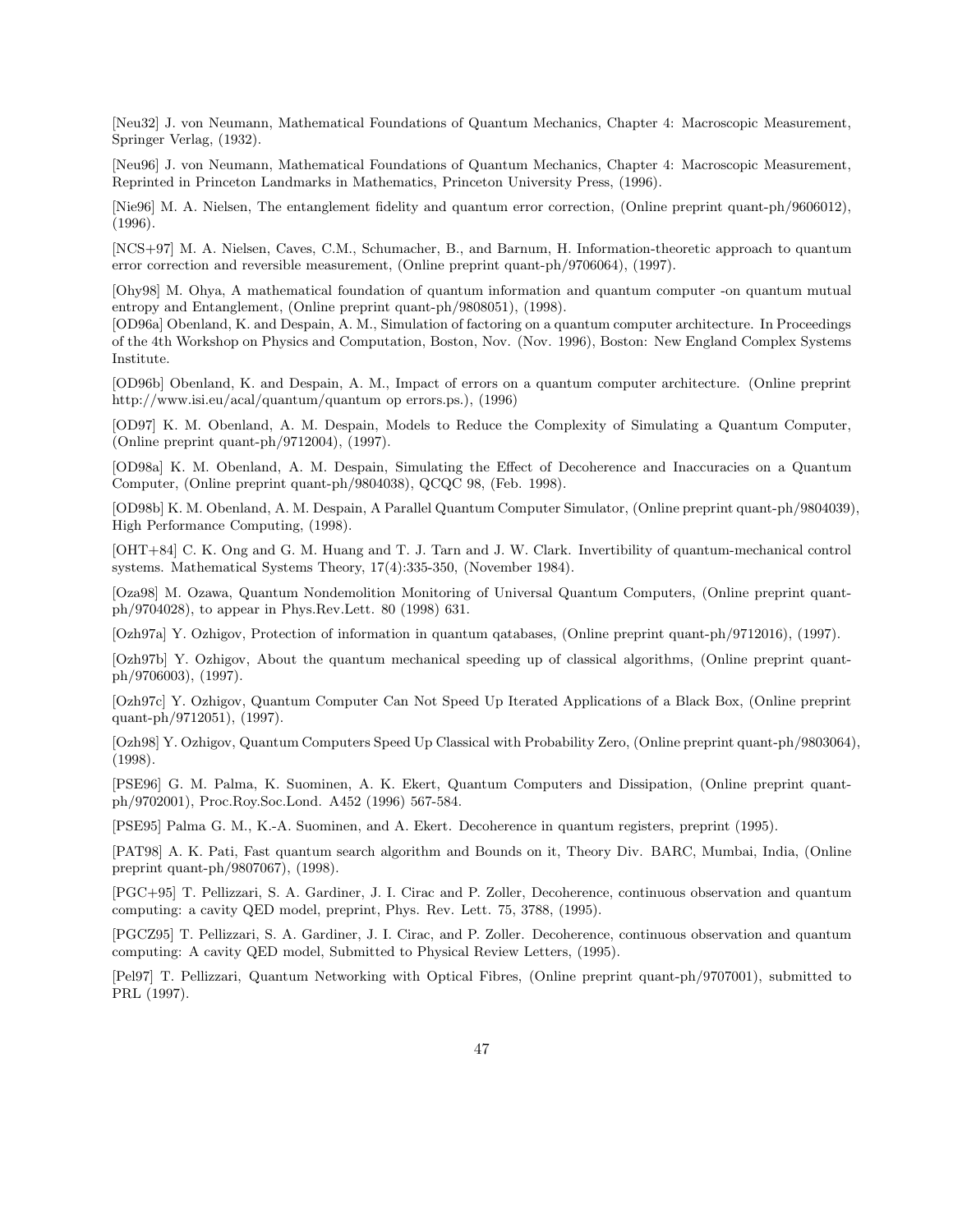[Per96] A. Peres, Error symmetrization in quantum computers, (Online preprint quant-ph/9605009), PhysComp96 (1996).

[Per96] A. Peres, Error correction and symmetrization in quantum computers, (Online preprint quant-ph/9611046), Proceedings of PhysComp'96 workshop, Boston 21-24, November 1996, to appear in Physica D (1997).

[Per98] A. Peres, Quantum Disentanglement and Computation, (Online preprint quant-ph/9707047), to appear in special issue of Superlattices and Microstructures, in honor of the 70th birthday of Rolf Landauer (1998).

[Pea84] P. Pearle, State vector reduction as a dynamical process, proceedings of SUNY-Albany conference on Fundamental Questions in Quantum Mechanics (ed. A. Inomata, J. Kimball, and L. Roth), (1984).

[Pea85] P. Pearle, Models for reduction, Quantum concepts in space and time, (1985).

[PK96] M. B. Plenio, P. L. Knight, Realistic lower bounds for the factorization time of large numbers on a quantum computer, (Online preprint quant-ph/9512001), Phys. Rev. A 53, 2986 (1996).

[PK97] M.B. Plenio, P.L. Knight, Decoherence limits to quantum computation using trapped ions, (Online preprint quant-ph/9610015), Proc.Roy.Soc.Lond. A453 (1997) 2017-2041.

[PVK97] M. B. Plenio, V. Vedral, P. L. Knight, Conditional generation of error syndromes in fault-tolerant error correction, (Online preprint quant-ph/9608028), Phys.Rev. A55 (1997) 4593.

[PCZ96] J. F. Poyatos, J. I. Cirac, P. Zoller, Complete Characterization of a Quantum Process: the Two-Bit Quantum Gate, (Online preprint quant-ph/9611013), Physical Review Letters 08, (Nov 1996).

[Pre97] J. Preskill, Fault-tolerant quantum computation, (Online preprint quant-ph/9712048), to appear in "Introduction to Quantum Computation," edited by H.-K. Lo, S. Popescu, and T. P. Spiller (1997).

[Pre97a] J. Preskill, Quantum Computing: Pro and Con, (Online preprint quant-ph/9705032), submitted to Proc. Roy. Soc. Lond. A (1997).

[Pre97b] J. Preskill, Reliable Quantum Computers, (Online preprint quant-ph/9705031), submitted to Proc. Roy. Soc. Lond. A (1997).

[PMH+97] V. Privman, D. Mozyrsky, S. P. Hotaling, Hamiltonians for Quantum Computing, (Online preprint quantph/9705026), Proc. Conf. Photonic Quantum Computing. AeroSense 97, SPIE Proc. Vol. 3076, 84-96 (1997).

[PVK98] V. Privman, I. D. Vagner, G. Kventsel, Quantum Computation in Quantum-Hall Systems, (Online preprint quant-ph/9707017), Phys.Lett. A239 (1998) 141-146.

[PRB98] M. Pueschel, M. Roetteler, T. Bet, Fast Quantum Fourier Transforms for a Class of Non-abelian Groups, Universitaet Karlsruhe, (Online preprint quant-ph/9807064), (1998).

[Rei98a] J.H. Reif, On the Impossibility of Interaction-Free Sensing for Small I/O Bandwidth, (Online preprint in postscript http://www.cs.duke.edu/∼reif/paper/qsense/qsense.ps), Accepted and to appear in Information and Computation, (1999).

[Rei98b] J.H. Reif, Efficient Quantum Compression, submitted for publication, (Online preprint in postscript http://www.cs.duke.edu/∼reif/pap (November. 1998).

[Rei99] J.H. Reif, Quantum Information Processing: Compression, Coding, and Related Computations, (Online preprint in postscript http://www.cs.duke.edu/ reif/paper/qsurvey.ps), Jan. 1999.

[Sca98] V. Scarani, Quantum Computing, (Online preprint quant-ph/9804044), Accepted for publ. in American Journal of Physics, (1998).

[Sch97] R. Schack, Using a quantum computer to investigate quantum chaos, (Online preprint quant-ph/9705016), (1997).

[SJM98] S. Schneider, D. F.V. James, G. J. Milburn, Method of quantum computation with "hot" trapped ions, (Online preprint quant-ph/9808012), submitted to PRL, (1998).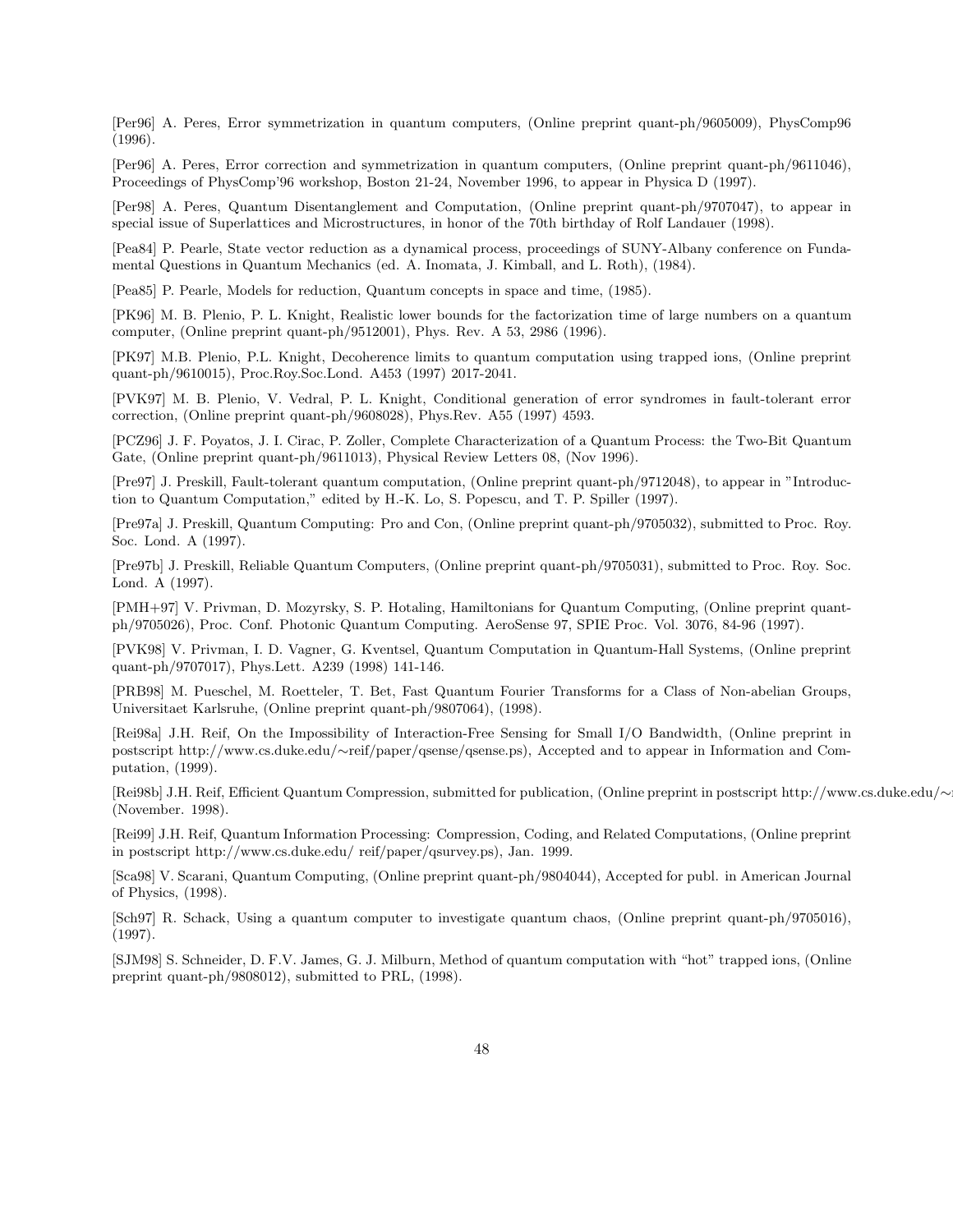[SWM+98] S. Schneider, H.M. Wiseman, W.J. Munro, G.J. Milburn, Measurement and state preparation via ion trap quantum computing, (Online preprint quant-ph/9709042), Fortsch.Phys. 46, 391-400, (1998).

[SV98] L. J. Schulman, U. Vazirani, Scalable NMR Quantum Computation, (Online preprint quant-ph/9804060), (1998).

[Sch95] B. Schumacher, On quantum coding, Physical Review Letters A 51, 2738 (1995).

[SN96] Schumacher, B. and Nielsen, M. A., Quantum data processing and error correction. Phys. Rev. A 54, 2629, (1996).

[Shi98] Y. Shi, Is There a Universal Quantum Computer?, (Online preprint quant-ph/9805083), (1998).

[Sho95] P. Shor, Scheme for reducing decoherence in quantum memory. Phys. Rev. A 52, 2493, (1995).

[Sho94] P. W. Shor, Algorithms for quantum computation: discrete logarithms and factoring, Proceedings of the 35th Annual Symposium on Foundations of Computer Science, Santa Fe, NM, (Nov. 1994).

[Sho96] P. W. Shor, Fault-tolerant quantum computation, (Online preprint quant-ph/9605011), 37th Symposium on Foundations of Computing, Los Alamitos, CA, IEEE Computer Society Press, pp. 56-65 (1996).

[Sho97] P. W. Shor, Polynomial-Time Algorithms for Prime Factorization and Discrete Logarithms on a Quantum Computer, (Online preprint quant-ph/9508027), SIAM J. Computing 26 (1997) 1484.

[SL98] P. W. Shor and R. Laflamme, Quantum MacWilliams identities, (Online preprint quant-ph/9610040), (1998).

[Sho96] Shor, P. and Smolin, J., Quantum error-correcting codes need not completely reveal the error syndrome. (Online preprint quant-ph/9604006.), submitted to Phys. Rev. Lett. (1996).

[SS98] A.Shnirman, G. Schoen, Quantum Measurements Performed with a Single-Electron Transistor, (Online preprint cond-mat/9801125), submitted to Phys. Rev. B (1998).

[SSH97] A. Shnirman, G. Schoen, Z. Hermon, Quantum Manipulations of Small Josephson Junctions, (Online preprint cond-mat/9706016), submitted to Phys. Rev. Lett., (1997).

[Sid96] J. A. Sidles, The AC Stark, Stern-Gerlach, and Quantum Zeno Effects in Interferometric Qubit Readout, (Online preprint quant-ph/9612001), (1996).

[Sim94] Simon, D. R., On the power of quantum computation. In Proceedings of the 35th Annual Symposium on Fundamentals of Computer Science. IEEE Press, pp. 116-123, (Nov. 1994).

[SW95] T. Sleator and H. Weinfurter, Realizable universal quantum logic gates, Phys. Rev. Lett. 74, 4087 (1995).

[SD95] J. A. Smolin and D. P. DiVincenzo, Five Two-Bit Quantum Gates are Sufficient to Implement the Quantum Fredkin Gate, Phys. Rev. A. 53, 2855 (1995).

[SCH98] S. S. Somaroo, D. G. Cory, T. F. Havel, Expressing the operations of quantum computing in multiparticle geometric algebra, (Online preprint quant-ph/9801002), Phys.Lett. A240 (1998) 1-7, (1998).

[Ste96a] Steane, A. M., Error correcting codes in quantum theory. Phys. Rev. Lett. 77, 793, (1996).

[Ste96b] A. Steane, Multiple particle interference and quantum error correction, (Online preprint quant-ph/9601029, Proceedings of the Royal Society of London Ser. A, 452, 2551, (1996).

[Ste97] A. Steane, Active stabilisation, (Online preprint quantum computation and quantum state synthesis, (Online preprint quant-ph/9611027), Phys.Rev.Lett. 78 (1997) 2252-2255.

[Ste98] A. Steane, Quantum Computing, (Online preprint quant-ph/9708022), Reports on Progress in Physics (1998).

[SZL98] C.P Sun, H.Zhan, X.F, Liu, On decoherence in quantum algorithm via dynamic models for quantum measurement, (Online preprint quant-ph/9802029), (1998).

[Svo94a] K. Svozil, Quantum computation and complexity theory, (Online preprint hep-th/9412047), (1994).

[Svo94b] K. Svozil, Speedup in quantum computation is associated with attenuation of processing probability, (Online preprint hep-th/9412046), (1994).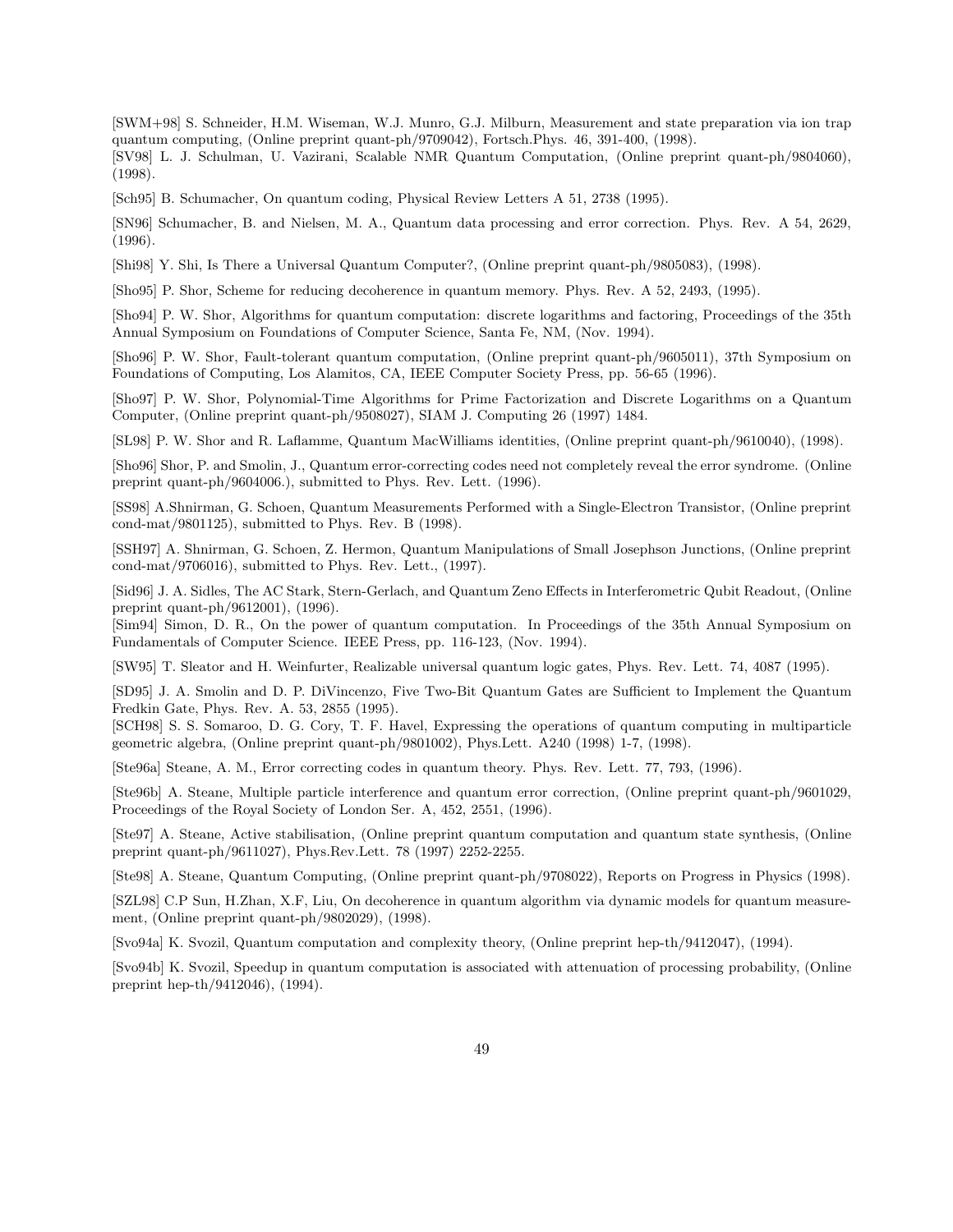[Svo95] K. Svozil, Quantum algorithmic information theory, (Online preprint quant-ph/9510005), lectures given at the summer school, Chaitin Complexity and Applications, Mangalia, Mangalia, Romania (June 1995).

[Svo95] K. Svozil. Halting probability amplitude quantum computers. The Journal of Universal Computer Science, 1(3):201-204, (March 1995).

[Svo96] K. Svozil. Quantum information theory. The Journal of Universal Computer Science, 2(5):311-346, (May 1996).

[Tau96] Taubes, All Together for Quantum Computing, Science, Vol. 273, (1996).

[TOM88] W. Teich, K. Obermeyer, G. Mehler, Structural Basis of Multistationary Quantum Systems, II. Effective Few-Particle Dynamics, Physical Review B, Vol. 37, No 14, pp 8111-8120, (1988).

[TM8] W. Teich, G. Mehler, Information Processing at the Molecular Level: Possible Realizations and Physical Constraints. Complexity, Entropy, and the Physics of Information, SFI Studies in the Sciences of Complexity, Vol. VIII, W. Zurek (ed.), Addison Wesley, Reading, MA, pp. 289-300, (1990).

[Tof80] T. Toffoli, in Automata, Languages and Programming, Eds. J. W. de Bakker and J. van Leeuwen (Springer-Verlag, New York, p. 632 (1980).

[Ton98] V. D. Tonchev, Quantum self-dual codes and symmetric matrices, (Online preprint quant-ph/9711047), (1998).

[TS96] P. Torma, S. Stenholm, Polarization in Quantum Computations, (Online preprint quant-ph/9602021), (1996).

[Tuc98] R. R. Tucci, How to Compile A Quantum Bayesian Net, (Online preprint quant-ph/9805016), (1998).

[Tuc 98] R. R. Tucci, A Rudimentary Quantum Compiler, (Online preprint quant-ph/9805015), (1998).

[THL+95] Turchette, Q. A., Hood, C. J., Lange, W., Mabuchi, H. and Kimble, H. J. Measurement of conditional phase shifts for quantum logic. Phys. Rev. Lett. 75, 4710, (1995).

[TWK+98] Q.A. Turchette, C.S. Wood, B.E. King, C.J. Myatt, D. Leibfried, W.M. Itano, C. Monroe, D.J. Wineland, Deterministic entanglement of two trapped ions, Time and Frequency Division, National Institute of Standards and Technology, Boulder, CO, (Online preprint quant-ph/9806012), (1998).

[Ued97] M. Ueda, Logical Reversibility and Physical Reversibility in Quantum Measurement, (Online preprint quantph/9709045), Int. Conf. on Frontiers in Quantum Physics, Kuala Lumpur, Malaysia, Springer-Verlag, (July, 1997).

[Unr95] W.G. Unruh. Maintaining coherence in quantum computers, Physical Review Letters A, 51:992-997, 1995.

[VBE96] V. Vedral, A. Barenco, A. Ekert, Quantum Networks for Elementary Arithmetic Operations, (Online preprint quant-ph/9511018), (1996).

[S48] K. Y. Szeto, Data Compression of Quantum Code, preprint quant-ph/9607010 (July 1996).

[VP98] V. Vedral, Martin B. Plenio, Basics of Quantum Computation, (Online preprint quant-ph/9802065), invited basic review article for Progress in Quantum Electronics, (1998).

[VM98a] D. Ventura, T. Martinez, Initializing the Amplitude Distribution of a Quantum State, (Online preprint quantph/9807054), (1998).

[VM98b] D. Ventura, T. Martinez, Quantum Associative Memory, (Online preprint quant-ph/9807053), (1998).

[VM98c] D. Ventura, T. Martinez, A Quantum Computational Learning Algorithm, (previously entitled "Quantum Harmonic Sieve: Learning DNF Using a Classical Example Oracle"), (Online preprint ph/9807052), (1998). [VT98] D. Vitali, P. Tombesi, Decoherence Control for Optical Qubits, (Online preprint quant-ph/9802033), QCQC 98, (Feb. 1998).

[Vla98] A. Y. Vlasov, Analogue Quantum Computers for Data Analysis, FCR/IRH, St.-Petersburg, Russia, (Online preprint quant-ph/9802028), (1998).

[YV96] A. Yu. Vlasov, Quantum Computations and Images Recognition, (Online preprint quant-ph/9703010), QCM'96, Japan (September 1996).

[Wat95] J. Watrous. On one-dimensional quantum cellular automata. In 36th Annual Symposium on Foundations of Computer Science, pages 528-537, Milwaukee, Wisconsin, (October 1995). IEEE.